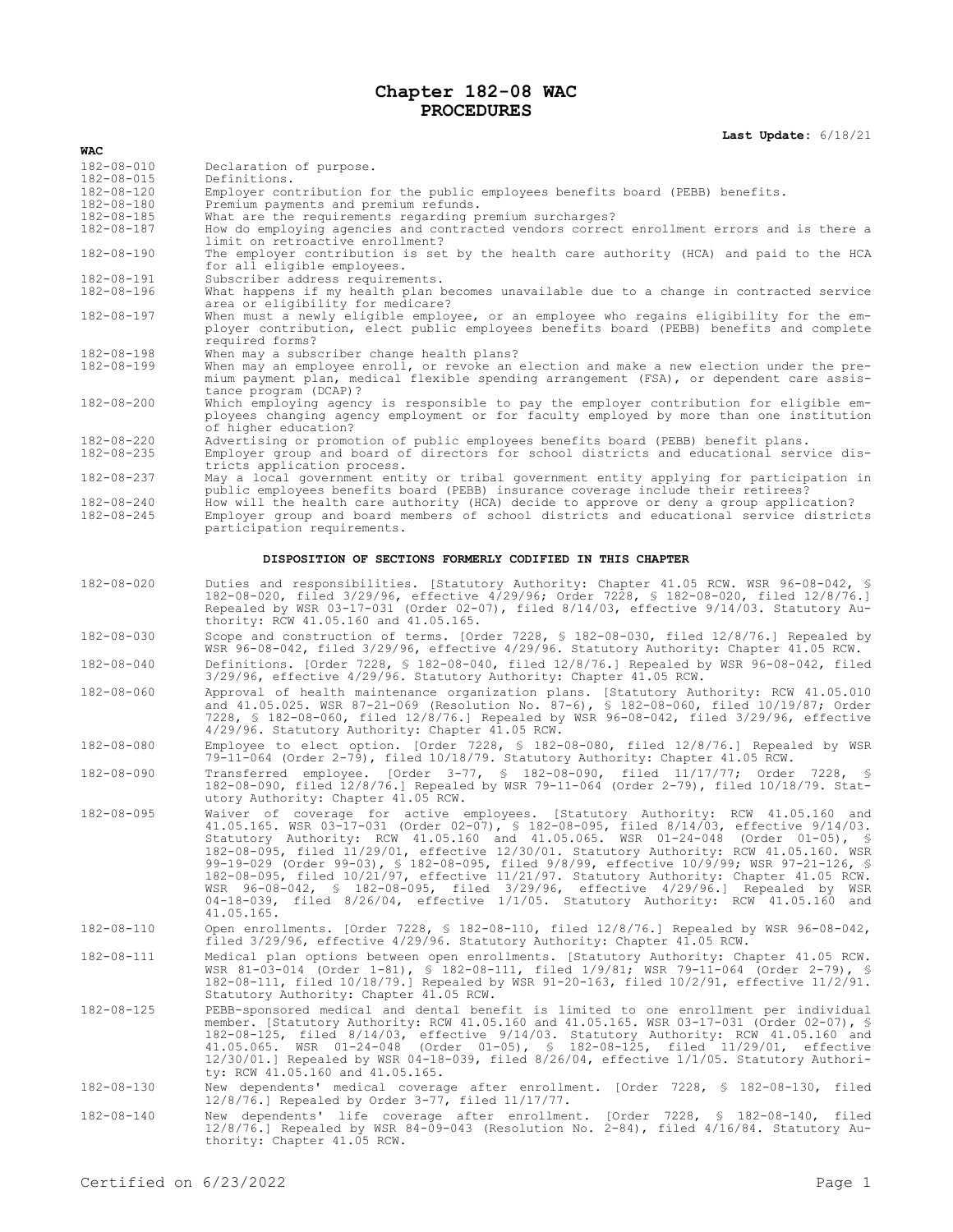| $182 - 08 - 150$ | Reduction or cancellation of optional insurance coverages. [Order 3-77, § 182-08-150,<br>filed 11/17/77; Order 7228, § 182-08-150, filed 12/8/76.] Repealed by WSR 84-09-043 (Res-<br>olution No. 2-84), filed 4/16/84. Statutory Authority: Chapter 41.05 RCW.                                                                                                                                                                                                                                                                                                                                                                                                                                                                                               |
|------------------|---------------------------------------------------------------------------------------------------------------------------------------------------------------------------------------------------------------------------------------------------------------------------------------------------------------------------------------------------------------------------------------------------------------------------------------------------------------------------------------------------------------------------------------------------------------------------------------------------------------------------------------------------------------------------------------------------------------------------------------------------------------|
| $182 - 08 - 160$ | Group coverage when not in pay status. [Statutory Authority: RCW 41.05.160. WSR<br>97-21-126, § 182-08-160, filed 10/21/97, effective 11/21/97. Statutory Authority: Chapter<br>41.05 RCW. WSR 96-08-042, § 182-08-160, filed 3/29/96, effective 4/29/96; WSR 93-23-065,<br>\$ 182-08-160, filed 11/16/93, effective 12/17/93; WSR 86-16-061 (Resolution No. 86-3), \$<br>182-08-160, filed 8/5/86; WSR 83-22-042 (Resolution No. 6-83), § 182-08-160, filed<br>10/28/83; WSR 80-01-082 (Order 5-79), § 182-08-160, filed 12/27/79; WSR 78-03-021 (Order<br>3-78), § 182-08-160, filed 2/14/78; Order 7228, § 182-08-160, filed 12/8/76.] Repealed by<br>WSR 04-18-039, filed 8/26/04, effective 1/1/05. Statutory Authority: RCW 41.05.160 and<br>41.05.165. |
| $182 - 08 - 165$ | Other group coverage option. [Statutory Authority: Chapter 41.05 RCW. WSR 96-08-042, §<br>182-08-165, filed 3/29/96, effective 4/29/96. Statutory Authority: RCW 41.05.065. WSR<br>89-05-013 (Resolution No. 89-1), \$ 182-08-165, filed 2/9/89.] Repealed by WSR 04-18-039,<br>filed $8/26/04$ , effective $1/1/05$ . Statutory Authority: RCW 41.05.160 and 41.05.165.                                                                                                                                                                                                                                                                                                                                                                                      |
| $182 - 08 - 170$ | Insurance status for a reverted employee. [Statutory Authority: Chapter 41.05 RCW. WSR<br>86-16-061 (Resolution No. 86-3), § 182-08-170, filed 8/5/86; WSR 78-02-015 (Order 2-78),<br>§ 182-08-170, filed 1/10/78; Order 7228, § 182-08-170, filed 12/8/76.] Repealed by WSR<br>96-08-042, filed 3/29/96, effective 4/29/96. Statutory Authority: Chapter 41.05 RCW.                                                                                                                                                                                                                                                                                                                                                                                          |
| $182 - 08 - 175$ | Group coverage while on family and medical leave. [Statutory Authority: RCW 41.05.160 and<br>41.05.165. WSR 03-17-031 (Order 02-07), § 182-08-175, filed 8/14/03, effective 9/14/03.<br>Statutory Authority: RCW 41.05.160. WSR 97-21-126, \$ 182-08-175, filed 10/21/97, effec-<br>tive 11/21/97. Statutory Authority: Chapter 41.05 RCW. WSR 93-23-065, § 182-08-175, filed<br>11/16/93, effective 12/17/93.] Repealed by WSR 04-18-039, filed 8/26/04, effective<br>1/1/05. Statutory Authority: RCW 41.05.160 and 41.05.165.                                                                                                                                                                                                                              |
| $182 - 08 - 195$ | Retroactive employer and employee contributions restricted. [Statutory Authority: Chapter<br>41.05 RCW. WSR 84-09-043 (Resolution No. 2-84), § 182-08-195, filed 4/16/84.] Repealed by<br>WSR 96-08-042, filed 3/29/96, effective 4/29/96. Statutory Authority: Chapter 41.05 RCW.                                                                                                                                                                                                                                                                                                                                                                                                                                                                            |
| $182 - 08 - 210$ | Termination of employer paid insurance benefit programs. [Statutory Authority: RCW<br>41.05.160 and 41.05.165. WSR 03-17-031 (Order 02-07), § 182-08-210, filed 8/14/03, effec-<br>tive 9/14/03. Statutory Authority: Chapter 41.05 RCW. WSR 96-08-042, § 182-08-210, filed<br>3/29/96, effective 4/29/96; Order 3-77, § 182-08-210, filed 11/17/77.] Repealed by WSR<br>04-18-039, filed 8/26/04, effective 1/1/05. Statutory Authority: RCW 41.05.160 and<br>41.05.165.                                                                                                                                                                                                                                                                                     |
| $182 - 08 - 230$ | Participation in PEBB benefits by employer groups, including K-12 school districts and<br>educational service districts. [Statutory Authority: RCW 41.05.160. WSR 09-23-102 (Order<br>09-02), § 182-08-230, filed 11/17/09, effective 1/1/10; WSR 08-20-128 (Order 08-03), §<br>182-08-230, filed 10/1/08, effective 1/1/09; WSR 07-20-129 (Order 07-01), § 182-08-230,<br>filed 10/3/07, effective 11/3/07. Statutory Authority: RCW 41.05.160 and 41.05.165. WSR<br>04-18-039, § 182-08-230, filed 8/26/04, effective 1/1/05.] Repealed by WSR 12-20-022 (Or-<br>der 2012-01), filed 9/25/12, effective 11/1/12. Statutory Authority: RCW 41.05.160.                                                                                                        |
| $182 - 08 - 300$ | Criteria for selection of insurance company for automobile and homeowners insurance.<br>[Statutory Authority: Chapter 41.05 RCW. WSR 81-03-014 (Order 1-81), § 182-08-300, filed<br>1/9/81.] Repealed by WSR 96-08-042, filed 3/29/96, effective 4/29/96. Statutory Authori-<br>ty: Chapter 41.05 RCW.                                                                                                                                                                                                                                                                                                                                                                                                                                                        |

**WAC 182-08-010 Declaration of purpose.** The general purpose of this chapter is to establish a set of rules to administer the health care authority's (HCA) public employees benefits board (PEBB) employee and retiree eligibility and PEBB benefits.

[Statutory Authority: RCW 41.05.160. WSR 07-20-129 (Order 07-01), § 182-08-010, filed 10/3/07, effective 11/3/07. Statutory Authority: Chapter 41.05 RCW. WSR 96-08-042, § 182-08-010, filed 3/29/96, effective 4/29/96; Order 7228, § 182-08-010, filed 12/8/76.]

**WAC 182-08-015 Definitions.** The following definitions apply throughout this chapter unless the context clearly indicates other meaning:

"Accidental death and dismemberment insurance" or "AD&D" means basic accidental death and dismemberment (AD&D) insurance paid for by the employing agency, as well as supplemental accidental death and dismemberment insurance offered to and paid for by employees for themselves and their dependents.

"Affordable Care Act" means the federal Patient Protection and Affordable Care Act, P.L. 111-148, as amended by the federal Health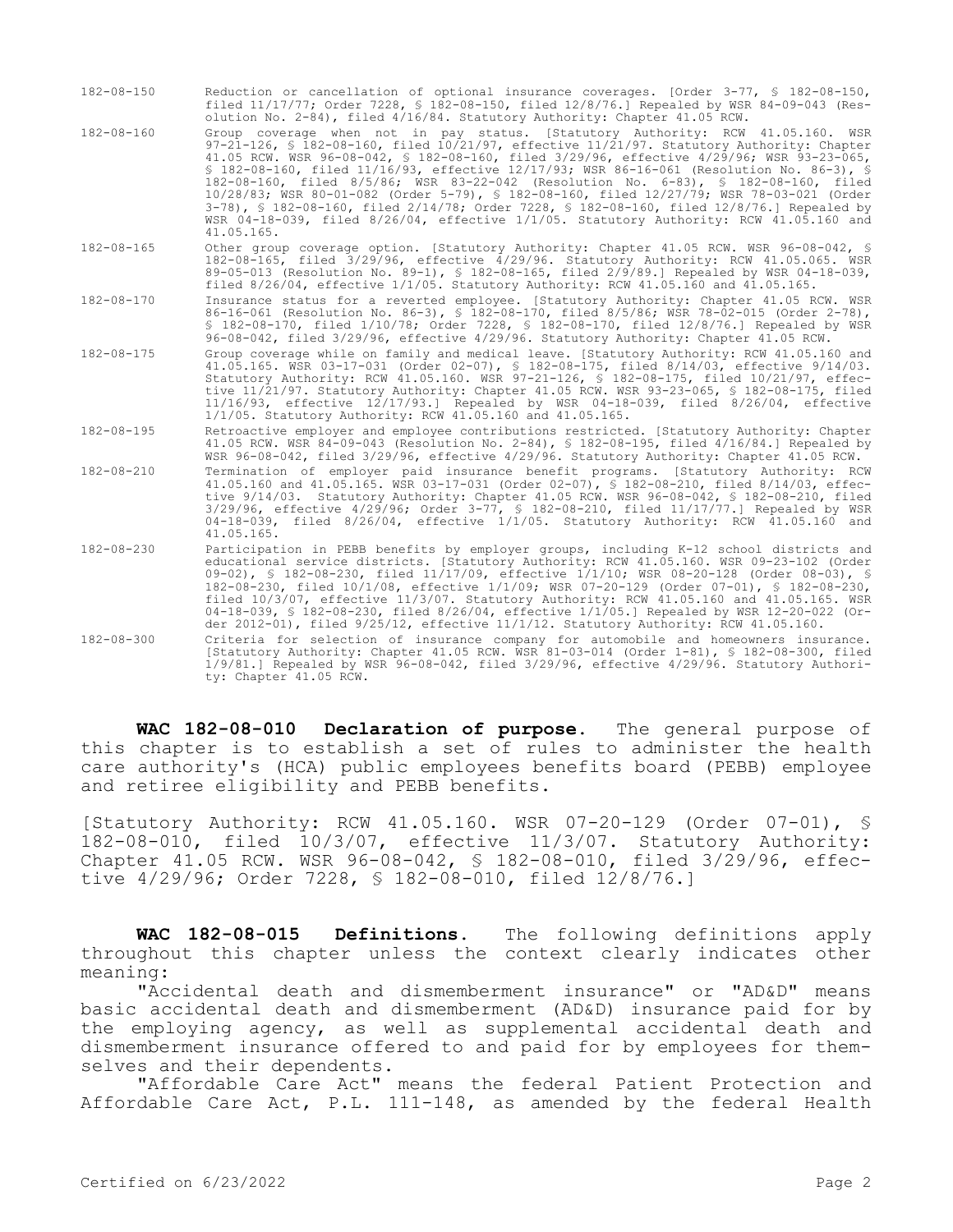Care and Education Reconciliation Act of 2010, P.L. 111-152, or federal regulations or guidance issued under the Affordable Care Act.

"Annual open enrollment" means an annual event set aside for a period of time by the HCA when subscribers may make changes to their health plan enrollment and salary reduction elections for the following plan year. During the annual open enrollment, subscribers may transfer from one health plan to another, enroll or remove dependents from coverage, enroll in coverage, or waive enrollment (see definition of "waive" in this section). Employees eligible to participate in the salary reduction plan may enroll in or change their election under the dependent care assistance program (DCAP) or the medical flexible spending arrangement (FSA). They may also enroll in or opt out of the premium payment plan.

"Authority" or "HCA" means the Washington state health care authority.

"Board" means the public employees benefits board established under provisions of RCW 41.05.055.

"Calendar days" or "days" means all days including Saturdays, Sundays, and all state legal holidays as set forth in RCW 1.16.050.

"Consolidated Omnibus Budget Reconciliation Act" or "COBRA" means continuation coverage as administered under 42 U.S.C. Secs. 300bb-1 through 300bb-8.

"Continuation coverage" means the temporary continuation of PEBB benefits available to enrollees under the Consolidated Omnibus Budget Reconciliation Act (COBRA), 42 U.S.C. Secs. 300bb-1 through 300bb-8, the Uniformed Services Employment and Reemployment Rights Act (USERRA), 38 U.S.C. Secs. 4301 through 4335, or the public employees benefits board's policies.

"Contracted vendor" means any person, persons, or entity under contract or agreement with the HCA to provide goods or services for the provision or administration of PEBB benefits. The term "contracted vendor" includes subcontractors of the HCA and subcontractors of any person, persons, or entity under contract or agreement with the HCA that provide goods or services for the provision or administration of PEBB benefits.

"Creditable coverage" means coverage that meets the definition of "creditable coverage" under RCW 48.66.020 (13)(a) and includes payment of medical and hospital benefits.

"Defer" means to postpone enrollment or interrupt enrollment in PEBB insurance coverage by a retiree or an eligible survivor.

"Dependent" means a person who meets eligibility requirements in WAC 182-12-260, except that "surviving spouses, state registered domestic partners, and dependent children" of emergency service personnel who are killed in the line of duty is defined in WAC 182-12-250.

"Dependent care assistance program" or "DCAP" means a benefit plan whereby employees may pay for certain employment related dependent care with pretax dollars as provided in the salary reduction plan under chapter 41.05 RCW pursuant to 26 U.S.C. Sec. 129 or other sections of the Internal Revenue Code.

"Director" means the director of the authority.

"Documents" means papers, letters, writings, electronic mail, electronic files, or other printed or written items.

"Employee" for the public employees benefits board program includes all employees of the state, whether or not covered by civil service; elected and appointed officials of the executive branch of government, including full-time members of boards, commissions, or committees; justices of the supreme court and judges of the court of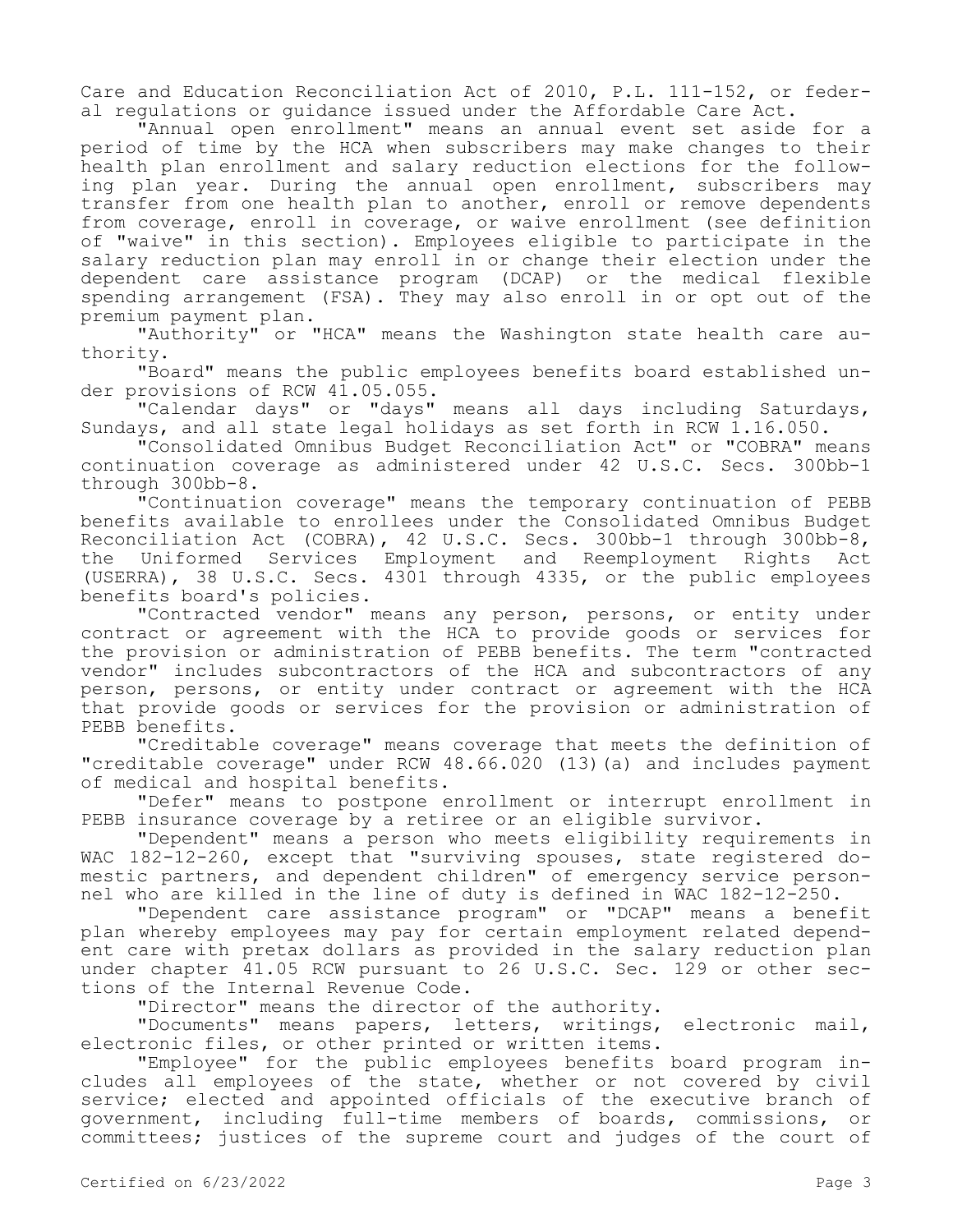appeals and the superior courts; and members of the state legislature. Pursuant to contractual agreement with the authority, "employee" may also include: (a) Employees of a county, municipality, or other political subdivision of the state and members of the legislative authority of any county, city, or town who are elected to office after February 20, 1970, if the legislative authority of the county, municipality, or other political subdivision of the state submits application materials to the authority to provide any of its insurance programs by contract with the authority, as provided in RCW 41.04.205 and  $41.05.021$  (1)(g); (b) employees of employee organizations representing state civil service employees, at the option of each such employee organization; (c) through December 31, 2019, employees of a school district or represented employees of an educational service district if the authority agrees to provide any of the school districts' or educational service districts' insurance programs by contract with the authority as provided in RCW 28A.400.350; (d) employees of a tribal government, if the governing body of the tribal government seeks and receives the approval of the authority to provide any of its insurance programs by contract with the authority, as provided in RCW  $41.05.021$  (1)(f) and (g); (e) employees of the Washington health benefit exchange if the governing board of the exchange established in RCW 43.71.020 seeks and receives approval of the authority to provide any of its insurance programs by contract with the authority, as provided in RCW 41.05.021 (1)(q) and (n); (f) through December 31, 2019, employees of a charter school established under chapter 28A.710 RCW; and (g) through December 31, 2023, nonrepresented employees of an educational service district. "Employee" does not include: Adult family home providers; unpaid volunteers; patients of state hospitals; inmates; employees of the Washington state convention and trade center as provided in RCW 41.05.110; students of institutions of higher education as determined by their institution; and any others not expressly defined as employees under RCW 41.05.011 or by the authority under this chapter.

"Employer" for the public employees benefits board program means the state of Washington.

"Employer-based group health plan" means group medical and group dental related to a current employment relationship. It does not include medical or dental coverage available to retired employees, individual market medical or dental coverage, or government-sponsored programs such as medicare or medicaid.

"Employer-based group medical" means group medical related to a current employment relationship. It does not include medical coverage available to retired employees, individual market medical coverage, or government-sponsored programs such as medicare or medicaid.

"Employer contribution" means the funding amount paid to the HCA by a state agency or employer group for its eligible employees as described under WAC 182-12-114 and 182-12-131.

"Employer group" means those counties, municipalities, political subdivisions, the Washington health benefit exchange, tribal governments, employee organizations representing state civil service employees, and through December 31, 2019, school districts and charter schools, and through December 31, 2023, educational service districts obtaining employee benefits through a contractual agreement with the authority to participate in benefit plans developed by the public employees benefits board as described in WAC 182-08-245.

"Employer group rate surcharge" means the rate surcharge described in RCW 41.05.050(2).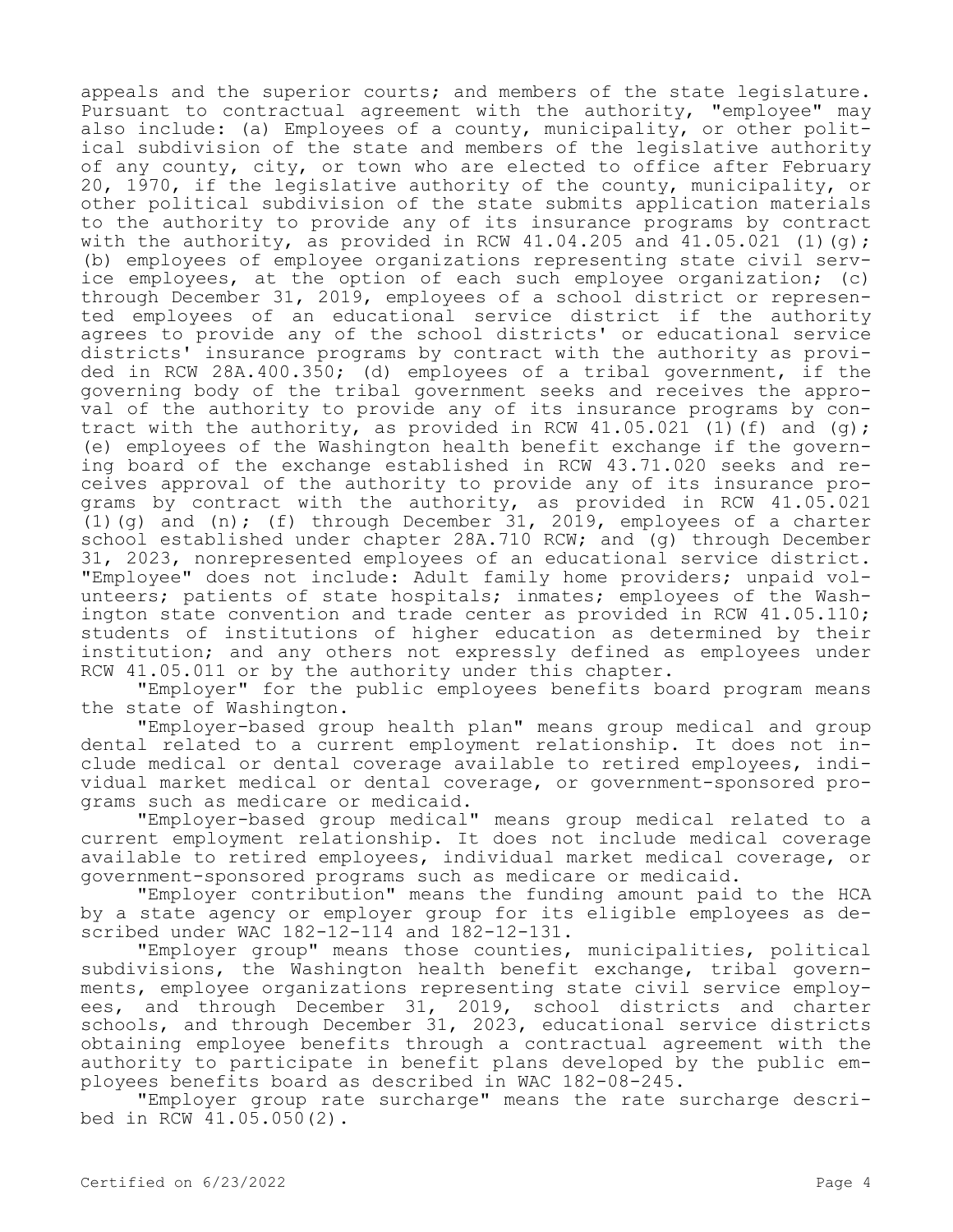"Employer-paid coverage" means PEBB insurance coverage for which an employer contribution is made by a state agency or an employer group for employees eligible under WAC 182-12-114 and 182-12-131. It also means SEBB insurance coverage for which an employer contribution is made by a SEBB organization, or basic benefits described in RCW 28A.400.270(1) for which an employer contribution is made by an educational service district.

"Employing agency" for the public employees benefits board program means a division, department, or separate agency of state government, including an institution of higher education; a county, municipality, or other political subdivision; and a tribal government covered by chapter 41.05 RCW.

"Enrollee" means a person who meets all eligibility requirements defined in chapter 182-12 WAC, who is enrolled in PEBB benefits, and for whom applicable premium payments have been made.

"Exchange" means the Washington health benefit exchange established in RCW 43.71.020, and any other health benefit exchange established under the Affordable Care Act.

"Exchange coverage" means coverage offered by a qualified health plan through an exchange.

"Faculty" means an academic employee of an institution of higher education whose workload is not defined by work hours but whose appointment, workload, and duties directly serve the institution's academic mission, as determined under the authority of its enabling statutes, its governing body, and any applicable collective bargaining agreement.

"Forms" or "form" means both paper forms and forms completed electronically.

"Health plan" means a plan offering medical or dental, or both, developed by the board and provided by a contracted vendor or self-insured plans administered by the HCA.

"Insignificant shortfall" means a premium balance owed that is less than or equal to the lesser of \$50 or ten percent of the premium required by the health plan as described in Treasury Regulation 26 C.F.R. 54.4980B-8.

"Institutions of higher education" means the state public research universities, the public regional universities, The Evergreen State College, the community and technical colleges, and the state board for community and technical colleges.

"Large claim" means a claim for more than \$25,000 in allowed costs for services in a quarter.

"Layoff," for purposes of this chapter, means a change in employment status due to an employer's lack of funds or an employer's organizational change.

"Life insurance" means basic life insurance paid for by the employing agency, as well as supplemental life insurance offered to and paid for by employees for themselves and their dependents. Life insurance for eligible retirees includes retiree term life insurance offered to and paid for by retirees.

"Long-term disability insurance" or "LTD insurance" means employer-paid long-term disability insurance and employee-paid long-term disability insurance offered by the PEBB program.

"Medical flexible spending arrangement" or "medical FSA" means a benefit plan whereby eligible state employees may reduce their salary before taxes to pay for medical expenses not reimbursed by insurance as provided in the salary reduction plan established under chapter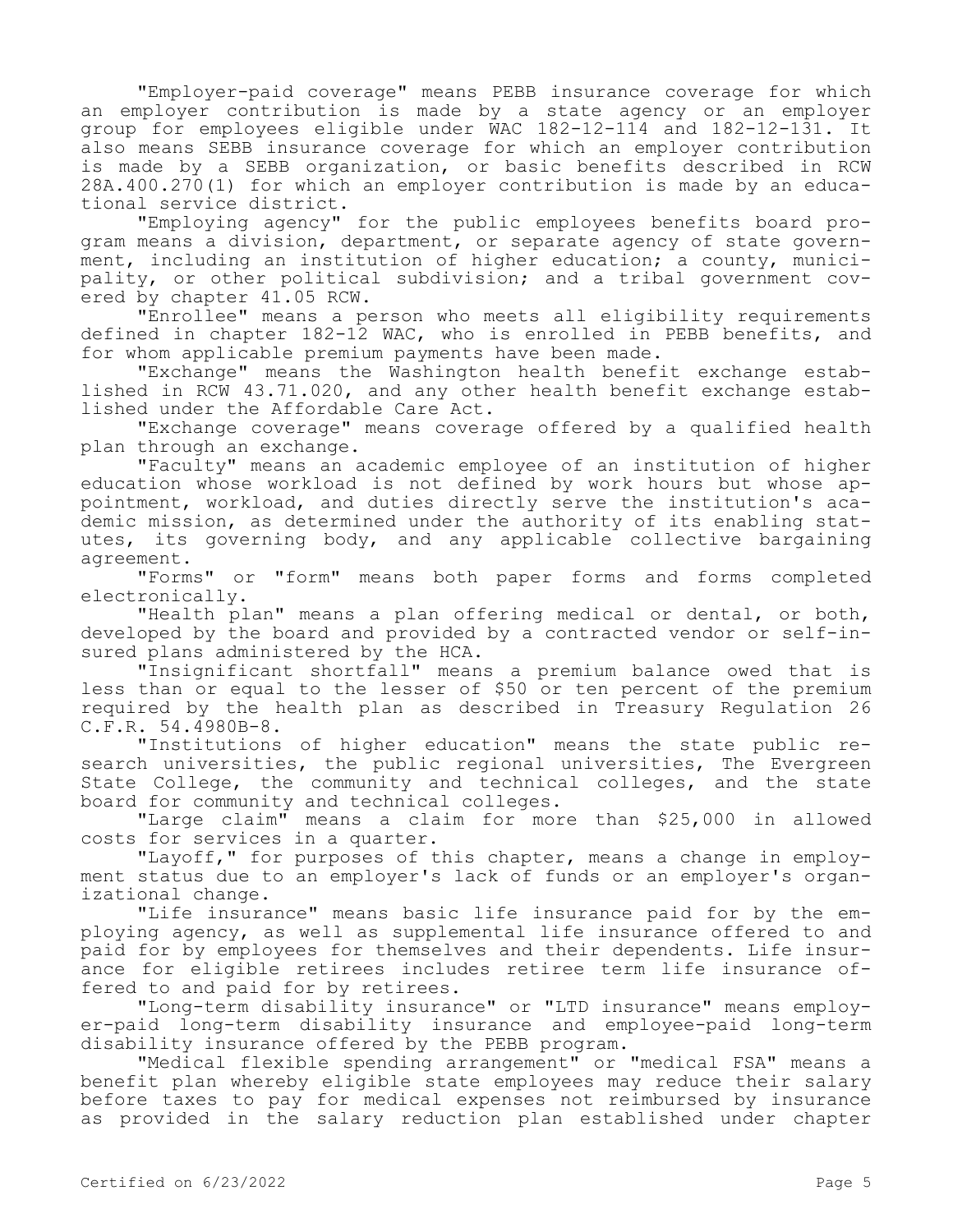41.05 RCW pursuant to 26 U.S.C. Sec. 125 or other sections of the Internal Revenue Code.

"Ongoing large claim" means a claim where the patient is expected to need ongoing case management into the next quarter for which the expected allowed cost is greater than \$25,000 in the quarter.

"PEBB" means the public employees benefits board.

"PEBB benefits" means one or more insurance coverages or other employee benefits administered by the PEBB program within the health care authority.

"PEBB insurance coverage" means any health plan, life insurance, accidental death and dismemberment insurance, long-term disability (LTD) insurance, long-term care insurance, or property and casualty insurance administered as a PEBB benefit.

"PEBB program" means the program within the HCA that administers insurance and other benefits for eligible employees (as described in WAC 182-12-114), eligible retired employees (as described in WAC 182-12-171, 182-12-180, and 182-12-211), eligible survivors (as described in WAC 182-12-180, 182-12-250, and 182-12-265), eligible dependents (as described in WAC 182-12-250 and 182-12-260) and others as defined in RCW 41.05.011.

"Plan year" means the time period established by the authority.

"Premium payment plan" means a benefit plan whereby public employees may pay their share of group health plan premiums with pretax dollars as provided in the salary reduction plan under chapter 41.05 RCW pursuant to 26 U.S.C. Sec. 125 or other sections of the Internal Revenue Code.

"Premium surcharge" means a payment required from a subscriber, in addition to the subscriber's medical premium contribution, due to an enrollee's tobacco use or an enrolled subscriber's spouse or state registered domestic partner choosing not to enroll in their employerbased group medical when:

• The spouse's or state registered domestic partner's share of the medical premium is less than ninety-five percent of the additional cost an employee would be required to pay to enroll a spouse or state registered domestic partner in the public employees benefits board (PEBB) Uniform Medical Plan (UMP) Classic; and

• The benefits have an actuarial value of at least ninety-five percent of the actuarial value of PEBB UMP Classic benefits.

"Public employee" has the same meaning as employee.

"Qualified health plan" means a medical plan that is certified to be offered through an exchange.

"Salary reduction plan" means a benefit plan whereby public employees may agree to a reduction of salary on a pretax basis to participate in the dependent care assistance program, medical flexible spending arrangement, or premium payment plan offered pursuant to 26 U.S.C. Sec. 125 or other sections of the Internal Revenue Code.

"Special open enrollment" means a period of time when subscribers may make changes to their health plan enrollment and salary reduction elections outside of the annual open enrollment period when specific life events occur. During the special open enrollment subscribers may change health plans and enroll or remove dependents from coverage. Additionally, employees may enroll in or waive enrollment (see definition of "waive" in this section). Employees eligible to participate in the salary reduction plan may enroll in or revoke their election under the DCAP, medical FSA, or the premium payment plan and make a new election. For special open enrollment events related to specific PEBB benefits, see WAC 182-08-198, 182-08-199, 182-12-128, and 182-12-262.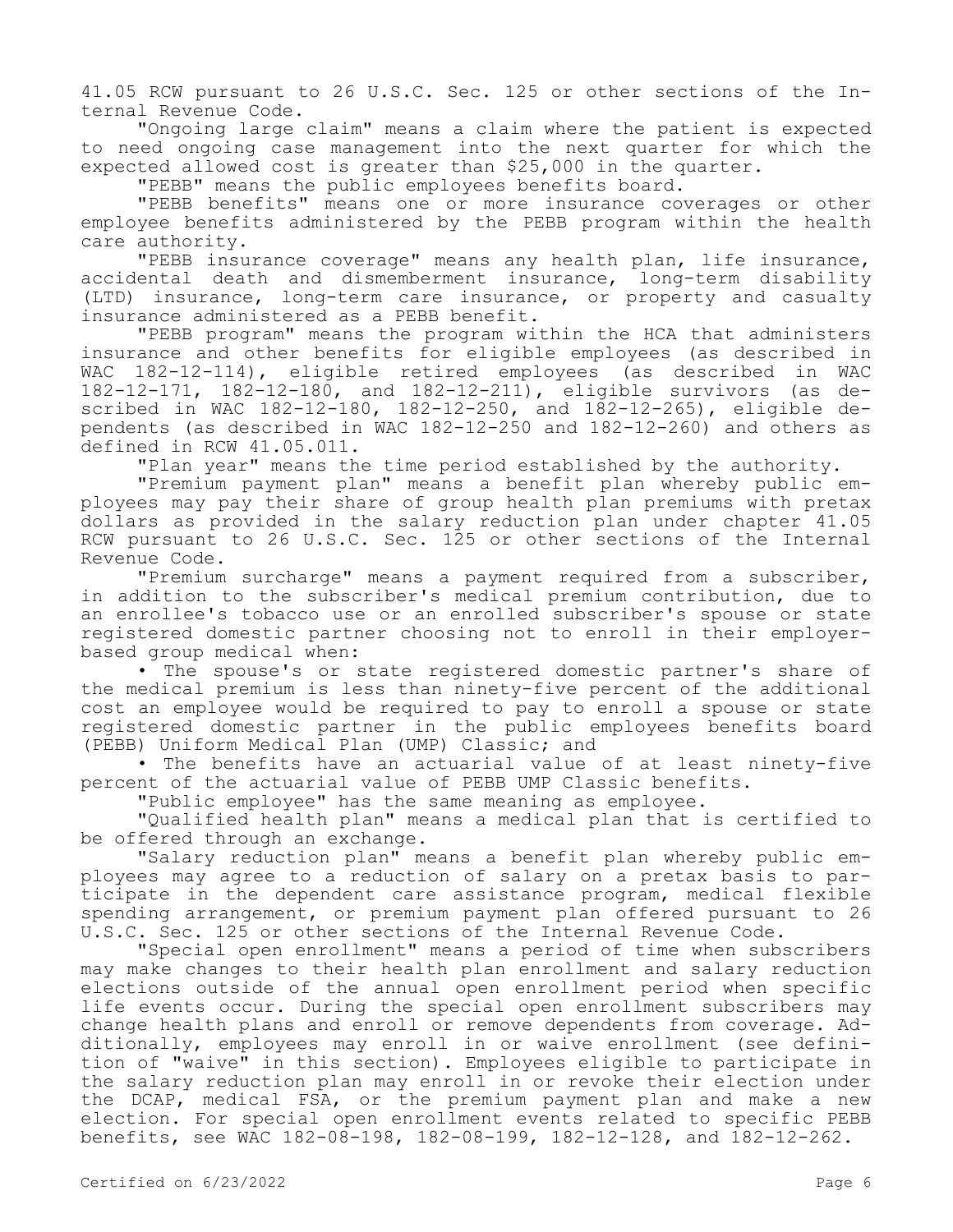"State agency" means an office, department, board, commission, institution, or other separate unit or division, however designated, of the state government. It includes the legislature, executive branch, and agencies or courts within the judicial branch, as well as institutions of higher education and any unit of state government established by law.

"State registered domestic partner" has the same meaning as defined in RCW 26.60.020(1) and substantially equivalent legal unions from other jurisdictions as defined in RCW 26.60.090.

"Subscriber" means the employee, retiree, continuation coverage enrollee, or survivor who has been determined eligible by the PEBB program, employer group, or state agency, is enrolled in PEBB benefits, and is the individual to whom the PEBB program and contracted vendors will issue all notices, information, requests, and premium bills on behalf of an enrollee.

"Supplemental coverage" means any life insurance or accidental death and dismemberment (AD&D) insurance coverage purchased by the employee in addition to the coverage provided by the employing agency.

"Tobacco products" means any product made with or derived from tobacco that is intended for human consumption, including any component, part, or accessory of a tobacco product. This includes, but is not limited to, cigars, cigarettes, pipe tobacco, chewing tobacco, snuff, and other tobacco products. It does not include e-cigarettes or United States Food and Drug Administration (FDA) approved quit aids.

"Tobacco use" means any use of tobacco products within the past two months. Tobacco use, however, does not include the religious or ceremonial use of tobacco.

"Tribal government" means an Indian tribal government as defined in Section 3(32) of the Employee Retirement Income Security Act of 1974 (ERISA), as amended, or an agency or instrumentality of the tribal government, that has government offices principally located in this state.

"Waive" means an eligible employee affirmatively declining enrollment in PEBB medical because the employee is enrolled in other employer-based group medical, a TRICARE plan, or medicare as allowed under WAC 182-12-128. An employee on approved educational leave who obtains another employer-based group health plan may waive enrollment as allowed under WAC 182-12-136. An employee may waive enrollment in PEBB medical to enroll in SEBB medical only if they are enrolled in SEBB dental and SEBB vision. An employee who waives enrollment in PEBB medical to enroll in SEBB medical also waives enrollment in PEBB dental.

[Statutory Authority: RCW 41.05.021 and 41.05.160. WSR 21-13-106 (Admin #2021-01.06), § 182-08-015, filed 6/18/21, effective 1/1/22; WSR 20-16-062 (Admin #2020-03), § 182-08-015, filed 7/28/20, effective  $1/1/21$ . Statutory Authority: RCW 41.05.021, 41.05.160, and PEBB policy resolutions. WSR 19-17-073 (Admin #2019-01), \$ 182-08-015, filed resolutions. Wadmin #2019-01), § 182-08-015, filed<br>WSR 18-20-117 (Admin #2018-02), § 8/20/19, effective 1/1/20; WSR 18-20-117 (Admin #2018-02), § 182-08-015, filed 10/3/18, effective 1/1/19; WSR 17-19-077 (Order 2017-01), § 182-08-015, filed 9/15/17, effective 1/1/18. Statutory Authority: RCW 41.05.021, 41.05.160, 2016 c 67, and PEBB policy resolutions. WSR 16-20-080, § 182-08-015, filed 10/4/16, effective 1/1/17. Statutory Authority: RCW 41.05.160, 2015 c 116, and PEBB policy resolutions. WSR 15-22-099 (PEBB Admin # 2015-01 Rev 1), § 182-08-015, filed 11/4/15, effective 1/1/16. Statutory Authority: RCW 41.05.160 and 2013 2nd sp.s. c 4. WSR 14-20-058 (PEBB Admin 2014-02), § 182-08-015, filed 9/25/14, effective 1/1/15. Statutory Authority: RCW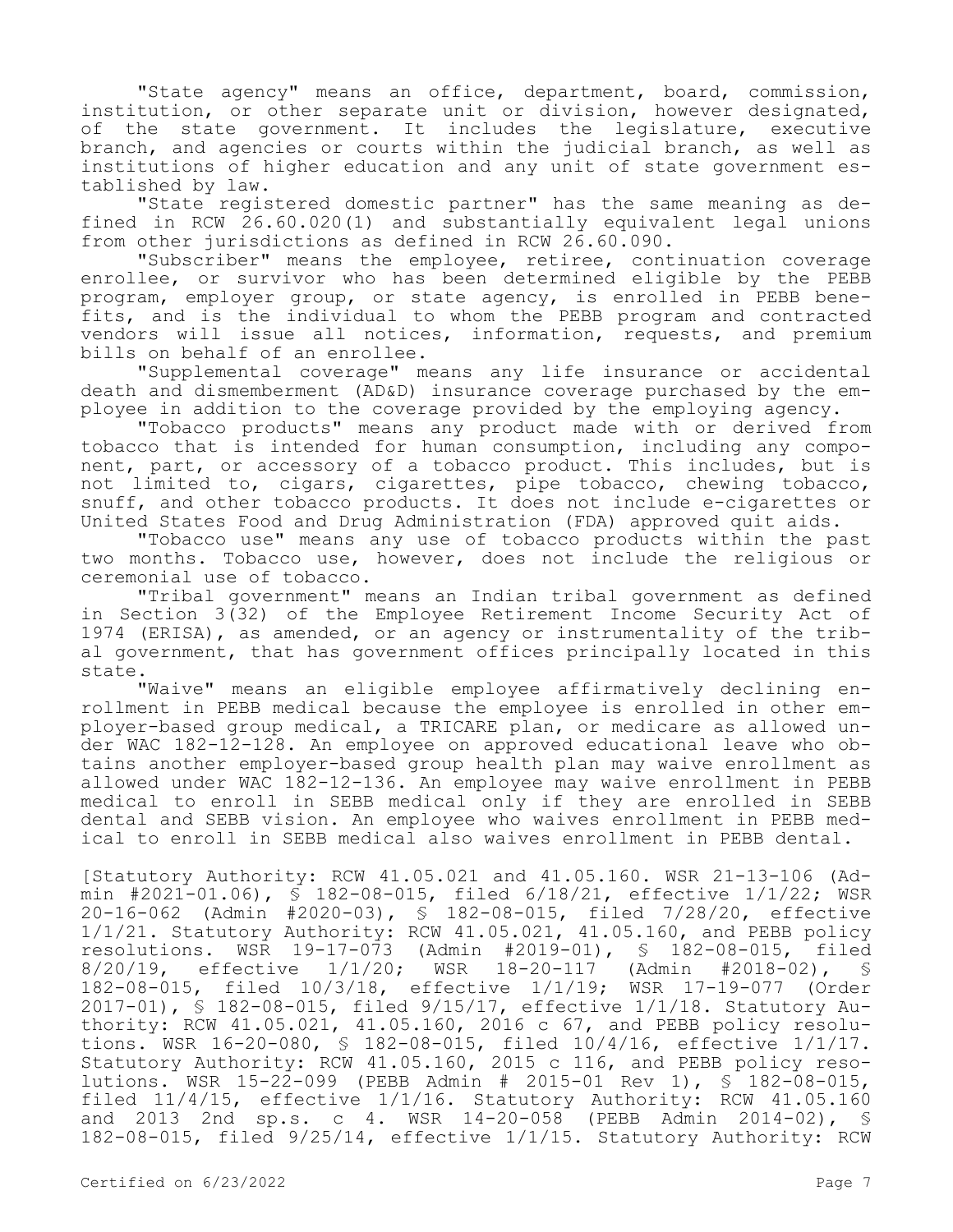41.05.160, 2013 2nd sp.s. c 4 and PEBB policy resolutions. WSR 14-08-040, § 182-08-015, filed 3/26/14, effective 4/26/14. Statutory Authority: RCW 41.05.160 and 2012 2nd sp.s. c 3. WSR 13-22-019 (Admin. 2013-01), § 182-08-015, filed 10/28/13, effective 1/1/14. Statutory Authority: RCW 41.05.160. WSR 12-20-022 (Order 2012-01), § 182-08-015, filed 9/25/12, effective 11/1/12. Statutory Authority: RCW 41.05.160 and 2011 c 8. WSR 11-22-036 (Order 11-02), § 182-08-015, filed 10/26/11, effective 1/1/12. Statutory Authority: RCW 41.05.160. WSR 10-20-147 (Order 10-02), § 182-08-015, filed 10/6/10, effective 1/1/11; WSR 09-23-102 (Order 09-02), § 182-08-015, filed 11/17/09, effective 1/1/10; WSR 08-20-128 (Order 08-03), § 182-08-015, filed 10/1/08, effective 1/1/09; WSR 07-20-129 (Order 07-01), § 182-08-015, filed 10/3/07, effective 11/3/07. Statutory Authority: RCW 41.05.160 and 41.05.068. WSR 06-23-165 (Order 06-09), § 182-08-015, filed 11/22/06, effective 12/23/06. Statutory Authority: RCW 41.05.160 and 41.05.165. WSR 04-18-039, § 182-08-015, filed 8/26/04, effective 1/1/05; WSR 03-17-031 (Order 02-07), § 182-08-015, filed 8/14/03, ef-<br>fective 9/14/03. Statutory Authority: Chapter 41.05 RCW. WSR 9/14/03. Statutory Authority: Chapter 41.05 RCW. WSR 96-08-042, § 182-08-015, filed 3/29/96, effective 4/29/96.]

**WAC 182-08-120 Employer contribution for the public employees benefits board (PEBB) benefits.** The employer contribution must be used to provide public employees benefits board (PEBB) insurance coverage for the basic life insurance benefit, basic accidental death and dismemberment insurance benefit (AD&D), the employer-paid long-term disability (LTD) insurance benefit, medical insurance, dental insurance, and to establish a reserve for any remaining balance. There is no employer contribution available for any other insurance coverage for employees employed by state agencies.

[Statutory Authority: RCW 41.05.021 and 41.05.160. WSR 21-13-106 (Admin #2021-01.06), § 182-08-120, filed 6/18/21, effective 1/1/22. Statutory Authority: RCW 41.05.021, 41.05.160, and PEBB policy resolutions. WSR 19-17-073 (Admin #2019-01), § 182-08-120, filed 8/20/19, effective 1/1/20. Statutory Authority: RCW 41.05.021, 41.05.160, 2016 c 67, and PEBB policy resolutions. WSR 16-20-080, § 182-08-120, filed 10/4/16, effective 1/1/17. Statutory Authority: RCW 41.05.160 and 2012 2nd sp.s. c 3. WSR 13-22-019 (Admin. 2013-01), § 182-08-120, filed 10/28/13, effective 1/1/14. Statutory Authority: RCW 41.05.160. WSR 12-20-022 (Order 2012-01), § 182-08-120, filed 9/25/12, effective 11/1/12; WSR 09-23-102 (Order 09-02), § 182-08-120, filed 11/17/09, effective 1/1/10; WSR 07-20-129 (Order 07-01), § 182-08-120, filed 10/3/07, effective 11/3/07. Statutory Authority: RCW 41.05.160 and 41.05.165. WSR 03-17-031 (Order 02-07), § 182-08-120, filed 8/14/03, effective 9/14/03. Statutory Authority: Chapter 41.05 RCW. WSR 96-08-042, § 182-08-120, filed 3/29/96, effective 4/29/96; WSR 86-16-061 (Resolution No. 86-3), § 182-08-120, filed 8/5/86; WSR 83-22-042 (Resolution No. 6-83), § 182-08-120, filed 10/28/83; Order 3-77, § 182-08-120, filed 11/17/77; Order 7228, § 182-08-120, filed 12/8/76.]

**WAC 182-08-180 Premium payments and premium refunds.** Public employees benefits board (PEBB) insurance coverage premiums and applicable premium surcharges for all subscribers are due as described in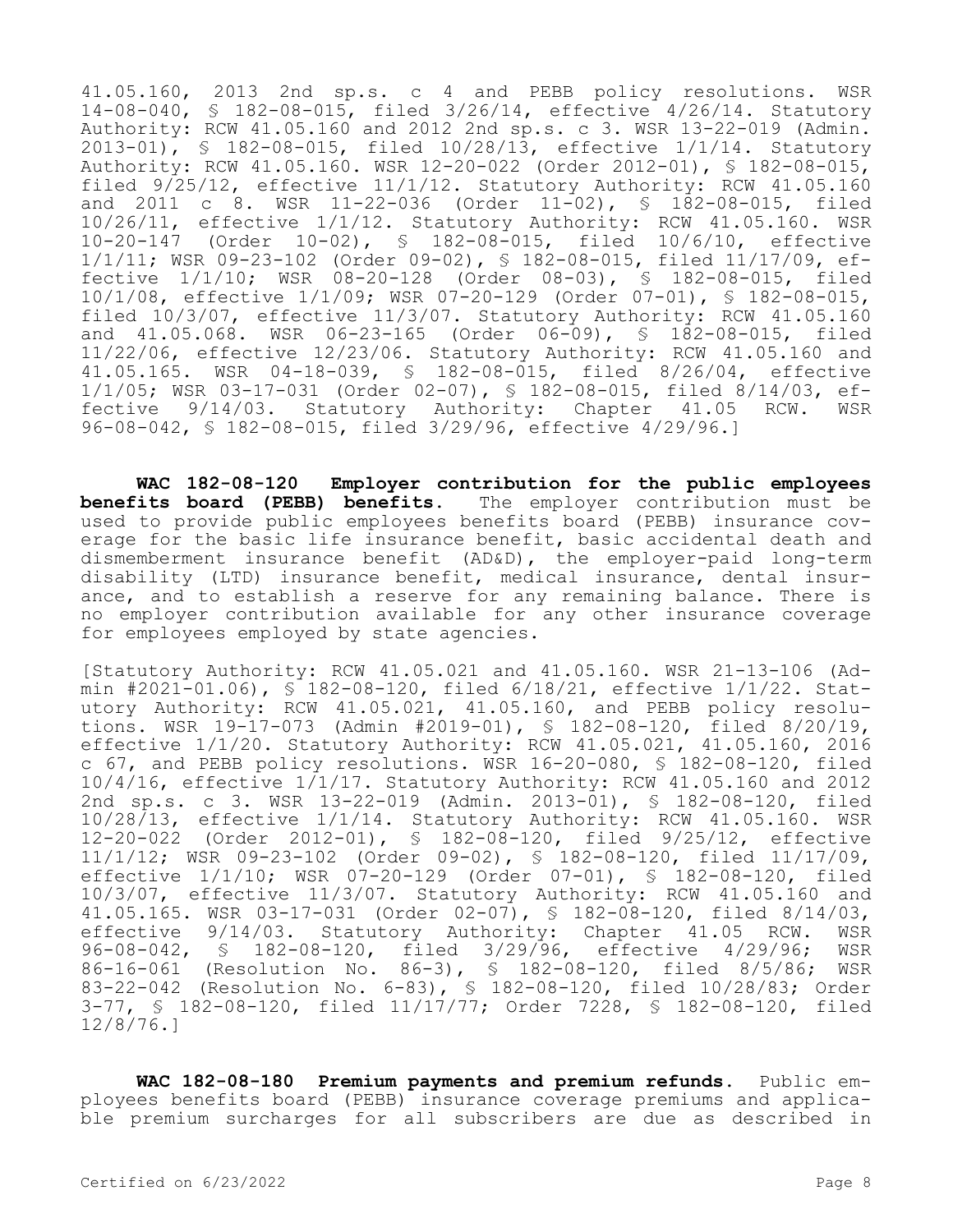this section, except when an employing agency is correcting its enrollment error as described in WAC 182-08-187 (4) or (5).

(1) **Premium payments.** PEBB insurance coverage premiums and applicable premium surcharges for all subscribers become due the first of the month in which PEBB insurance coverage is effective.

Premiums and applicable premium surcharges are due from the subscriber for the entire month of PEBB insurance coverage and will not be prorated during any month.

(a) For subscribers not eligible for the employer contribution that are electing to enroll in PEBB retiree insurance coverage as described in WAC 182-12-171 (1)(a), 182-12-180 (3)(a), 182-12-200 (3)(a) or (b), 182-12-205 (6) or (7), 182-12-211, and 182-12-265; or electing to enroll in continuation coverage as described in WAC 182-12-133, 182-12-141, 182-12-142, 182-12-146, 182-12-148, and 182-12-270, the first premium payment and applicable premium surcharges are due to the health care authority (HCA) or the contracted vendor no later than forty-five days after the election period ends as described within the Washington Administrative Code applicable to the subscriber. Premiums and applicable premium surcharges associated with continuing PEBB medical must be made to the HCA as well as premiums associated with continuing PEBB dental or long-term disability (LTD) insurance coverage. Any medicare part D late enrollment penalty associated with the medicare advantage-prescription drug plan must be made to the contracted vendor. Premiums associated with life insurance and accidental death and dismemberment (AD&D) insurance coverage must be made to the contracted vendor. Following the first premium payment, premiums and applicable premium surcharges must be paid as premiums become due.

(b) For employees who are eligible for the employer contribution, premiums and applicable premium surcharges are due to the employing agency or contracted vendor. If an employee elects supplemental coverage or employee-paid LTD insurance, or is enrolled in employee-paid LTD insurance as described in WAC  $182-08-197$  (1)(a) or (3)(a), or is enrolled in employee-paid LTD insurance as described in WAC 182-08-197 (1)(b), the employee is responsible for payment of premiums from the month that the supplemental coverage or employee-paid LTD insurance begins.

(c) Unpaid or underpaid premiums or applicable premium surcharges for all subscribers must be paid, and are due from the employing agency, subscriber, or a subscriber's legal representative to the HCA or contacted vendor. For subscribers not eligible for the employer contribution, monthly premiums or applicable premium surcharges that remain unpaid for thirty days will be considered delinquent. A subscriber is allowed a grace period of thirty days from the date the monthly premiums or applicable premium surcharges become delinquent to pay the unpaid premium balance or applicable premium surcharges. If a subscriber's monthly premiums or applicable premium surcharges remain unpaid for sixty days from the original due date, the subscriber's PEBB insurance coverage will be terminated retroactive to the last day of the month for which the monthly premiums and any applicable premium surcharges were paid. If it is determined by the HCA that payment of the unpaid balance in a lump sum would be considered a hardship, the HCA may develop a reasonable payment plan of up to twelve months in duration with the subscriber or the subscriber's legal representative upon request.

**Exception:** For a subscriber enrolled in a medicare advantage or a medicare advantage-prescription drug plan a notice will be sent to them notifying them that they are delinquent on their monthly premiums and that the enrollment will be terminated prospectively to the end of the month after the notice is sent.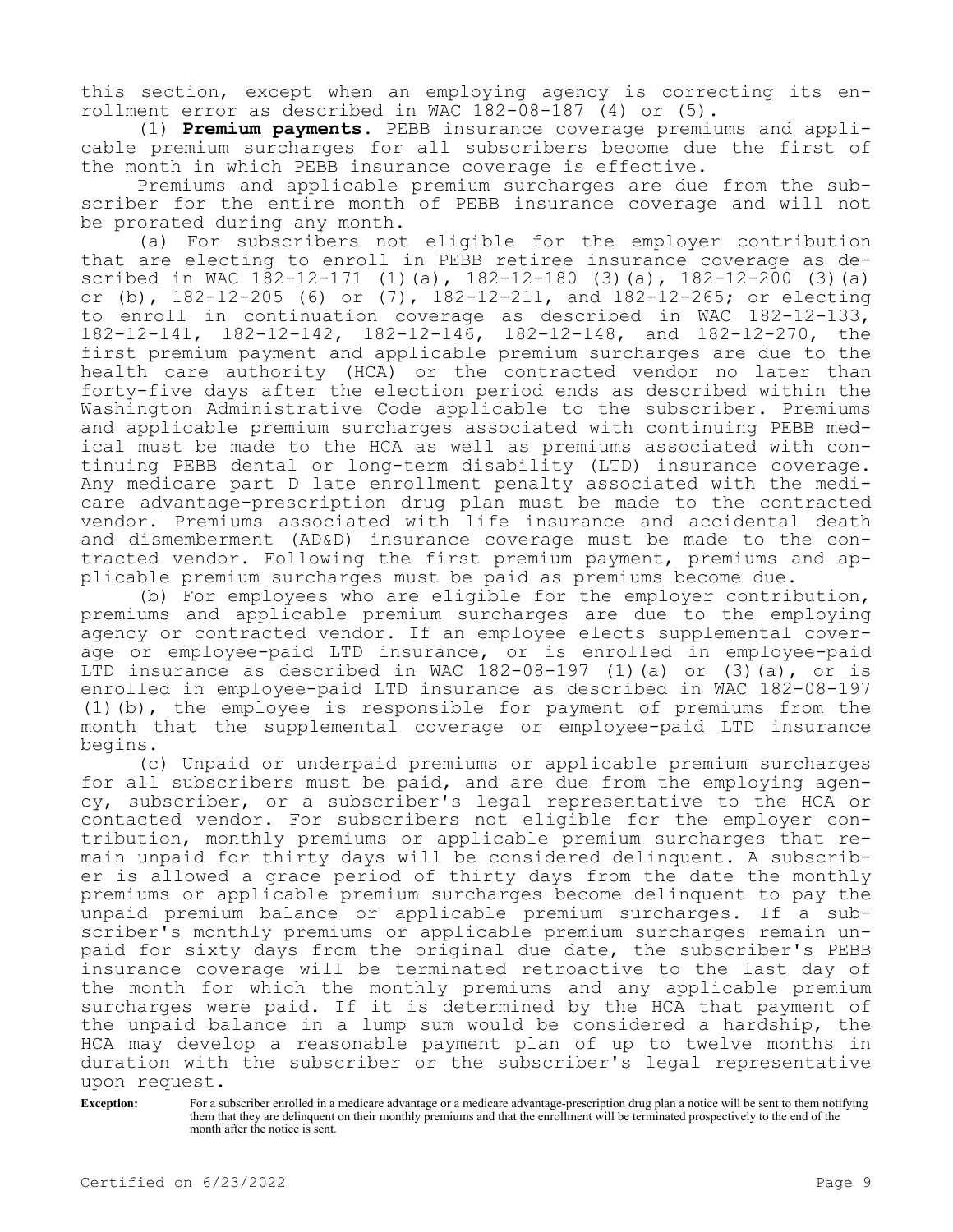(d) Monthly premiums or applicable premium surcharges due from a subscriber who is not eligible for the employer contribution will be considered unpaid if one of the following occurs:

(i) No payment of premiums or applicable premium surcharges are received by the HCA or contracted vendor and the monthly premiums or applicable premium surcharges remain unpaid for thirty days; or

(ii) Premium payments or applicable premium surcharges received by the HCA or contracted vendor are underpaid by an amount greater than an insignificant shortfall and the monthly premiums or applicable premium surcharges remain underpaid for thirty days past the date the monthly premiums or applicable premium surcharges were due.

(2) **Premium refunds.** PEBB insurance coverage premiums and applicable premium surcharges will be refunded using the following methods:

(a) When a subscriber submits an enrollment change affecting subscriber or dependent eligibility, HCA may allow up to three months of accounting adjustments. HCA will refund to the individual or the employing agency any excess premiums and applicable premium surcharges paid during the sixty day adjustment period, except as indicated in WAC 182-12-148(5).

(b) If a PEBB subscriber, dependent, or beneficiary submits a written appeal as described in WAC 182-16-2010, and provides clear and convincing evidence of extraordinary circumstances, such that the subscriber could not timely submit the necessary information to accomplish an allowable enrollment change within sixty days after the event that created a change of premiums, the PEBB director, the PEBB director's designee, or the PEBB appeals unit may:

(i) Approve a refund of premiums and applicable premium surcharges which does not exceed twelve months of premiums; and

(ii) Approve the enrollment change that was originally requested and which forms the basis for the refund.

(c) If a federal government entity determines that an enrollee is retroactively enrolled in coverage (for example, medicare) the subscriber or beneficiary may be eligible for a refund of premiums and applicable premium surcharges paid during the time they were enrolled under the federal program if approved by the PEBB director or the PEBB director's designee.

(d) HCA errors will be corrected by returning all excess premiums and applicable premium surcharges paid by the employing agency, subscriber, or beneficiary.

(e) Employing agency errors will be corrected by returning all excess premiums and applicable premium surcharges paid by the employee or beneficiary as described in WAC 182-08-187 (4) and (5).

[Statutory Authority: RCW 41.05.021, 41.05.160 and Policy resolutions PEBB 2021-11 and 2021-12. WSR 21-13-103 (Admin #2021-01.03), § 182-08-180, filed 6/18/21, effective 1/1/22. Statutory Authority: RCW 41.05.021 and 41.05.160. WSR 20-16-062 (Admin #2020-03), § 182-08-180, filed 7/28/20, effective 1/1/21. Statutory Authority: RCW 41.05.021, 41.05.160, and PEBB policy resolutions. WSR 19-17-073 (Admin #2019-01), § 182-08-180, filed 8/20/19, effective 1/1/20; WSR § 182-08-180, filed 8/20/19, effective 1/1/20; WSR 18-20-117 (Admin #2018-02), § 182-08-180, filed 10/3/18, effective 1/1/19; WSR 17-19-077 (Order 2017-01), § 182-08-180, filed 9/15/17, effective 1/1/18. Statutory Authority: RCW 41.05.021, 41.05.160, 2016 c 67, and PEBB policy resolutions. WSR 16-20-080, § 182-08-180, filed  $10/4/16$ , effective  $1/1/17$ . Statutory Authority: RCW 41.05.160 and 2013 2nd sp.s. c 4. WSR 14-20-058 (PEBB Admin 2014-02), § 182-08-180, filed 9/25/14, effective 1/1/15. Statutory Authority: RCW 41.05.160 and 2012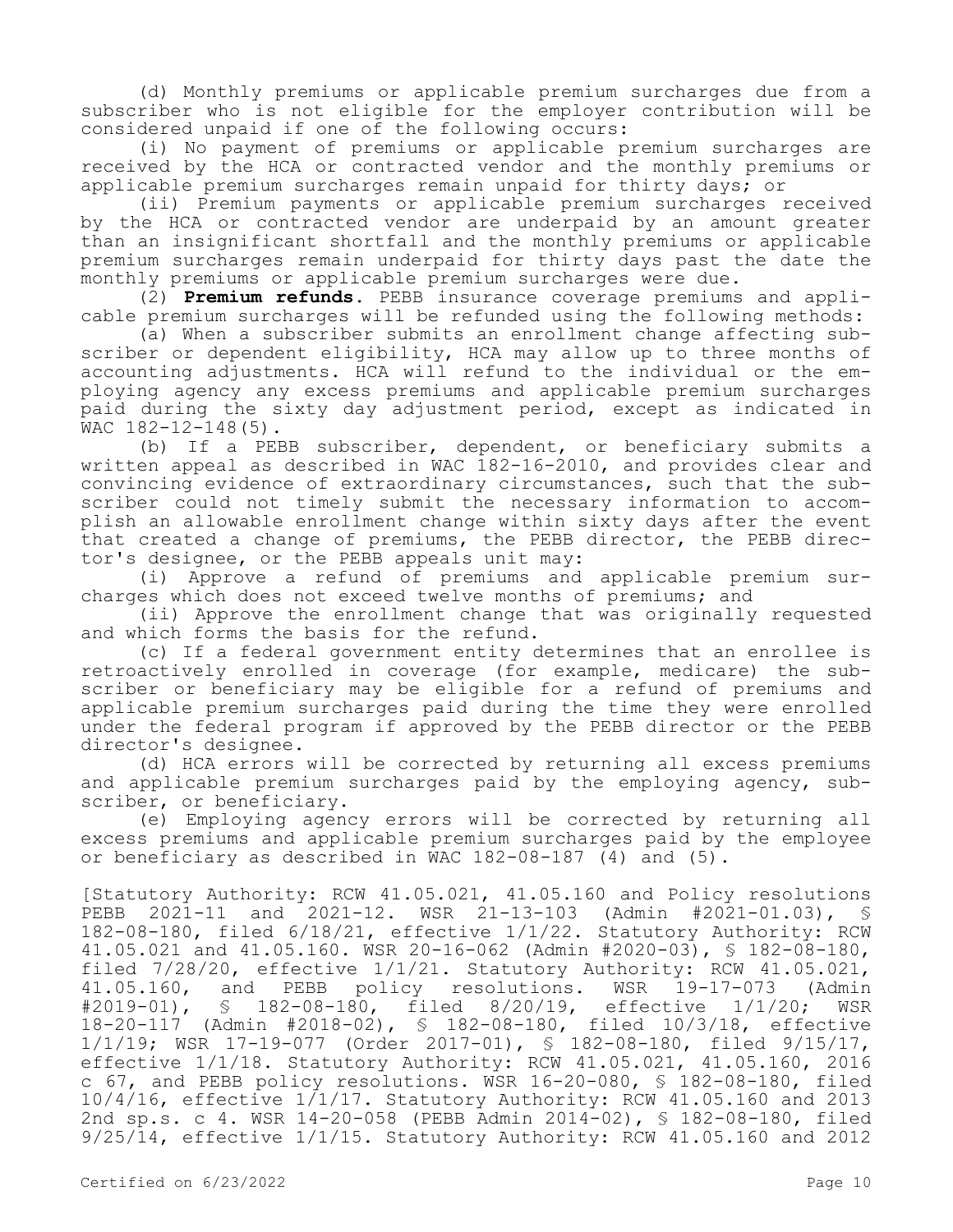2nd sp.s. c 3. WSR 13-22-019 (Admin. 2013-01), § 182-08-180, filed 10/28/13, effective 1/1/14. Statutory Authority: RCW 41.05.160. WSR 12-20-022 (Order 2012-01), § 182-08-180, filed 9/25/12, effective 11/1/12. Statutory Authority: RCW 41.05.160 and 2011 c 8. WSR 11-22-036 (Order 11-02), § 182-08-180, filed 10/26/11, effective 1/1/12. Statutory Authority: RCW 41.05.160. WSR 10-20-147 (Order 10-02), § 182-08-180, filed 10/6/10, effective 1/1/11; WSR 09-23-102 (Order 09-02), § 182-08-180, filed 11/17/09, effective 1/1/10; WSR 08-20-128 (Order 08-03), § 182-08-180, filed 10/1/08, effective 1/1/09; WSR 07-20-129 (Order 07-01), § 182-08-180, filed 10/3/07, effective 11/3/07. Statutory Authority: RCW 41.05.160 and 41.05.165. WSR 04-18-039, § 182-08-180, filed 8/26/04, effective 1/1/05; WSR 03-17-031 (Order 02-07), § 182-08-180, filed 8/14/03, effective 9/14/03. Statutory Authority: Chapter 41.05 RCW. WSR 96-08-042, § 182-08-180, filed 3/29/96, effective 4/29/96; Order 01-77, § 182-08-180, filed 8/26/77.]

**WAC 182-08-185 What are the requirements regarding premium surcharges?** (1) A subscriber's account will incur a premium surcharge in addition to the subscriber's monthly medical premium, when any enrollee, thirteen years and older, engages in tobacco use.

(a) A subscriber must attest to whether any enrollee, thirteen years and older, enrolled in their public employees benefits board (PEBB) medical engages in tobacco use. The subscriber must attest as described in (a)(i) through (vii) of this subsection:

(i) An employee who is newly eligible or regains eligibility for the employer contribution toward PEBB benefits must complete the required form to enroll in PEBB medical as described in WAC 182-08-197 (1) or (3). The employee must include their attestation on that form. The employee must submit the form to their employing agency. If the employee's attestation results in a premium surcharge, it will take effect the same date as PEBB medical begins.

(ii) If there is a change in the tobacco use status of any enrollee, thirteen years and older on the subscriber's PEBB medical, the subscriber must update their attestation on the required form. An employee must submit the form to their employing agency. Any other subscriber must submit their form to the PEBB program. The attestation change will apply as follows:

• A change that results in a premium surcharge will begin the first day of the month following the status change. If that day is the first of the month, the change to the surcharge begins on that day.

• A change that results in removing the premium surcharge will begin the first day of the month following receipt of the attestation. If that day is the first of the month, the change to the surcharge begins on that day.

(iii) If a subscriber submits the required form to enroll a dependent, thirteen years and older, in PEBB medical as described in WAC 182-12-262, the subscriber must attest for their dependent on the required form. An employee must submit the form to their employing agency. Any other subscriber must submit their form to the PEBB program. A change that results in a premium surcharge will take effect the same date as PEBB medical begins.

(iv) An enrollee, thirteen years and older, who elects to continue medical coverage as described in WAC 182-12-133, 182-12-141, 182-12-142, 182-12-146, 182-12-148, or 182-12-270, must provide an attestation on the required form if they have not previously attested as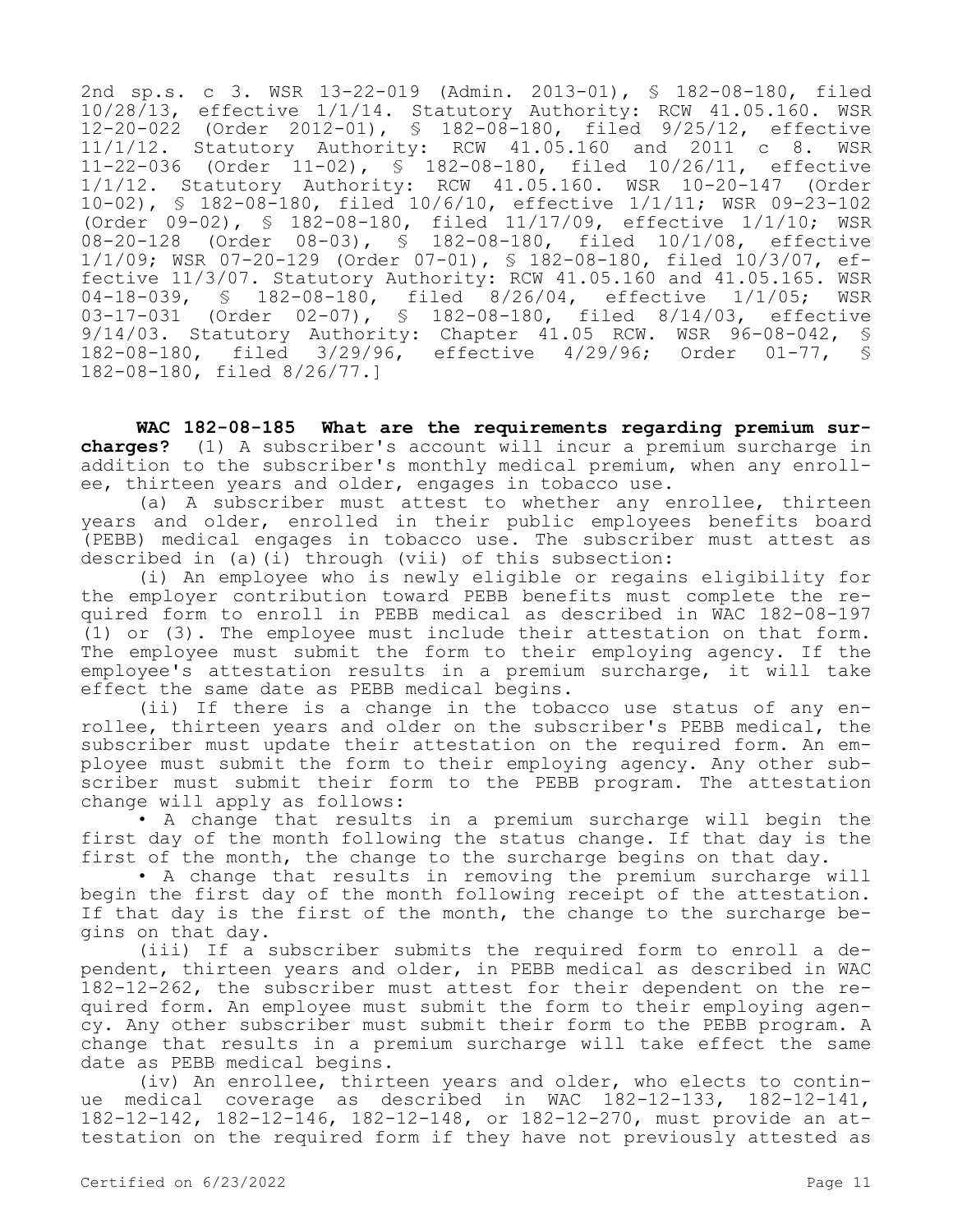described in (a) of this subsection. The enrollee must submit their form to the PEBB program. An attestation that results in a premium surcharge will take effect the same date as PEBB medical begins.

(v) An employee or retiree who enrolls in PEBB medical as described in WAC 182-12-171 (1)(a), 182-12-180 (3)(a), 182-12-200 (3)(a) or (b), 182-12-205 (6) or (7), or 182-12-211, must provide an attestation on the required form if they have not previously attested as described in (a) of this subsection. The employee or retiree must submit their form to the PEBB program. An attestation that results in a premium surcharge will take effect the same date as PEBB medical begins.

(vi) A surviving spouse, state registered domestic partner, or dependent child, thirteen years and older, who enrolls in PEBB medical as described in WAC 182-12-180 (3)(a), 182-12-250(5) or 182-12-265, must provide an attestation on the required form to the PEBB program if they have not previously attested as described in (a) of this subsection. An attestation that results in a premium surcharge will take effect the same date as PEBB medical begins.

(vii) An employee who previously waived PEBB medical must complete the required form to enroll in PEBB medical as described in WAC 182-12-128(3). The employee must include their attestation on that form. An employee must submit the form to their employing agency. An attestation that results in a premium surcharge will take effect the same date as PEBB medical begins.

**Exceptions:** (1) A subscriber enrolled in both medicare Parts A and B and in the medicare risk pool as described in RCW 41.05.080(3) is not required to provide an attestation and no premium surcharge will be imposed on the subscriber's account. (2) An employee who waives PEBB medical as described in WAC 182-12-128 is not required to provide an attestation and no premium surcharge will be applied to their account as long as the employee remains in waived status.

(b) A subscriber's account will incur a premium surcharge when a subscriber fails to attest to the tobacco use status of all enrollees as described in (a) of this subsection.

(c) The PEBB program will provide a reasonable alternative for enrollees who use tobacco products. A subscriber can avoid the tobacco use premium surcharge if the subscriber attests on the required form that all enrollees who use tobacco products enrolled in or accessed one of the applicable reasonable alternatives offered below:

(i) An enrollee who is eighteen years and older and uses tobacco products is currently enrolled in the free tobacco cessation program through their PEBB medical.

(ii) An enrollee who is thirteen through seventeen years old and uses tobacco products accessed the information and resources aimed at teens on the Washington state department of health's website at https://teen.smokefree.gov.

(iii) A subscriber may contact the PEBB program to accommodate a physician's recommendation that addresses an enrollee's use of tobacco products or for information on how to avoid the tobacco use premium surcharge.

(2) A subscriber will incur a premium surcharge in addition to the subscriber's monthly medical premium, if an enrolled spouse or state registered domestic partner has chosen not to enroll in another employer-based group medical where the spouse's or state registered domestic partner's share of the medical premium is less than ninetyfive percent of the additional cost an employee would be required to pay to enroll a spouse or state registered domestic partner in the PEBB Uniform Medical Plan (UMP) Classic and the benefits have an actuarial value of at least ninety-five percent of the actuarial value of the PEBB UMP Classic's benefits.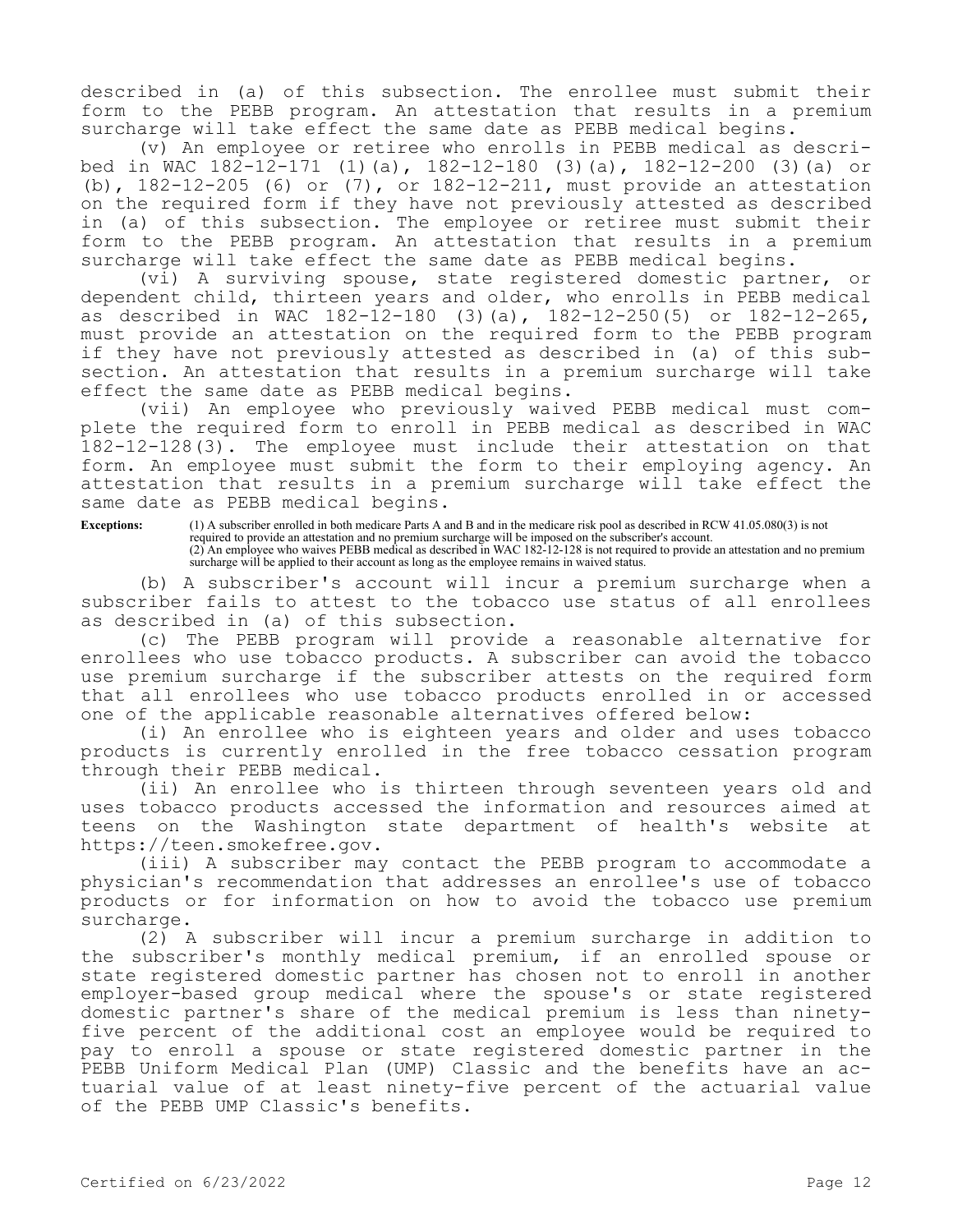(a) A subscriber who enrolled a spouse or state registered domestic partner under their PEBB medical may only attest during the following times:

(i) When a subscriber becomes eligible to enroll a spouse or state registered domestic partner in PEBB medical as described in WAC 182-12-262. The subscriber must complete the required form to enroll their spouse or state registered domestic partner, and include their attestation on that form. The employee must submit the form to their employing agency. Any other subscriber must submit the form to the PEBB program. If the subscriber's attestation results in a premium surcharge it will take effect the same date as PEBB medical begins;

(ii) During the annual open enrollment. A subscriber must attest if during the month prior to the annual open enrollment the subscriber was:

• Incurring the surcharge;

• Not incurring the surcharge because the spouse's or state registered domestic partner's share of the medical premium through their employer-based group medical was more than ninety-five percent of the additional cost an employee would be required to pay to enroll a spouse or state registered domestic partner in the PEBB UMP Classic; or

• Not incurring the surcharge because the actuarial value of benefits provided through the spouse's or state registered domestic partner's employer-based group medical was less than ninety-five percent of the actuarial value of the PEBB UMP Classic's benefits.

A subscriber must update their attestation on the required form. An employee must submit the form to their employing agency. Any other subscriber must submit the form to the PEBB program. The subscriber's attestation or any correction to a subscriber's attestation must be received no later than December 31st of the year in which the annual open enrollment occurs. If the subscriber's attestation results in a premium surcharge, being added or removed, the change to the surcharge will take effect January 1st of the following year; and

(iii) When there is a change in the spouse's or state registered domestic partner's employer-based group medical. A subscriber must update their attestation on the required form. An employee must submit the form to their employing agency no later than sixty days after the spouse's or state registered domestic partner's employer-based group medical status changes. Any other subscriber must submit the form to the PEBB program no later than sixty days after the spouse's or state registered domestic partner's employer-based group medical status changes.

• A change that results in a premium surcharge will begin the first day of the month following the status change. If that day is the first day of the month, the change to the premium surcharge begins on that day.

A change that results in removing the premium surcharge will begin the first day of the month following receipt of the attestation. If that day is the first day of the month, the change to the premium surcharge begins on that day.

**Exceptions:** (1) A subscriber enrolled in both medicare Parts A and B and in the medicare risk pool as described in RCW 41.05.080(3) is not

required to provide an attestation and no premium surcharge will be imposed on the subscriber's account. (2) An employee who waives PEBB medical as described in WAC 182-12-128 is not required to provide an attestation and no premium surcharge will be applied to their account as long as the employee remains in waived status.

(3) An employee who covers their spouse or state registered domestic partner who has waived their own PEBB medical must attest as described in this subsection, but will not incur a premium surcharge if the employee provides an attestation that their spouse or state registered domestic partner is eligible for PEBB medical.

(4) A subscriber who covers their spouse or state registered domestic partner who elected not to enroll in a TRICARE plan must attest as described in this subsection, but will not incur a premium surcharge if the subscriber provides an attestation that their spouse or state registered domestic partner is eligible for a TRICARE plan.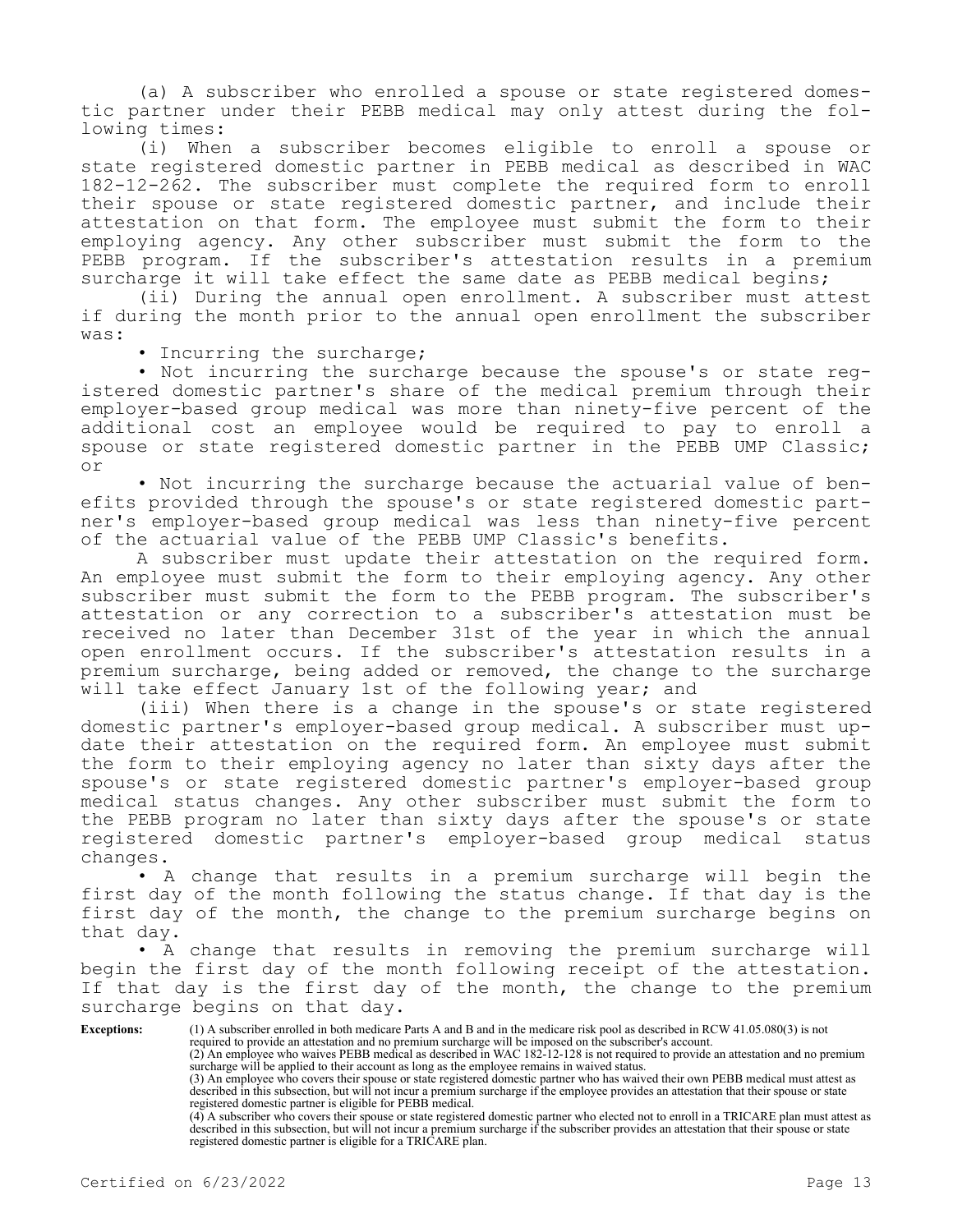(b) A premium surcharge will be applied to a subscriber who does not attest as described in (a) of this subsection.

[Statutory Authority: RCW 41.05.021 and 41.05.160. WSR 21-13-106 (Admin #2021-01.06), § 182-08-185, filed 6/18/21, effective 1/1/22; WSR 20-16-062 (Admin #2020-03), § 182-08-185, filed 7/28/20, effective 1/1/21. Statutory Authority: RCW 41.05.021, 41.05.160, and PEBB policy resolutions. WSR 19-17-073 (Admin #2019-01), § 182-08-185, filed<br>8/20/19, effective 1/1/20; WSR 18-20-117 (Admin #2018-02), § WSR 18-20-117 (Admin #2018-02), § 182-08-185, filed 10/3/18, effective 1/1/19. Statutory Authority: RCW 41.05.021, 41.05.160, 2016 c 67, and PEBB policy resolutions. WSR 16-20-080, § 182-08-185, filed 10/4/16, effective 1/1/17. Statutory Authority: RCW 41.05.160, 2015 c 116, and PEBB policy resolutions. WSR 15-22-099 (PEBB Admin # 2015-01 Rev 1), § 182-08-185, filed 11/4/15, effective 1/1/16. Statutory Authority: RCW 41.05.160 and 2013 2nd sp.s. c 4. WSR 14-20-058 (PEBB Admin 2014-02), § 182-08-185, filed 9/25/14, effective 1/1/15. Statutory Authority: RCW 41.05.160, 2013 2nd sp.s. c 4 and PEBB policy resolutions. WSR 14-08-040, § 182-08-185, filed 3/26/14, effective 4/26/14.]

**WAC 182-08-187 How do employing agencies and contracted vendors correct enrollment errors and is there a limit on retroactive enrollment?** (1) An employing agency or contracted vendor that makes one or more of the following enrollment errors must correct the error as described in subsections (2) through (5) of this section.

(a) Failure to timely notify an employee of their eligibility for public employee benefits board (PEBB) benefits and the employer contribution as described in WAC 182-12-113(2);

(b) Failure to enroll the employee and their dependents in PEBB benefits as elected by the employee, if the elections were timely;

(c) Failure to enroll an employee and their dependents in PEBB benefits as described in WAC  $182-08-197$  (1)(b);

(d) Failure to accurately reflect an employee's premium surcharge attestation on the employee's account;

(e) Enrolling an employee or their dependent in PEBB insurance coverage when they are not eligible as described in WAC 182-12-114 or 182-12-260 and it is clear there was no fraud or intentional misrepresentation by the employee involved; or

(f) Providing incorrect information regarding PEBB benefits to the employee that they relied upon.

(2) The employing agency or the applicable contracted vendor must enroll the employee and the employee's dependents, as elected, or terminate enrollment in PEBB benefits as described in subsection (3) of this section, reconcile premium payments and applicable premium surcharges as described in subsection (4) of this section, and provide recourse as described in subsection (5) of this section.

(3) **Enrollment or termination.**

(a) PEBB medical and dental enrollment is effective at a minimum the first day of the month following the date the enrollment error is identified, unless the authority determines additional recourse is warranted, as described in subsection (5) of this section. If the enrollment error is identified on the first day of the month, the enrollment correction is effective that day;

(b) Basic life, basic accidental death and dismemberment (AD&D), employer-paid long-term disability (LTD) insurance, and employee-paid LTD insurance (unless the employee declines the employee-paid LTD in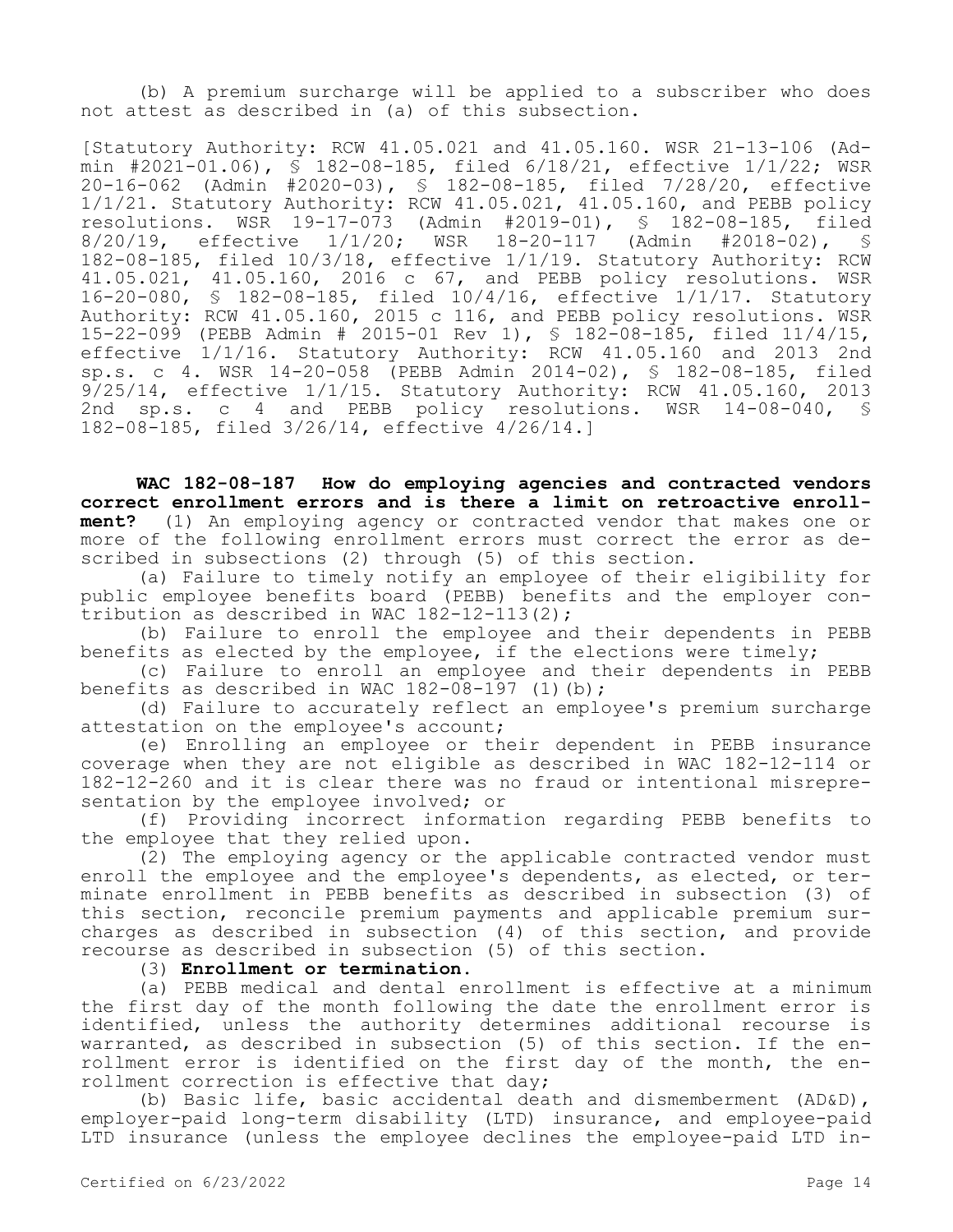surance as described in WAC 182-08-197(1)) enrollment is retroactive to the first day of the month following the day the employee became newly eligible, or the first day of the month the employee regained eligibility, as described in WAC 182-08-197. If the employee became newly eligible on the first working day of a month, basic life, basic AD&D, employer-paid LTD insurance, and employee-paid LTD insurance begin on that date;

(c) Supplemental life, supplemental AD&D, and employee-paid LTD insurance enrollment is retroactive to the first day of the month following the day the employee became newly eligible if the employee elects to enroll in this coverage (or if previously elected, the first of the month following the signature date on the employee's application for this coverage). If an employing agency enrollment error occurred when the employee regained eligibility for the employer contribution following a period of leave as described in WAC 182-08-197(3):

(i) Supplemental life, supplemental AD&D, and employee-paid LTD insurance is enrolled the first day of the month the employee regained eligibility, at the same level of coverage the employee continued during the period of leave, without evidence of insurability.

(ii) If the employee was not eligible to continue employee-paid LTD insurance during the period of leave as described in WAC 182-12-133, employee-paid LTD insurance is reinstated the first day of the month the employee regained eligibility, to the level of coverage the employee was enrolled in prior to the period of leave, without evidence of insurability.

(iii) If the employee was eligible to continue supplemental life insurance, supplemental AD&D insurance, and employee-paid LTD insurance under the period of leave but did not, the employee must provide evidence of insurability and receive approval from the contracted vendor.

(d) If the employee is eligible and elects (or elected) to enroll in the medical flexible spending arrangement (FSA) or dependent care assistance program (DCAP), enrollment is limited to sixty days prior to the date enrollment is processed, but not earlier than the current plan year. If an employee was not enrolled in a medical FSA or DCAP as elected, the employee may either participate at the amount originally elected with a corresponding increase in contributions for the balance of the plan year, or participate at a reduced amount for the plan year by maintaining the per-pay period contribution in effect;

(e) If the employee or their dependent was not eligible but still enrolled as described in subsection (1)(e) of this section, the employee's or their dependent's PEBB benefits will be terminated prospectively effective as of the last day of the month.

## (4) **Premium payments.**

(a) The employing agency must remit to the authority the employer contribution and the employee contribution for health plan premiums, applicable premium surcharges, basic life, basic AD&D, and employerpaid LTD starting the date PEBB benefits begins as described in subsections (3) and (5)(a)(i) of this section. If a state agency failed to notify a newly eligible employee of their eligibility for PEBB benefits, the state agency may only collect the employee contribution for health plan premiums and applicable premium surcharges for coverage for the months after the employee was notified.

(b) When an employing agency fails to correctly enroll the amount of employee-paid LTD insurance elected by the employee, premiums will be corrected as follows: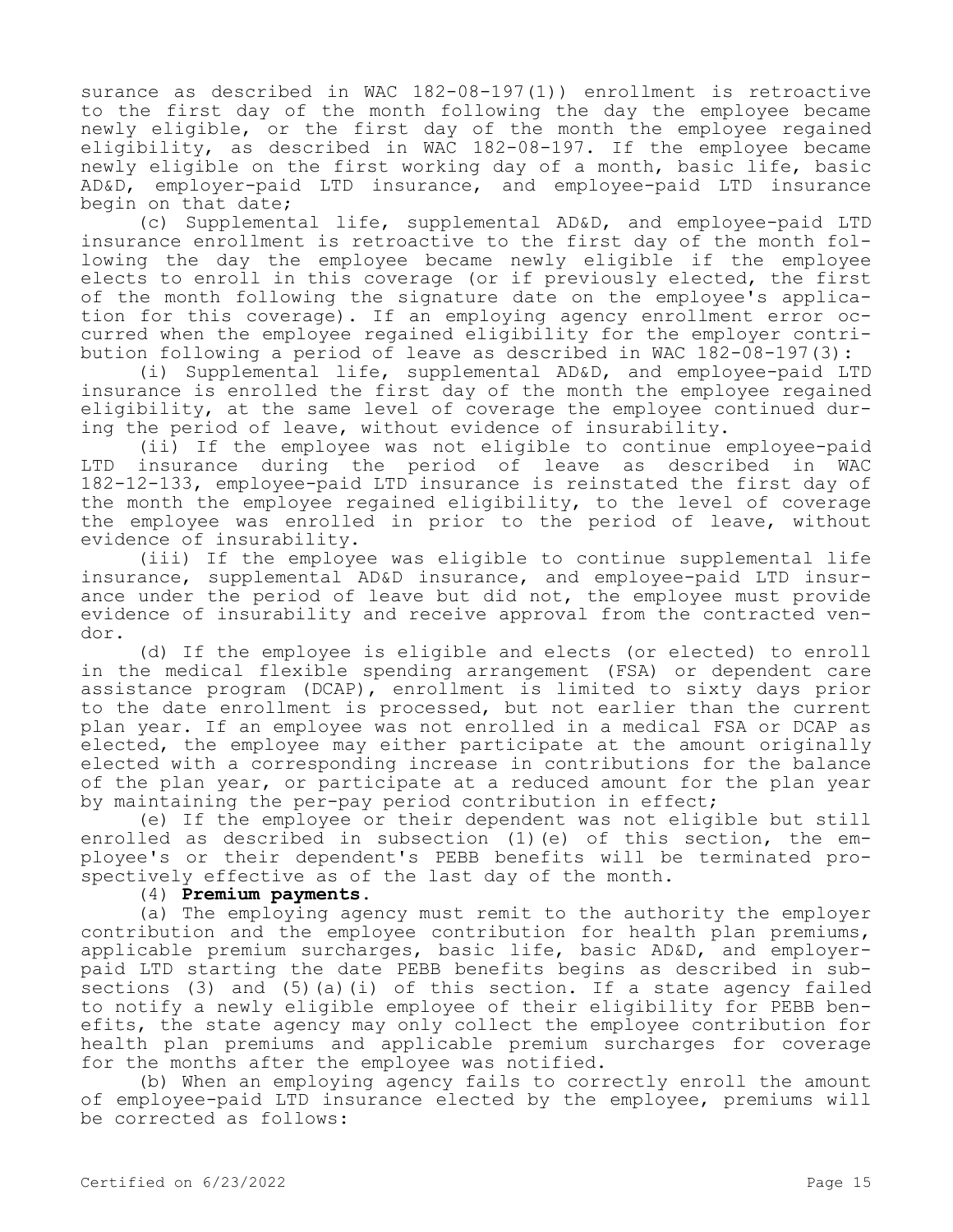(i) When additional premiums are due to the authority, the employee is responsible for premiums for the most recent twenty-four months of coverage. The employing agency is responsible for additional months of premiums.

(ii) When a premium refund is due to the employee, the LTD insurance contracted vendor is responsible for premium refunds for the most recent twenty-four months of coverage. The employing agency is responsible for additional months of premium refund.

(c) When an employing agency mistakenly enrolls an employee or their dependent as described in subsection (1)(e) of this section, premiums and any applicable premium surcharges will be refunded by the employing agency to the employee without rescinding the insurance coverage.

(5) **Recourse.**

(a) Employee eligibility for PEBB benefits begins on the first day of the month following the date eligibility is established as described in WAC 182-12-114. Dependent eligibility is described in WAC 182-12-260, and dependent enrollment is described in WAC 182-12-262. When retroactive correction of an enrollment error is limited as described in subsection  $(3)(b)$ ,  $(c)$  and  $(d)$  of this section, the employing agency must work with the employee, and receive approval from the authority, to implement retroactive PEBB benefits within the following parameters:

(i) Retroactive enrollment in a PEBB insurance coverage;

(ii) Reimbursement of claims paid;

(iii) Reimbursement of amounts paid by the employee or dependent for medical and dental premiums;

(iv) Reimbursement of amounts paid by the employee for the premium surcharges;

(v) Other legal remedy received or offered; or

(vi) Other recourse, upon approval by the authority.

(b) Recourse must not contradict a specific provision of federal law or statute and does not apply to requests for noncovered services or in the case of an individual who is not eligible for PEBB benefits.

[Statutory Authority: RCW 41.05.021, 41.05.160 and Policy resolutions PEBB 2021-11 and 2021-12. WSR 21-13-103 (Admin #2021-01.03), § 182-08-187, filed 6/18/21, effective 1/1/22. Statutory Authority: RCW 41.05.021 and 41.05.160. WSR 20-16-062 (Admin #2020-03), § 182-08-187, filed 7/28/20, effective 1/1/21. Statutory Authority: RCW 41.05.021,<br>41.05.160, and PEBB policy resolutions. WSR 19-17-073 (Admin 41.05.160, and PEBB policy resolutions. WSR 19-17-073 (Admin #2019-01), § 182-08-187, filed 8/20/19, effective 1/1/20; WSR § 182-08-187, filed 8/20/19, effective 1/1/20; WSR 18-20-117 (Admin #2018-02), § 182-08-187, filed 10/3/18, effective 1/1/19; WSR 17-19-077 (Order 2017-01), § 182-08-187, filed 9/15/17, effective 1/1/18. Statutory Authority: RCW 41.05.021, 41.05.160, 2016 c 67, and PEBB policy resolutions. WSR 16-20-080, § 182-08-187, filed 10/4/16, effective 1/1/17. Statutory Authority: RCW 41.05.160, 2015 c 116, and PEBB policy resolutions. WSR 15-22-099 (PEBB Admin # 2015-01 Rev 1), § 182-08-187, filed 11/4/15, effective 1/1/16. Statutory Authority: RCW 41.05.160 and 2013 2nd sp.s. c 4. WSR 14-20-058 (PEBB Admin 2014-02), § 182-08-187, filed 9/25/14, effective 1/1/15. Statutory Authority: RCW 41.05.160 and 2012 2nd sp.s. c 3. WSR 13-22-019 (Admin. 2013-01), § 182-08-187, filed 10/28/13, effective 1/1/14.]

**WAC 182-08-190 The employer contribution is set by the health care authority (HCA) and paid to the HCA for all eligible employees.**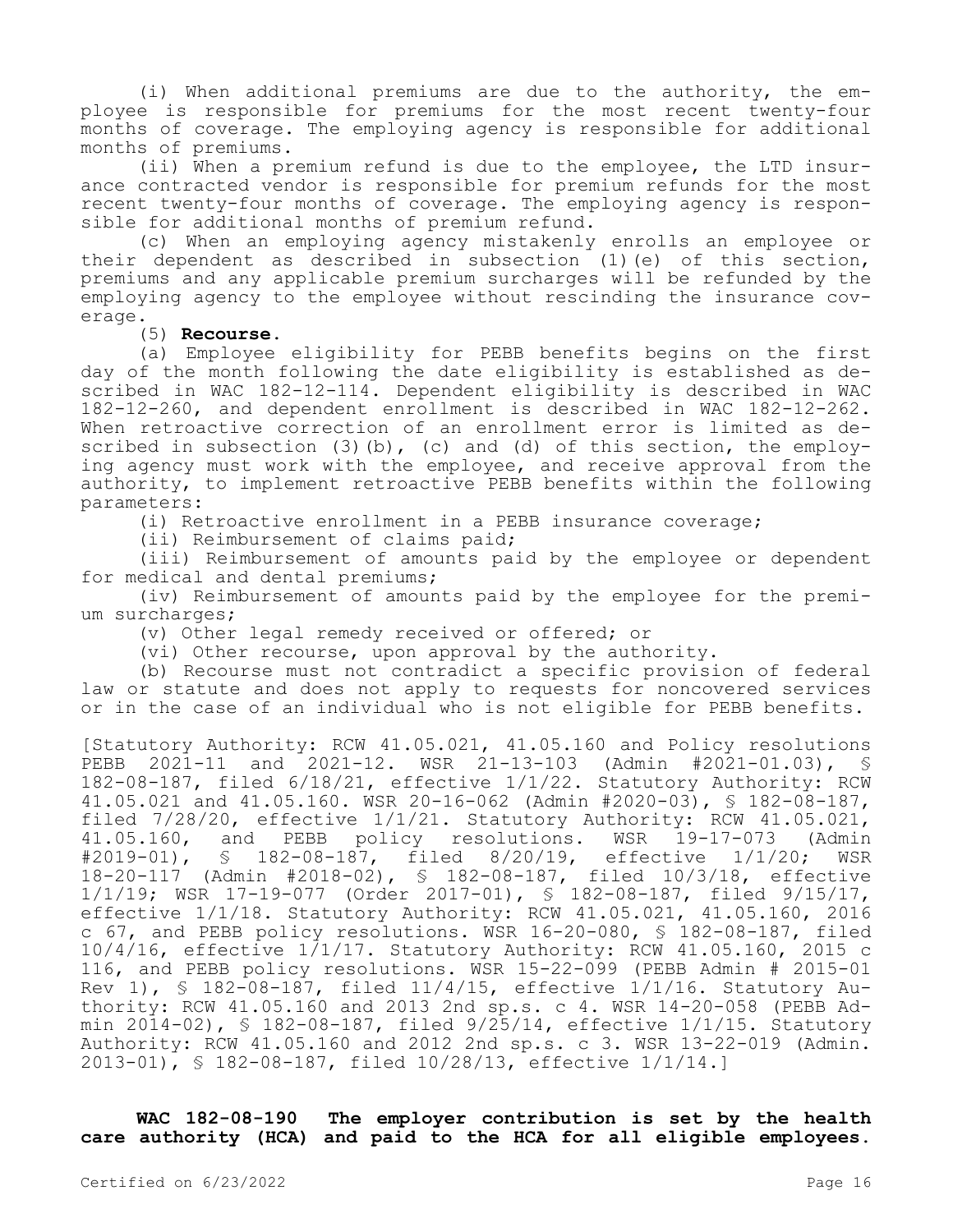State agencies and employer groups that participate in the public employees benefits board (PEBB) program under contract with the health care authority (HCA) must pay the employer contributions to the HCA for PEBB for all eligible employees and their enrolled dependents.

(1) Employer contributions for state agencies are set by the HCA, and are subject to the approval of the governor for availability of funds as specifically appropriated by the legislature for that purpose. Insurance and health care contributions for ferry employees shall be governed by RCW 47.64.270.

(2) Employer contributions must include an amount determined by the HCA to pay administrative costs to administer PEBB benefits for employees of these groups.

(3) Each employee of a state agency eligible under WAC 182-12-131 or each eligible employee of a state agency on leave under the federal Family and Medical Leave Act (FMLA) or the paid family and medical leave program is eligible for the employer contribution as described in WAC 182-12-138.

(4) Employees of employer groups eligible under criteria stipulated under contract with the HCA are eligible for the employer contribution.

(5) The entire employer contribution is due and payable to the HCA even if enrollment is waived as described in WAC 182-12-128.

(6) Washington state patrol officers disabled while performing their duties as determined by the chief of the Washington state patrol are eligible for the employer contribution for PEBB medical as authorized in RCW 43.43.040. No other retiree or disabled employee is eligible for the employer contribution for PEBB benefits unless they are an eligible employee as described in WAC 182-12-114 or 182-12-131.

(7) The terms of payment to HCA for employer groups shall be stipulated under contract with the HCA.

[Statutory Authority: RCW 41.05.021, 41.05.160 and Policy resolutions PEBB 2021-11 and 2021-12. WSR 21-13-103 (Admin #2021-01.03), § 182-08-190, filed 6/18/21, effective 1/1/22. Statutory Authority: RCW 41.05.021 and 41.05.160. WSR 20-16-062 (Admin #2020-03), § 182-08-190, filed 7/28/20, effective 1/1/21. Statutory Authority: RCW 41.05.021, 41.05.160, and PEBB policy resolutions. WSR 19-17-073 (Admin #2019-01), § 182-08-190, filed 8/20/19, effective 1/1/20. Statutory Authority: RCW 41.05.021, 41.05.160, 2016 c 67, and PEBB policy resolutions. WSR 16-20-080, § 182-08-190, filed 10/4/16, effective 1/1/17. Statutory Authority: RCW 41.05.160, 2015 c 116, and PEBB policy resolutions. WSR 15-22-099 (PEBB Admin # 2015-01 Rev 1), § 182-08-190, filed 11/4/15, effective 1/1/16. Statutory Authority: RCW 41.05.160 and 2013 2nd sp.s. c 4. WSR 14-20-058 (PEBB Admin 2014-02), § 182-08-190, filed 9/25/14, effective 1/1/15. Statutory Authority: RCW 41.05.160 and 2012 2nd sp.s. c 3. WSR 13-22-019 (Admin. 2013-01), § 182-08-190, filed 10/28/13, effective 1/1/14. Statutory Authority: RCW 41.05.160. WSR 09-23-102 (Order 09-02), § 182-08-190, filed 11/17/09, effective 1/1/10; WSR 08-20-128 (Order 08-03), § 182-08-190, filed 10/1/08, effective 1/1/09; WSR 07-20-129 (Order 07-01), § 182-08-190, filed 10/3/07, effective 11/3/07. Statutory Authority: RCW 41.05.160 and 41.05.165. WSR 04-18-039, § 182-08-190, filed 8/26/04, effective 1/1/05; WSR 03-17-031 (Order 02-07), § 182-08-190, filed 8/14/03, effective 9/14/03. Statutory Authority: RCW 41.05.160. WSR 02-18-088 (Order 02-03), § 182-08-190, filed 9/3/02, effective 10/4/02. Statutory Authority: Chapter 41.05 RCW. WSR 96-08-042, § 182-08-190, filed 3/29/96, effective 4/29/96; WSR 93-23-065, § 182-08-190, filed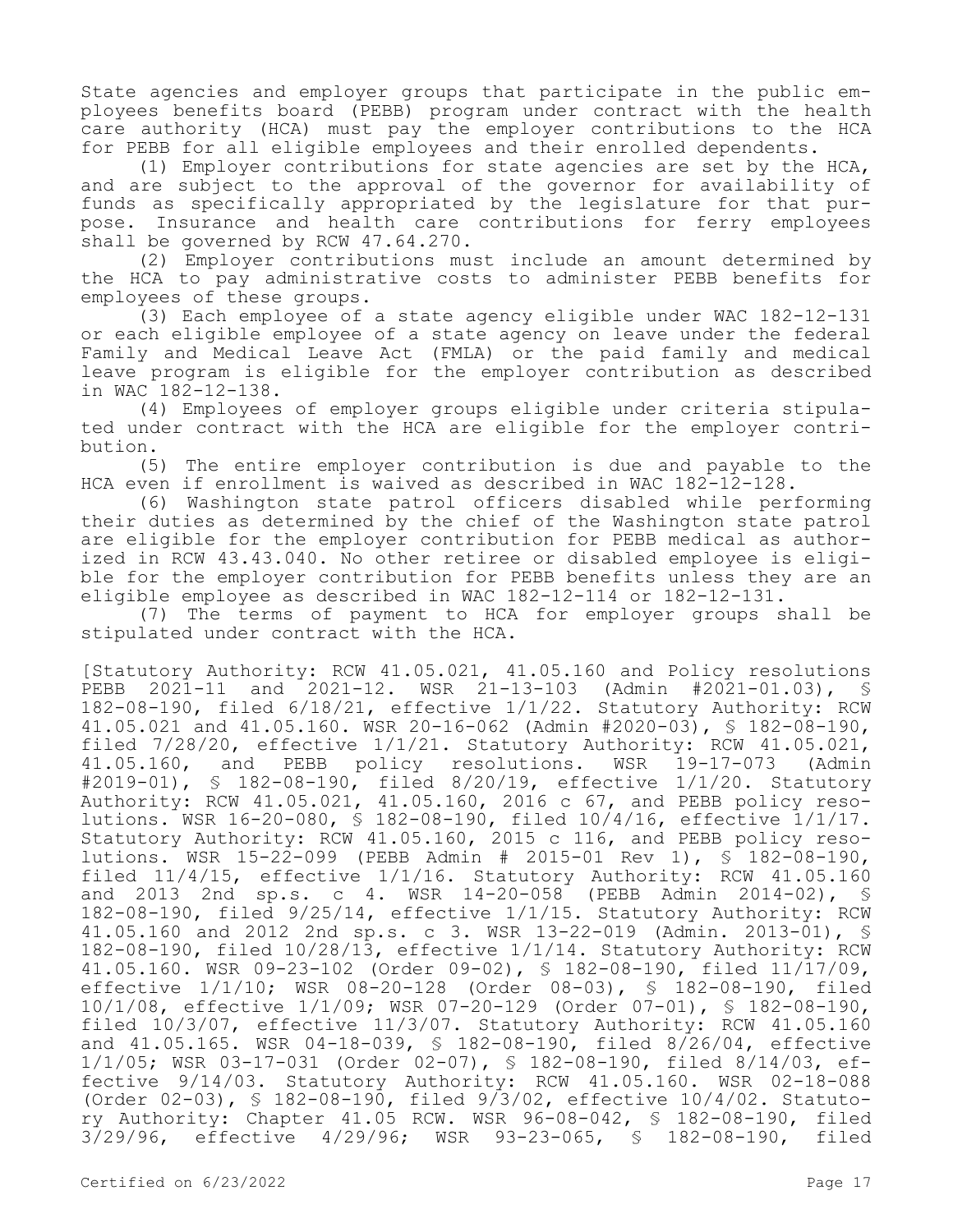11/16/93, effective 12/17/93; WSR 78-02-015 (Order 2-78), § 182-08-190, filed 1/10/78; Order 3-77, § 182-08-190, filed 11/17/77.]

**WAC 182-08-191 Subscriber address requirements.** (1) All employees must provide their employing agency with their correct address and update their address if it changes. A subscriber on public employees benefits board (PEBB) retiree insurance coverage, or continuation coverage must provide the PEBB program with their correct address and updates to their address if it changes.

(2) In the event of an appeal, appellants must update their address as required in WAC 182-16-055.

[Statutory Authority: RCW 41.05.021 and 41.05.160. WSR 20-16-062 (Admin #2020-03), § 182-08-191, filed  $7/28/20$ , effective  $1/1/21$ . Statutory Authority: RCW 41.05.021, 41.05.160, and PEBB policy resolutions. WSR 19-17-073 (Admin #2019-01), § 182-08-191, filed 8/20/19, effective 1/1/20.]

**WAC 182-08-196 What happens if my health plan becomes unavailable due to a change in contracted service area or eligibility for medicare?** (1) A subscriber must elect a new health plan when their previously selected health plan becomes unavailable due to a change in contracting service area as described below:

(a) When a health plan becomes unavailable during the plan year, a subscriber must elect a new health plan no later than sixty days after the date their previously selected health plan becomes unavailable.

(i) An employee must submit the required forms to their employing agency electing their new health plan.

(ii) Any other subscriber must submit the required forms to the PEBB program electing their new health plan.

(iii) The effective date of the change in health plan will be the first day of the month following the later of the date the health plan becomes unavailable or the date the form is received. If that day is the first of the month, the change in health plan begins on that day.

(b) When a health plan becomes unavailable at the beginning of the next plan year, a subscriber must elect a new health plan no later than the last day of the public employees benefits board (PEBB) annual open enrollment.

(i) An employee must submit the required forms to their employing agency electing their new health plan.

(ii) Any other subscriber must submit the required forms to the PEBB program electing their new health plan.

(iii) The effective date of the change in health plan will be January 1st of the following year.

(c) A subscriber who fails to elect a new health plan within the required time period as required in (a) or (b) of this subsection will be enrolled in a health plan designated by the director or designee.

(2) A subscriber must elect a new health plan when their previously selected health plan becomes unavailable due to the subscriber or subscriber's dependent ceasing to be eligible for their current health plan because of enrollment in medicare as described below: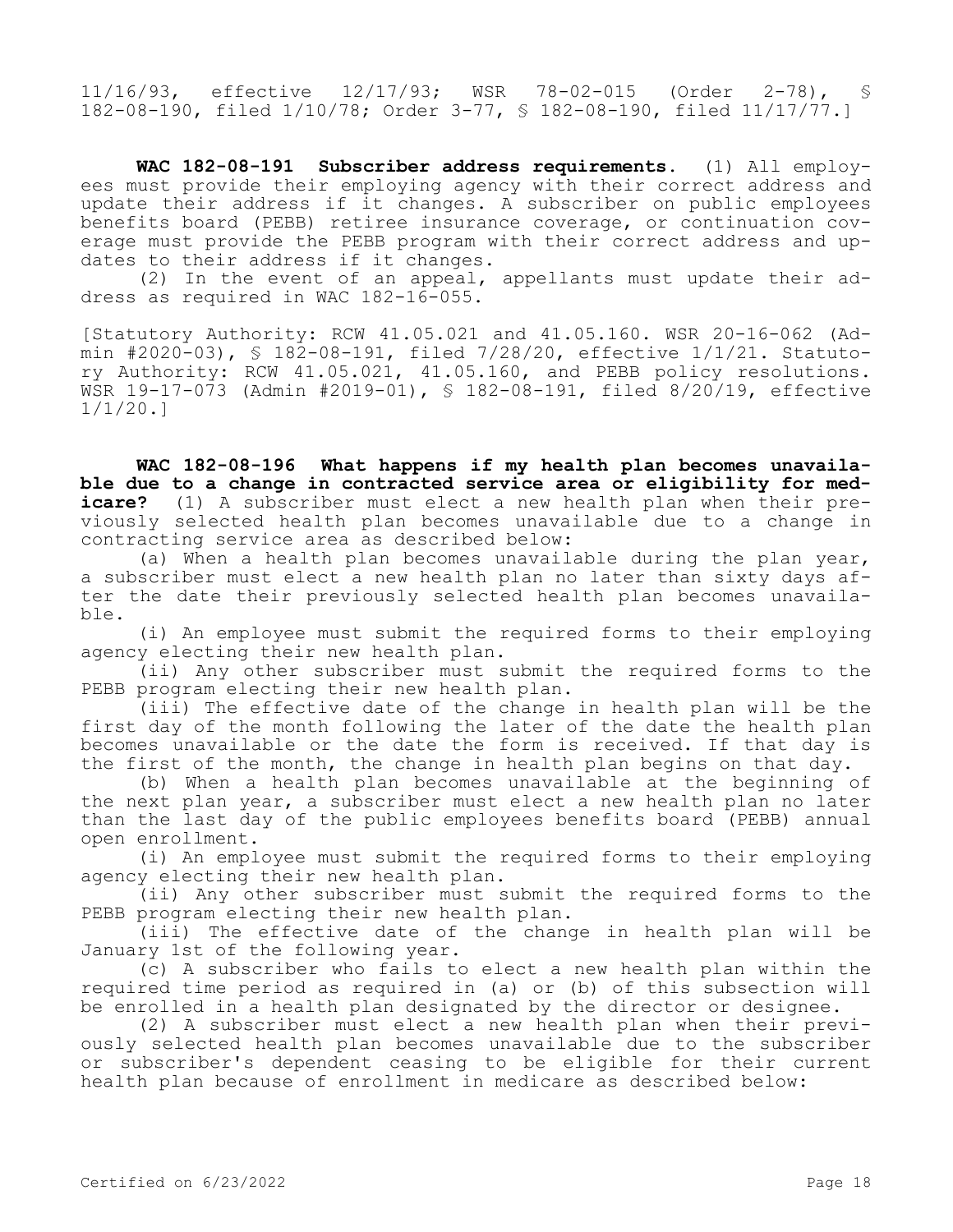(a) The required forms electing a new health plan must be received no later than sixty days after the date their previously selected health plan becomes unavailable.

**Exception:** The required forms electing a new medicare advantage plan must be received no later than two months after the date their previously selected health plan becomes unavailable.

(b) An employee must submit the required forms to their employing agency electing their new health plan.

(c) Any other subscriber must submit the required forms to the PEBB program electing their new health plan.

(d) The effective date of the change in health plan will be the first day of the month following the later of the date the health plan becomes unavailable or the date the form is received. If that day is the first of the month, the change in health plan begins on that day.

(e) A subscriber who is enrolled in a high deductible health plan (HDHP) with a health savings account (HSA), and fails to elect a new health plan within the required time period as required in this subsection, will not be eligible to receive contributions to the HSA. A subscriber will be liable for any tax penalties resulting from contributions made when they are no longer eligible.

(3) A subscriber enrolled in a health plan as described in subsection (1)(c) or (2)(e) of this section may not change health plans except as allowed in WAC 182-08-198.

[Statutory Authority: RCW 41.05.021 and 41.05.160. WSR 20-16-062 (Admin #2020-03), § 182-08-196, filed 7/28/20, effective 1/1/21. Statutory Authority: RCW 41.05.021, 41.05.160, and PEBB policy resolutions. WSR 19-17-073 (Admin #2019-01), § 182-08-196, filed 8/20/19, effective 1/1/20; WSR 18-20-117 (Admin #2018-02), § 182-08-196, filed 10/3/18, effective 1/1/19; WSR 17-19-077 (Order 2017-01), § 182-08-196, filed 9/15/17, effective 1/1/18. Statutory Authority: RCW 41.05.021, 41.05.160, 2016 c 67, and PEBB policy resolutions. WSR 16-20-080, § 182-08-196, filed 10/4/16, effective 1/1/17. Statutory Authority: RCW 41.05.160 and 2011 c 8. WSR 11-22-036 (Order 11-02), § 182-08-196, filed 10/26/11, effective 1/1/12. Statutory Authority: RCW 41.05.160. WSR 10-20-147 (Order 10-02), § 182-08-196, filed 10/6/10, effective 1/1/11; WSR 09-23-102 (Order 09-02), § 182-08-196, filed 11/17/09, effective 1/1/10; WSR 08-20-128 (Order 08-03), § 182-08-196, filed 10/1/08, effective 1/1/09; WSR 07-20-129 (Order 07-01), § 182-08-196, filed 10/3/07, effective 11/3/07. Statutory Authority: RCW 41.05.160, 41.05.350, and 41.05.165. WSR 05-16-046 (Order 05-01), § 182-08-196, filed 7/27/05, effective 8/27/05. Statutory Authority: RCW 41.05.160 and 41.05.165. WSR 04-18-039, § 182-08-196, filed 8/26/04, effective 1/1/05; WSR 03-17-031 (Order 02-07), § 182-08-196, filed 8/14/03, effective 9/14/03.]

**WAC 182-08-197 When must a newly eligible employee, or an employee who regains eligibility for the employer contribution, elect public employees benefits board (PEBB) benefits and complete required forms?** An employee who is newly eligible or who regains eligibility for the employer contribution toward public employees benefits board (PEBB) benefits enrolls as described in this section.

(1) When an employee is newly eligible for PEBB benefits:

(a) An employee must complete the required forms indicating their enrollment elections, including an election to waive enrollment provided the employee is eligible to waive as described in WAC 182-12-128.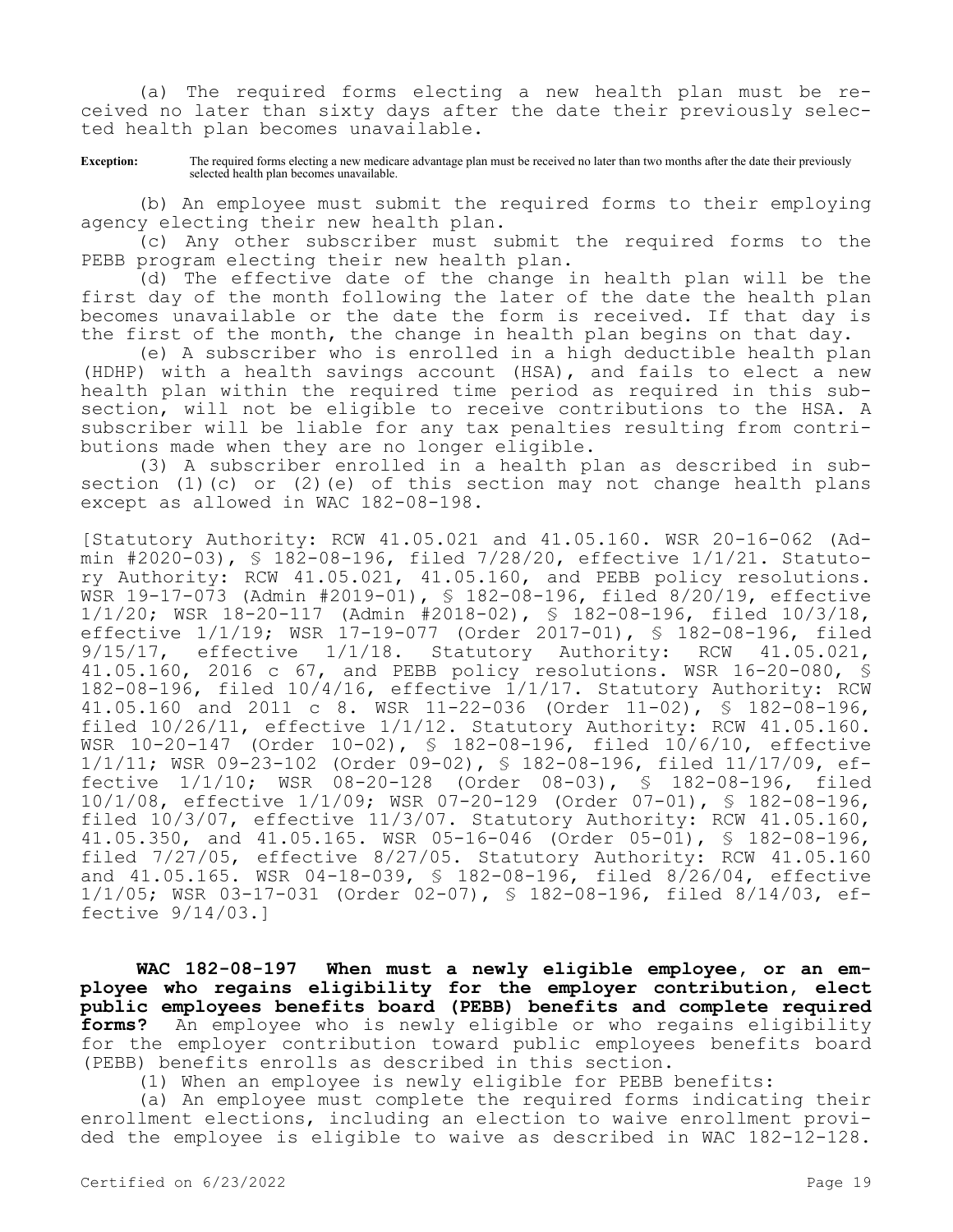The required forms must be returned to the employee's employing agency or contracted vendor. Their employing agency or contracted vendor must receive the forms no later than thirty-one days after the employee becomes eligible for PEBB benefits under WAC 182-12-114.

(i) An employee may enroll in supplemental life insurance up to the guaranteed issue coverage amount without evidence of insurability if the required forms are returned to the employee's employing agency or contracted vendor as required. An employee may apply for enrollment in supplemental life insurance over the guaranteed issue coverage amount at any time during the calendar year by submitting the required form to the contracted vendor for approval. For an employee who requests a change in their supplemental life insurance after the election period described in this subsection, the change begins the first day of the month following the date the contracted vendor approves the request. An employee may enroll in supplemental accidental death and dismemberment (AD&D) insurance at any time during the calendar year without evidence of insurability by submitting the required form to the contracted vendor.

(ii) Employees are enrolled in employee-paid long-term disability (LTD) insurance automatically. An employee may elect to reduce their employee-paid LTD insurance or decline their employee-paid LTD insurance by returning the form to their employing agency. An employee may apply for a change in their employee-paid LTD insurance at any time during the calendar year by submitting the required form to their employing agency or the contracted vendor. For an employee who requests a change in their employee-paid LTD insurance after the election period described in this subsection, the change begins the first day of the month following the date the employing agency receives the required form requesting to reduce or decline the employee-paid LTD insurance, or the day of the month the contracted vendor approves the required form to increase the employee-paid LTD insurance.

(iii) If an employee is eligible to participate in the salary reduction plan (see WAC 182-12-116), the employee will automatically enroll in the premium payment plan upon enrollment in PEBB medical allowing medical premiums to be taken on a pretax basis. To opt out of the premium payment plan, a new employee must complete the required form and return it to their state agency. The form must be received by their state agency no later than thirty-one days after the employee becomes eligible for PEBB benefits.

(iv) If an employee is eligible to participate in the salary reduction plan (see WAC 182-12-116), the employee may enroll in the state's medical flexible spending arrangement (FSA) or dependent care assistance program (DCAP) or both, except as limited by subsection (4) of this section. To enroll in these PEBB benefits, the employee must return the required form to their state agency. The form must be received by the state agency no later than thirty-one days after the employee becomes eligible for PEBB benefits.

(b) If a newly eligible employee's employing agency, or the authority's contracted vendor in the case of life insurance and AD&D insurance, does not receive the employee's required forms indicating medical, dental, life insurance, AD&D insurance, and LTD insurance elections, and the employee's tobacco use status attestation within thirty-one days of the employee becoming eligible, their enrollment will be as follows for those elections not received within thirty-one days:

(i) A medical plan determined by the health care authority (HCA); (ii) A dental plan determined by the HCA;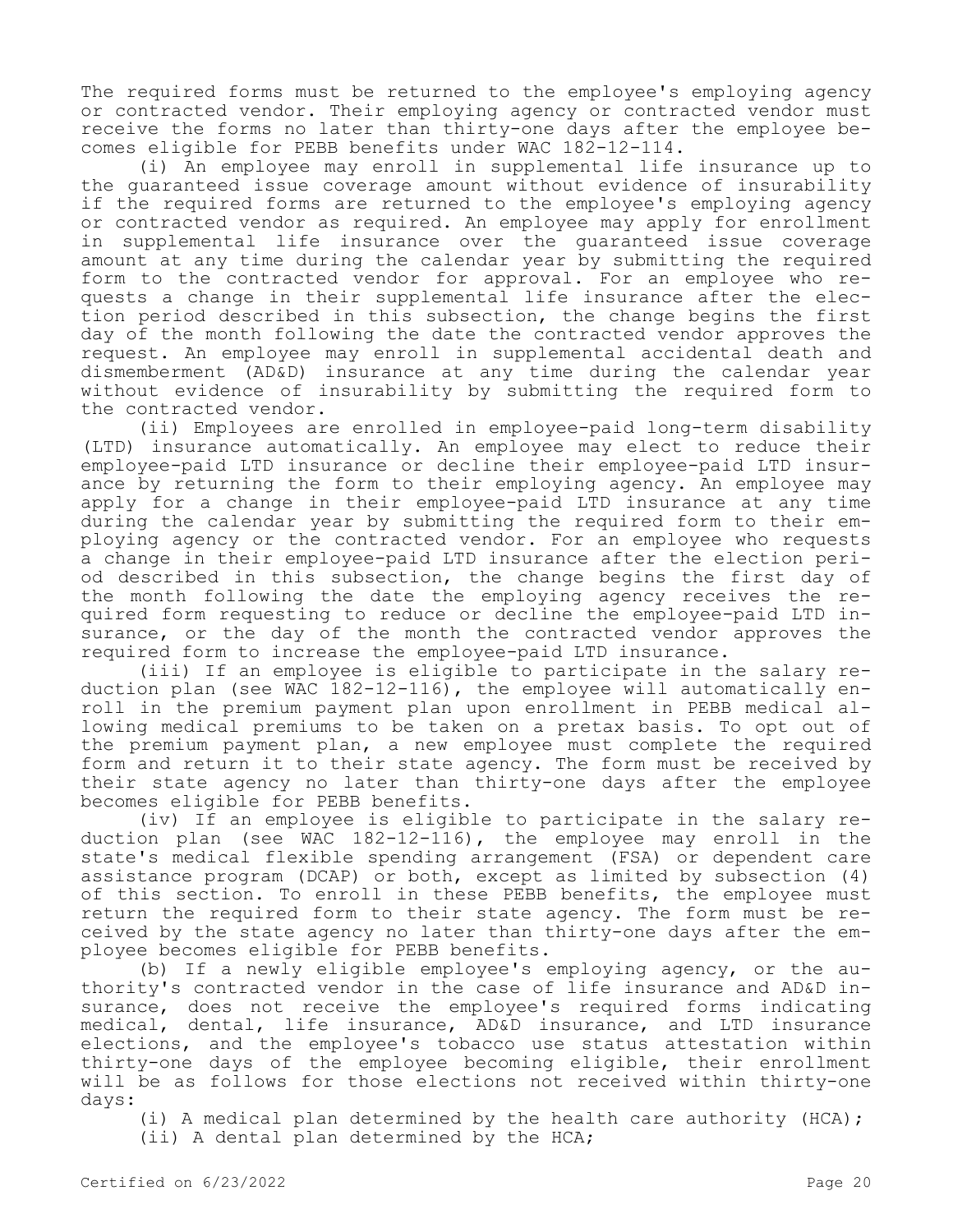(iii) Basic life insurance;

(iv) Basic AD&D insurance;

(v) Employer-paid LTD insurance and employee-paid LTD insurance;

(vi) Dependents will not be enrolled; and

(vii) A tobacco use premium surcharge will be incurred as described in WAC 182-08-185 (1)(b).

(2) The employer contribution toward PEBB benefits ends according to WAC 182-12-131. When an employee's employment ends, participation in the salary reduction plan ends.

(3) When an employee regains eligibility for the employer contribution toward PEBB benefits, including following a period of leave described in WAC 182-12-133(1), or after being between periods of leave as described in WAC 182-12-142 (1) and (2), or 182-12-131 (3)(e), PEBB medical and dental begin on the first day of the month the employee is in pay status eight or more hours, or the first day of the month in which the quarter or semester begins for faculty who regains eligibility as described in WAC 182-12-131 (3)(e).

(a) An employee must complete the required forms indicating their enrollment elections, including an election to waive enrollment if the employee chooses to waive enrollment as described in WAC 182-12-128. The required forms must be returned to the employee's employing agency except as described in (d) of this subsection. Forms must be received by the employing agency, life insurance contracted vendor, or AD&D contracted vendor, if required, no later than thirty-one days after the employee regains eligibility, except as described in (a)(i) and (b) of this subsection:

(i) An employee who self-paid for supplemental life insurance or supplemental AD&D coverage after losing eligibility will maintain that level of coverage upon return;

(ii) An employee who was eligible to continue supplemental life insurance but discontinued that supplemental coverage must submit evidence of insurability to the contracted vendor if they choose to reenroll when they regain eligibility for the employer contribution;

(iii) An employee who was eligible to continue employee-paid LTD insurance but discontinued that coverage must submit evidence of insurability for employee-paid LTD insurance to the contracted vendor when they regain eligibility for the employer contribution.

(b) An employee or faculty in any of the following circumstances does not have to return a form indicating employee-paid LTD insurance elections. Their employee-paid LTD insurance will be automatically reinstated effective the first day of the month they are in pay status eight or more hours or the first day of the month in which the quarter or semester begins for faculty who regains eligibility as described in WAC 182-12-131 (3)(e):

(i) The employee continued to self-pay for their employee-paid LTD insurance after losing eligibility for the employer contribution;

(ii) The employee was not eligible to continue employee-paid LTD insurance after losing eligibility for the employer contribution.

(c) If an employee's employing agency, or contracted vendor accepting forms directly, does not receive the required forms within thirty-one days of the employee regaining eligibility, the employee's enrollment for those elections not received will be as described in subsection (1)(b)(i) through (vii) of this section, except as described in (a)(i) and (b) of this subsection.

(d) If an employee is eligible to participate in the salary reduction plan (see WAC 182-12-116) the employee may enroll in the medical FSA or DCAP or both, except as limited by subsection (4) of this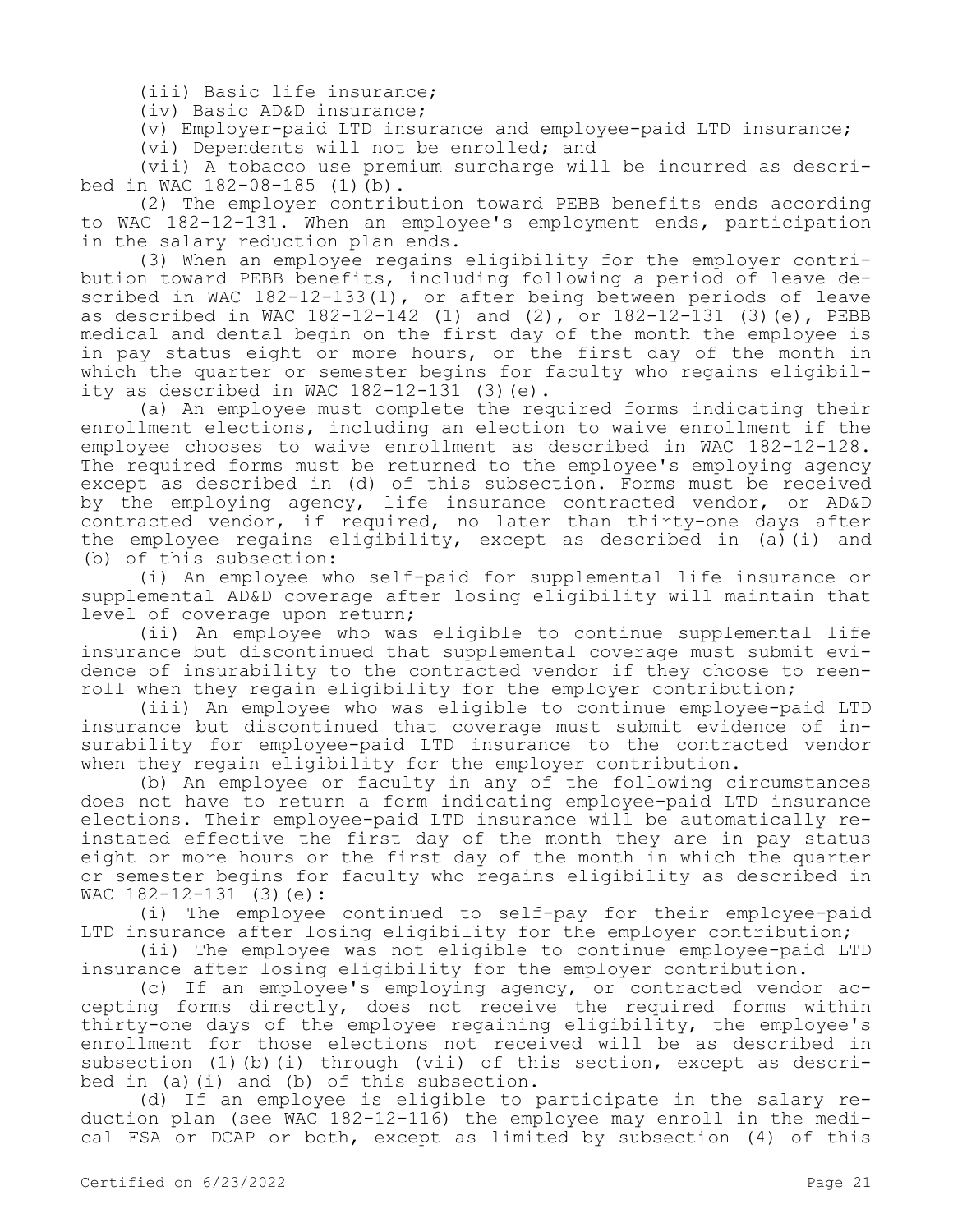section. To enroll in these PEBB benefits, the employee must return the required form to the contracted vendor or their state agency. The contracted vendor or employee's state agency must receive the form no later than thirty-one days after the employee becomes eligible for PEBB benefits.

(4) If an employee who is eligible to participate in the salary reduction plan (see WAC 182-12-116) is hired into a new position that is eligible for PEBB benefits in the same year, the employee may not resume participation in DCAP or medical FSA until the beginning of the next plan year, unless the time between employments is thirty days or less and within the current plan year. The employee must notify their new state agency of the transfer by providing the new state agency's personnel, payroll, or benefits office the required form no later than thirty-one days after the employee's first day of work with the new state agency.

(5) An employee's PEBB benefits elections remain the same when an employee transfers from one employing agency to another employing agency without a break in PEBB benefits for one month or more. This includes movement of an employee between any entities described in WAC 182-12-111 and participating in PEBB benefits. PEBB benefits elections also remain the same when an employee has a break in employment that does not interrupt their employer contribution toward PEBB benefits.

[Statutory Authority: RCW 41.05.021, 41.05.160 and Policy resolutions PEBB 2021-11 and 2021-12. WSR 21-13-103 (Admin #2021-01.03), § 182-08-197, filed 6/18/21, effective 1/1/22. Statutory Authority: RCW 41.05.021, 41.05.160 and PEBB policy resolution 2020-04. WSR 20-16-059 (Admin #2020-01), § 182-08-197, filed 7/28/20, effective 1/1/21. Statutory Authority: RCW 41.05.021, 41.05.160, and PEBB policy resolutions. WSR 19-17-073 (Admin #2019-01), § 182-08-197, filed 8/20/19, effective 1/1/20; WSR 18-20-117 (Admin #2018-02), § 182-08-197, filed<br>10/3/18, effective 1/1/19; WSR 17-19-077 (Order 2017-01), § 1/1/19; WSR 17-19-077 (Order 2017-01), § 182-08-197, filed 9/15/17, effective 1/1/18. Statutory Authority: RCW 41.05.021, 41.05.160, 2016 c 67, and PEBB policy resolutions. WSR 16-20-080, § 182-08-197, filed 10/4/16, effective 1/1/17. Statutory Authority: RCW 41.05.160, 2015 c 116, and PEBB policy resolutions. WSR 15-22-099 (PEBB Admin # 2015-01 Rev 1), § 182-08-197, filed 11/4/15, effective 1/1/16. Statutory Authority: RCW 41.05.160 and 2013 2nd sp.s. c 4. WSR 14-20-058 (PEBB Admin 2014-02), § 182-08-197, filed 9/25/14, effective 1/1/15. Statutory Authority: RCW 41.05.160 and 2012 2nd sp.s. c 3. WSR 13-22-019 (Admin. 2013-01), § 182-08-197, filed 10/28/13, effective 1/1/14. Statutory Authority: RCW 41.05.160. WSR 12-20-022 (Order 2012-01), § 182-08-197, filed 9/25/12, effective 11/1/12. Statutory Authority: RCW 41.05.160 and 2011 c 8. WSR 11-22-036 (Order 11-02), § 182-08-197, filed 10/26/11, effective 1/1/12. Statutory Authority: RCW 41.05.160. WSR 10-20-147 (Order 10-02), § 182-08-197, filed 10/6/10, effective 1/1/11; WSR 09-23-102 (Order 09-02), § 182-08-197, filed 11/17/09, effective 1/1/10; WSR 08-20-128 (Order 08-03), § 182-08-197, filed 10/1/08, effective 1/1/09; WSR 07-20-129 (Order 07-01), § 182-08-197, filed 10/3/07, effective 11/3/07; WSR 06-11-156 (Order 06-02), § 182-08-197, filed 5/24/06, effective 6/24/06. Statutory Authority: RCW 41.05.160, 41.05.350, and 41.05.165. WSR 05-16-046 (Order 05-01), § 182-08-197, filed 7/27/05, effective 8/27/05.]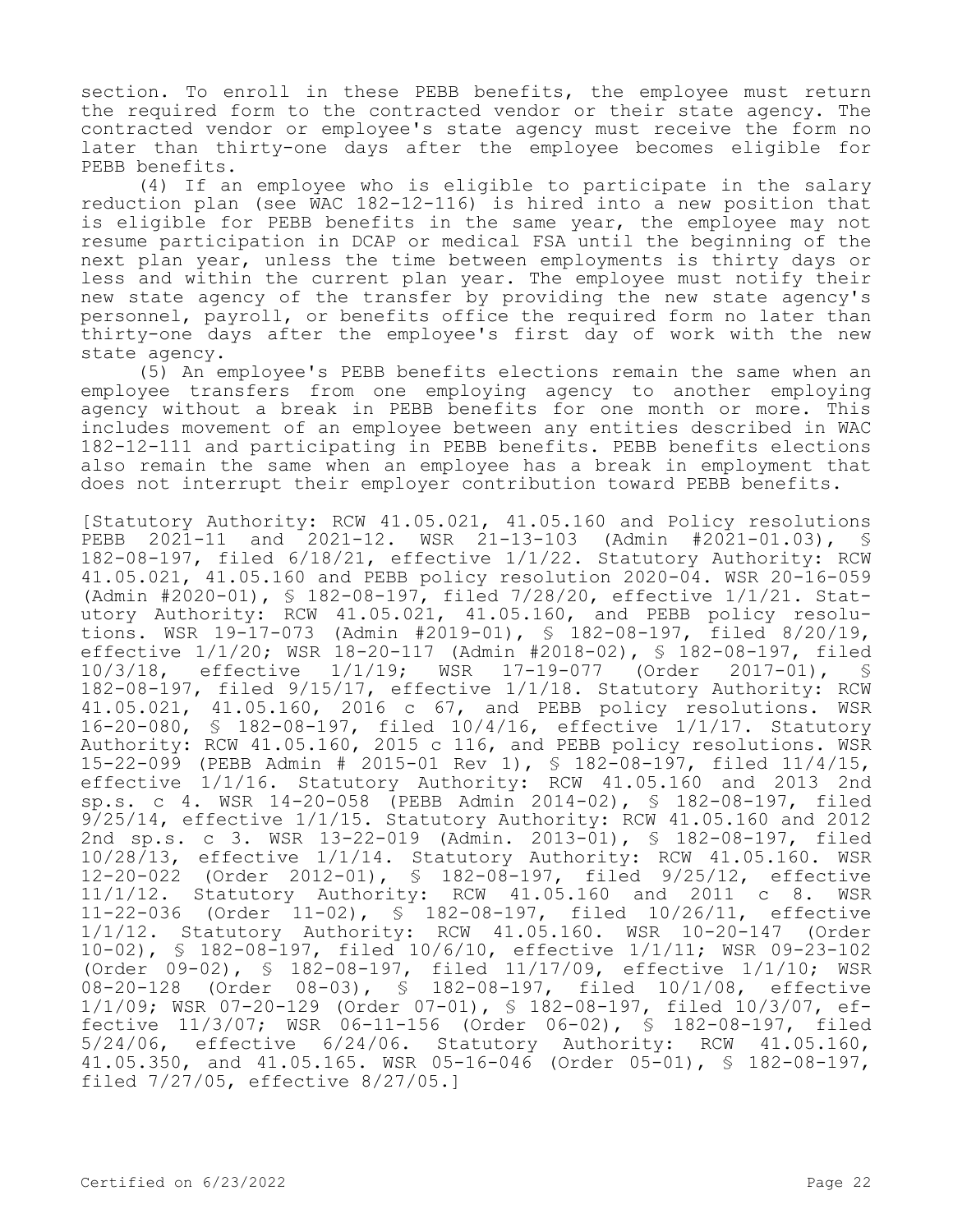**WAC 182-08-198 When may a subscriber change health plans?** A subscriber may change health plans at the following times:

(1) **During the annual open enrollment:** A subscriber may change health plans during the public employees benefits board (PEBB) annual open enrollment period. A subscriber must submit the required enrollment forms to change their health plan. An employee submits the enrollment forms to their employing agency. Any other subscriber submits the enrollment forms to the PEBB program. The required enrollment forms must be received no later than the last day of the annual open enrollment. Enrollment in the new health plan will begin January 1st of the following year.

(2) **During a special open enrollment:** A subscriber may revoke their health plan election and make a new election outside of the annual open enrollment if a special open enrollment event occurs. A special open enrollment event must be an event other than an employee gaining initial eligibility for PEBB benefits as described in WAC 182-12-114 or regaining eligibility for PEBB benefits as described in WAC 182-08-197. The change in enrollment must be allowable under Internal Revenue Code and Treasury regulations, and correspond to and be consistent with the event that creates the special open enrollment for the subscriber, the subscriber's dependent, or both. To disenroll from a medicare advantage plan or medicare advantage-prescription drug plan, the change in enrollment must be allowable under 42 C.F.R. Secs. 422.62(b) and 423.38(c). To make a health plan change, a subscriber must submit the required enrollment forms (and a completed disenrollment form, if required). The forms must be received no later than sixty days after the event occurs, except as described in (i) of this subsection. An employee submits the enrollment forms to their employing agency. Any other subscriber submits the enrollment forms to the PEBB program. In addition to the required forms, a subscriber must provide evidence of the event that created the special open enrollment. New health plan coverage will begin the first day of the month following the later of the event date or the date the form is received. If that day is the first of the month, the change in enrollment begins on that day.

**Exception:** When a subscriber or their dependent is enrolled in a medicare advantage or medicare advantage-prescription drug plan, they may disenroll during a special enrollment period as allowed under 42 C.F.R. Secs. 422.62(b) and 423.38(c). The new medical plan coverage will begin the first day of the month following the date the medicare advantage plan disenrollment form is received.

If the special open enrollment is due to the birth, adoption, or assumption of legal obligation for total or partial support in anticipation of adoption of a child, health plan coverage will begin the month in which the birth, adoption, or assumption of legal obligation for total or partial support in anticipation of adoption occurs. If the special open enrollment is due to the enrollment of an extended dependent or a dependent with a disability, the change in health plan coverage will begin the first day of the month following the later of the event date or eligibility certification. Any one of the following events may create a special open enrollment:

(a) Subscriber acquires a new dependent due to:

(i) Marriage or registering a state registered domestic partnership;

(ii) Birth, adoption, or when the subscriber has assumed a legal obligation for total or partial support in anticipation of adoption; or

(iii) A child becoming eligible as an extended dependent through legal custody or legal guardianship.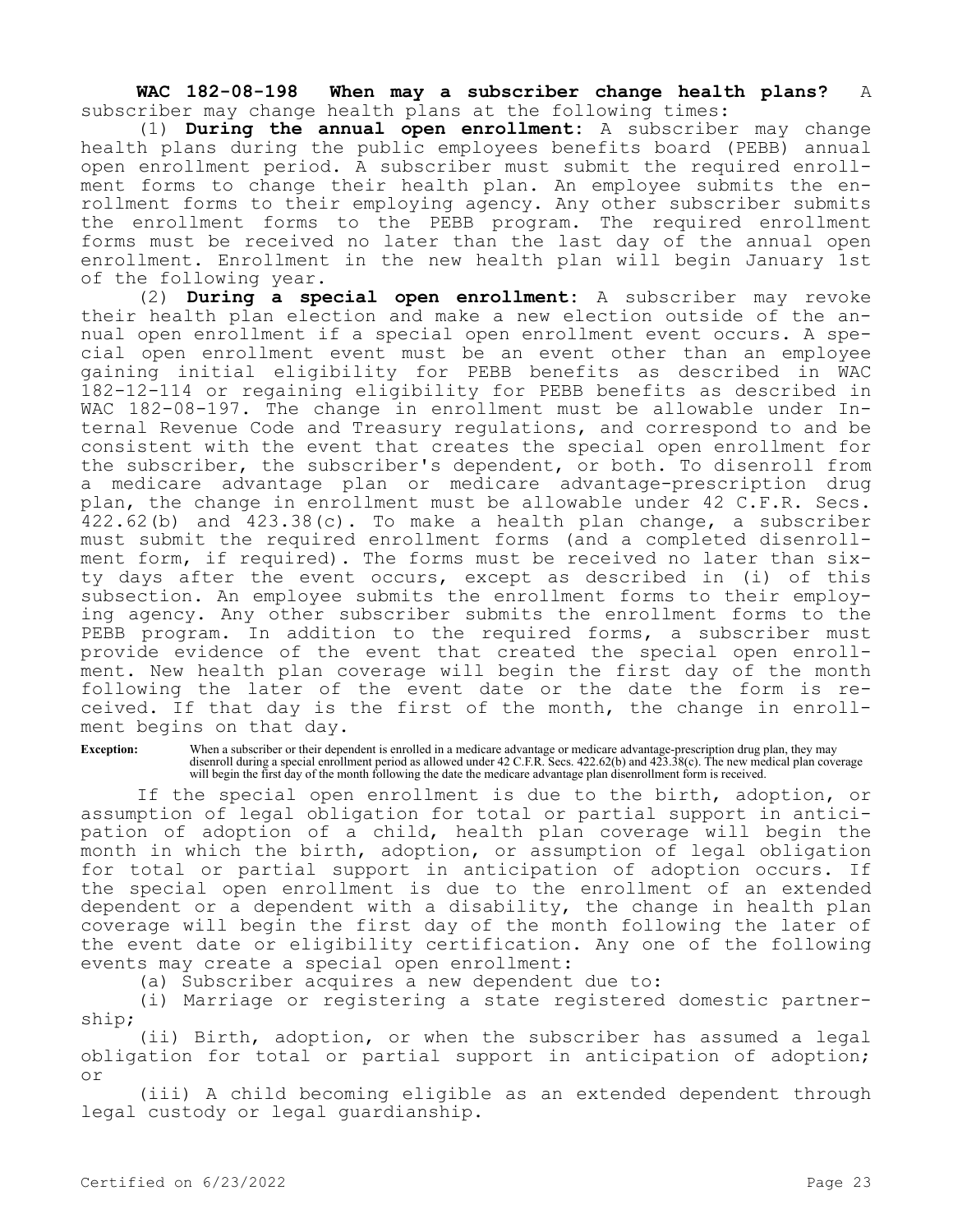Note: A subscriber may not change their health plan if their state registered domestic partner or state registered domestic partner's child is not a tax dependent.

(b) Subscriber or a subscriber's dependent loses other coverage under a group health plan or through health insurance coverage, as defined by the Health Insurance Portability and Accountability Act (HIPAA);

(c) Subscriber has a change in employment status that affects the subscriber's eligibility for their employer contribution toward their employer-based group health plan;

(d) The subscriber's dependent has a change in their own employment status that affects their eligibility for the employer contribution under their employer-based group health plan;

**Note:** As used in (d) of this subsection, "employer contribution" means contributions made by the dependent's current or former employer toward health coverage as described in Treasury Regulation 26 C.F.R. 54.9801-6.

(e) Subscriber or a subscriber's dependent has a change in residence that affects health plan availability. If the subscriber moves and the subscriber's current health plan is not available in the new location the subscriber must select a new health plan, otherwise there will be limited accessibility to network providers and covered services;

**Exception:** A dental plan is considered available if a provider is located within fifty miles of the subscriber's new residence.

(f) A court order requires the subscriber or any other individual to provide insurance coverage for an eligible dependent of the subscriber (a former spouse or former state registered domestic partner is not an eligible dependent);

(g) Subscriber or a subscriber's dependent enrolls in coverage under medicaid or a state children's health insurance program (CHIP), or the subscriber or a subscriber's dependent loses eligibility for coverage under medicaid or CHIP;

(h) Subscriber or a subscriber's dependent becomes eligible for state premium assistance subsidy for PEBB health plan coverage from medicaid or CHIP;

(i) Subscriber or a subscriber's dependent enrolls in coverage under medicare, or the subscriber or a subscriber's dependent loses eligibility for coverage under medicare, or enrolls in or terminates enrollment in a medicare advantage-prescription drug or a Part D plan. If the subscriber's current medical plan becomes unavailable due to the subscriber's or a subscriber's dependent's enrollment in medicare, the subscriber must select a new medical plan as described in WAC 182-08-196(2).

(i) A subscriber enrolled in PEBB retiree insurance coverage or an eligible subscriber enrolled in Consolidated Omnibus Budget Reconciliation Act (COBRA) coverage has six months from the date of their or their dependent's enrollment in medicare Part B to enroll in a PEBB medicare supplement plan for which they or their dependent is eligible. The forms must be received by the PEBB program no later than six months after the enrollment in medicare Part B for either the subscriber or the subscriber's dependent;

(ii) A subscriber enrolled in PEBB retiree insurance coverage or an eligible subscriber enrolled in Consolidated Omnibus Budget Reconciliation Act (COBRA) coverage has seven months to enroll in a medicare advantage or medicare advantage-prescription drug plan that begins three months before they or their dependent first enrolled in both medicare Part A and Part B and ends three months after the month of medicare eligibility. A subscriber may also enroll themselves or their dependent in a medicare advantage or medicare advantage-prescription drug plan before their last day of the medicare Part B ini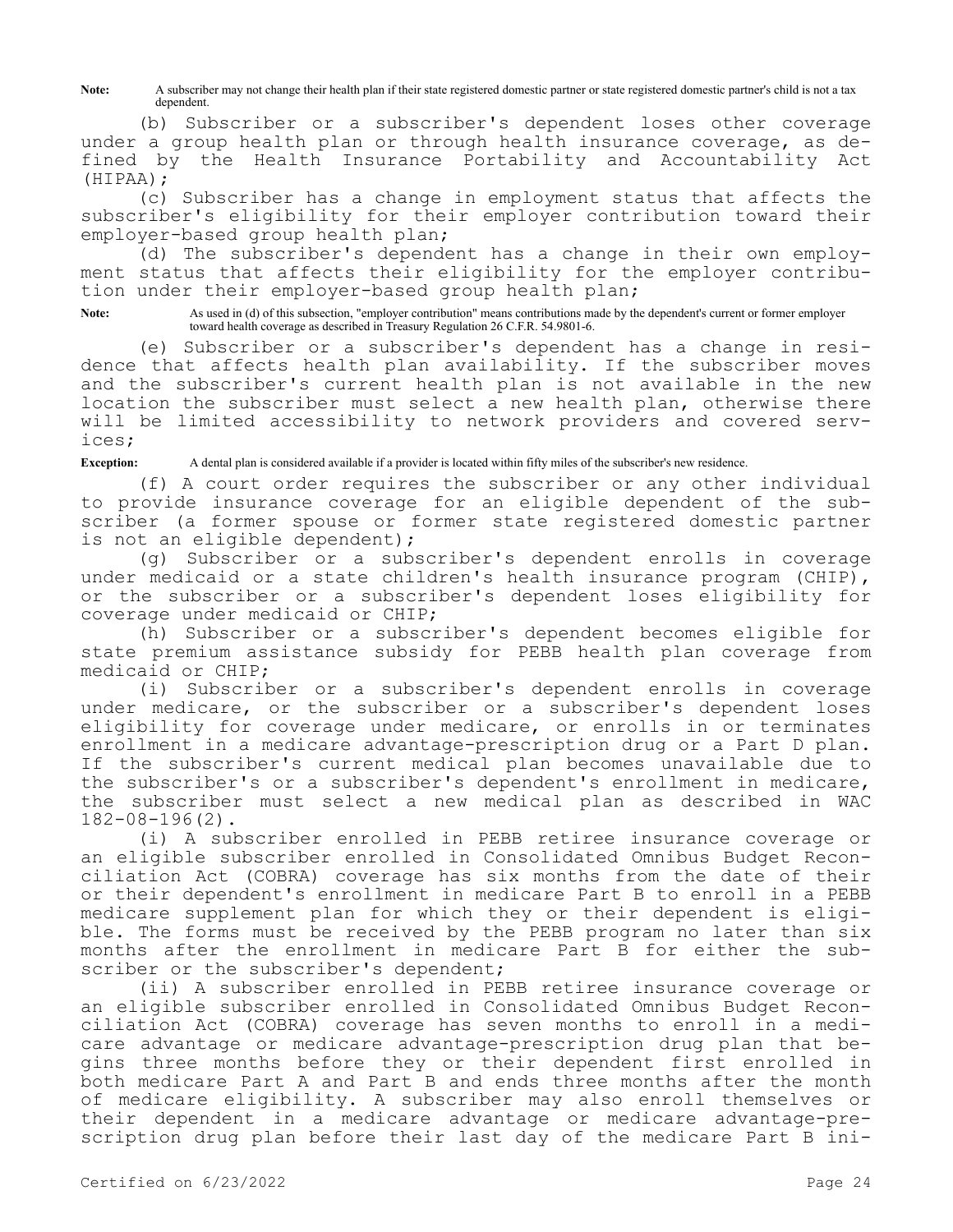tial enrollment period. The forms must be received by the PEBB program no later than the last day of the month prior to the month the subscriber or the subscriber's dependent enrolls in the medicare advantage or medicare advantage-prescription drug plan.

(j) Subscriber or a subscriber's dependent's current medical plan becomes unavailable because the subscriber or enrolled dependent is no longer eligible for a health savings account (HSA). The authority may require evidence that the subscriber or subscriber's dependent is no longer eligible for an HSA;

(k) Subscriber or a subscriber's dependent experiences a disruption of care for active and ongoing treatment, that could function as a reduction in benefits for the subscriber or the subscriber's dependent. A subscriber may not change their health plan election if the subscriber's or dependent's physician stops participation with the subscriber's health plan unless the PEBB program determines that a continuity of care issue exists. The PEBB program will consider but not limit its consideration to the following:

(i) Active cancer treatment such as chemotherapy or radiation therapy;

(ii) Treatment following a recent organ transplant;

(iii) A scheduled surgery;

(iv) Recent major surgery still within the postoperative period; or

(v) Treatment for a high-risk pregnancy.

(3) If the employee is having premiums taken from payroll on a pretax basis, a medical plan change will not be approved if it would conflict with provisions of the salary reduction plan authorized under RCW 41.05.300.

[Statutory Authority: RCW 41.05.021 and 41.05.160. WSR 21-13-106 (Admin #2021-01.06), § 182-08-198, filed 6/18/21, effective 1/1/22; WSR 20-16-062 (Admin #2020-03), § 182-08-198, filed 7/28/20, effective 1/1/21. Statutory Authority: RCW 41.05.021, 41.05.160, and PEBB policy resolutions. WSR 19-17-073 (Admin #2019-01), § 182-08-198, filed<br>8/20/19, effective 1/1/20; WSR 18-20-117 (Admin #2018-02), § 8/20/19, effective 1/1/20; WSR 18-20-117 (Admin #2018-02), § 182-08-198, filed 10/3/18, effective 1/1/19; WSR 17-19-077 (Order 2017-01), § 182-08-198, filed 9/15/17, effective 1/1/18. Statutory Authority: RCW 41.05.021, 41.05.160, 2016 c 67, and PEBB policy resolutions. WSR 16-20-080, § 182-08-198, filed 10/4/16, effective 1/1/17. Statutory Authority: RCW 41.05.160 and 2013 2nd sp.s. c 4. WSR 14-20-058 (PEBB Admin 2014-02), § 182-08-198, filed 9/25/14, effective 1/1/15. Statutory Authority: RCW 41.05.160, 2013 2nd sp.s. c 4 and PEBB policy resolutions. WSR 14-08-040, § 182-08-198, filed 3/26/14, effective 4/26/14. Statutory Authority: RCW 41.05.160 and 2012 2nd sp.s. c 3. WSR 13-22-019 (Admin. 2013-01), § 182-08-198, filed 10/28/13, effective 1/1/14. Statutory Authority: RCW 41.05.160. WSR 12-20-022 (Order 2012-01), § 182-08-198, filed 9/25/12, effective 11/1/12. Statutory Authority: RCW 41.05.160 and 2011 c 8. WSR 11-22-036 (Order 11-02), § 182-08-198, filed 10/26/11, effective 1/1/12. Statutory Authority: RCW 41.05.160. WSR 10-20-147 (Order 10-02), § 182-08-198, filed 10/6/10, effective 1/1/11; WSR 09-23-102 (Order 09-02), § 182-08-198, filed 11/17/09, effective 1/1/10; WSR 08-20-128 (Order 08-03), § 182-08-198, filed 10/1/08, effective 1/1/09; WSR 08-09-027 (Order 08-01), § 182-08-198, filed 4/8/08, effective 4/9/08; WSR 07-20-129 (Order 07-01), § 182-08-198, filed 10/3/07, effective 11/3/07. Statutory Authority: RCW 41.05.160 and 41.05.068. WSR 06-23-165 (Order 06-09), § 182-08-198, filed 11/22/06,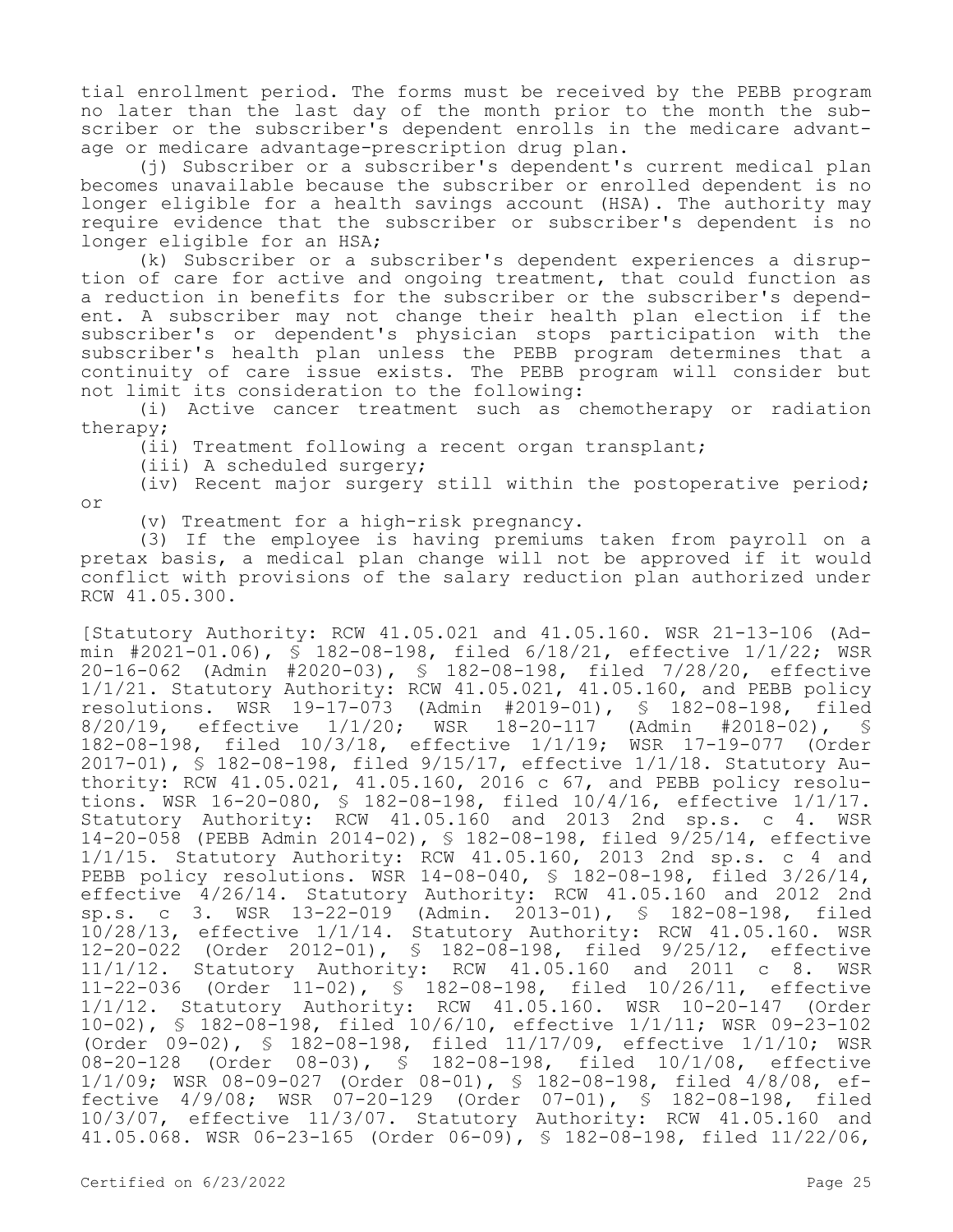effective 12/23/06. Statutory Authority: RCW 41.05.160, 41.05.350, and 41.05.165. WSR 05-16-046 (Order 05-01), § 182-08-198, filed 7/27/05, effective 8/27/05.]

**WAC 182-08-199 When may an employee enroll, or revoke an election and make a new election under the premium payment plan, medical flexible spending arrangement (FSA), or dependent care assistance program (DCAP)?** An employee who is eligible to participate in the salary reduction plan as described in WAC 182-12-116 may enroll, or revoke their election and make a new election under the premium payment plan, medical flexible spending arrangement (FSA), or dependent care assistance program (DCAP) at the following times:

(1) When newly eligible under WAC 182-12-114 and enrolling as described in WAC 182-08-197(1).

(2) **During annual open enrollment:** An eligible employee may elect to enroll in or opt out of participation under the premium payment plan during the annual open enrollment by submitting the required form to their employing agency. An eligible employee may elect to enroll or reenroll in the medical FSA, DCAP, or both during the annual open enrollment by submitting the required forms to their employing agency or applicable contracted vendor as instructed. All required forms must be received no later than the last day of the annual open enrollment. The enrollment or new election becomes effective January 1st of the following year.

Note: Employees enrolled in a consumer directed health plan (CDHP) with a health savings account (HSA) cannot also enroll in a medical FSA in the same plan year. Employees who elect both will only be enrolled in the CDHP with a HSA.

(3) **During a special open enrollment:** An employee who is eligible to participate in the salary reduction plan may enroll or revoke their election and make a new election under the premium payment plan, medical FSA, or DCAP outside of the annual open enrollment if a special open enrollment event occurs. The enrollment or change in election must be allowable under Internal Revenue Code (IRC) and Treasury regulations, and correspond to and be consistent with the event that creates the special open enrollment. To make a change or enroll, the employee must submit the required form to their employing agency. The employing agency must receive the required form and evidence of the event that created the special open enrollment no later than sixty days after the event occurs.

For purposes of this section, an eligible dependent includes any person who qualifies as a dependent of the employee for tax purposes under IRC 26 U.S.C. Sec. 152 without regard to the income limitations of that section. It does not include a state registered domestic partner unless the state registered domestic partner otherwise qualifies as a dependent for tax purposes under IRC 26 U.S.C. Sec. 152.

(a) **Premium payment plan.** An employee may enroll or revoke their election and elect to opt out of the premium payment plan when any of the following special open enrollment events occur, if the requested change corresponds to and is consistent with the event. The enrollment or election to opt out will be effective the first day of the month following the later of the event date or the date the required form is received. If that day is the first of the month, the enrollment or change in election begins on that day. If the special open enrollment is due to the birth, adoption, or assumption of legal obligation for total or partial support in anticipation of adoption of a child, the enrollment or change in election will begin the first of the month in which the event occurs.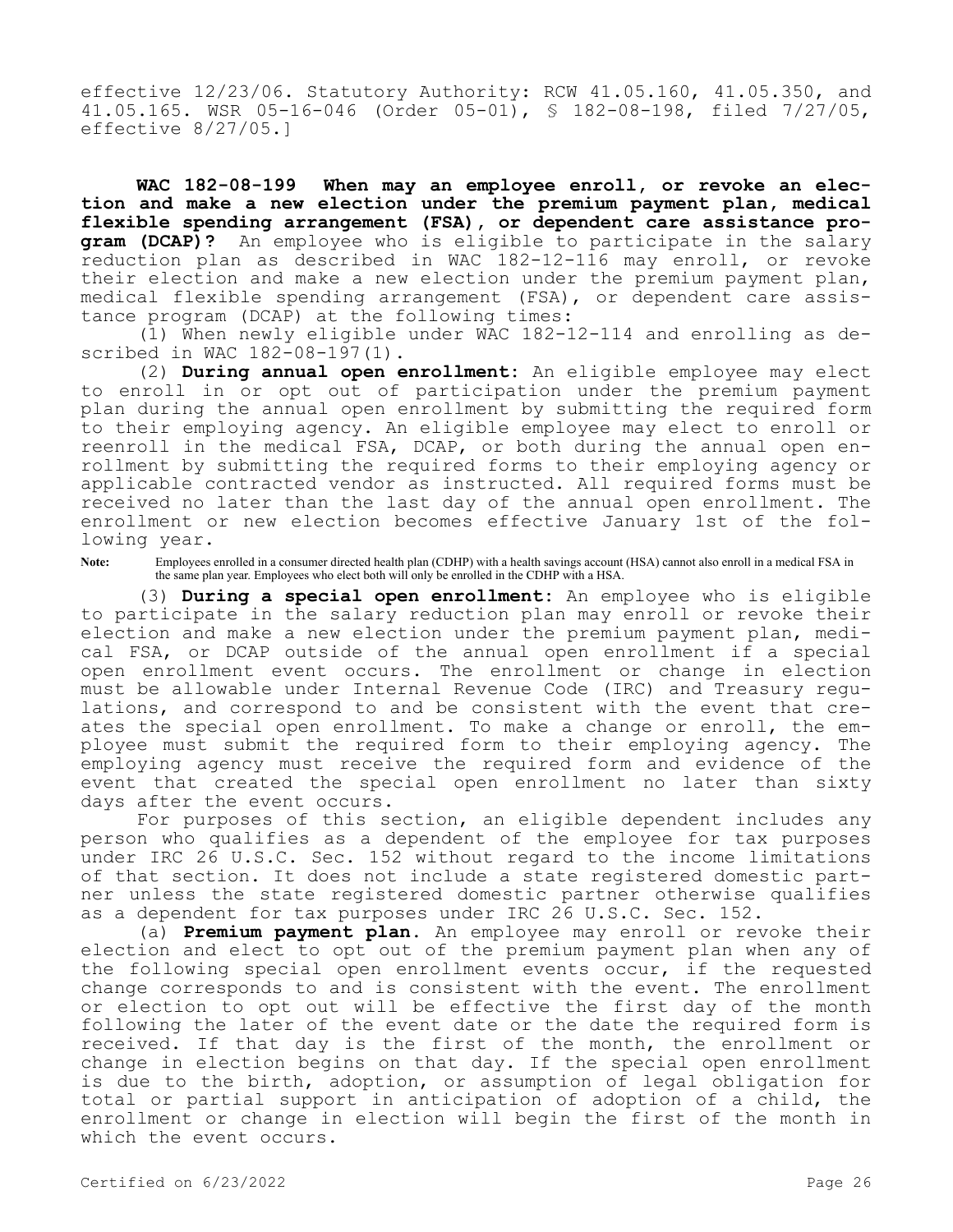(i) Employee acquires a new dependent due to:

• Marriage;

• Registering a state registered domestic partnership when the dependent is a tax dependent of the employee;

• Birth, adoption, or when the employee has assumed a legal obligation for total or partial support in anticipation of adoption; or

• A child becoming eligible as an extended dependent through legal custody or legal guardianship.

(ii) Employee's dependent no longer meets public employee benefits board (PEBB) eligibility criteria because:

• Employee has a change in marital status;

• Employee's domestic partnership with a state registered domestic partner who is a tax dependent is dissolved or terminated;

• An eligible dependent child turns age twenty-six or otherwise does not meet dependent child eligibility criteria;

• An eligible dependent ceases to be eligible as an extended dependent or as a dependent with a disability; or

• An eligible dependent dies.

(iii) Employee or an employee's dependent loses other coverage under a group health plan or through health insurance coverage, as defined by the Health Insurance Portability and Accountability Act (HIPAA);

(iv) Employee has a change in employment status that affects the employee's eligibility for their employer contribution toward their employer-based group health plan;

(v) The employee's dependent has a change in their own employment status that affects their eligibility for the employer contribution under their employer-based group health plan;

**Note:** As used in (a)(v) of this subsection, "employer contribution" means contributions made by the dependent's current or former employer toward health coverage as described in Treasury Regulation 26 C.F.R. 54.9801-6.

(vi) Employee or an employee's dependent has a change in enrollment under an employer-based group health plan during its annual open enrollment that does not align with the PEBB annual open enrollment;

(vii) Employee or an employee's dependent has a change in residence that affects health plan availability;

(viii) Employee's dependent has a change in residence from outside of the United States to within the United States, or from within the United States to outside of the United States and that change in residence resulted in the dependent losing their health insurance;

(ix) A court order requires the employee or any other individual to provide insurance coverage for an eligible dependent of the subscriber (a former spouse or former state registered domestic partner is not an eligible dependent);

(x) Employee or an employee's dependent enrolls in coverage under medicaid or a state children's health insurance program (CHIP), or the subscriber or a subscriber's dependent loses eligibility for coverage under medicaid or CHIP;

(xi) Employee or an employee's dependent becomes eligible for state premium assistance subsidy for PEBB medical plan coverage from medicaid or CHIP;

(xii) Employee or an employee's dependent enrolls in coverage under medicare or the employee or an employee's dependent loses eligibility for coverage under medicare;

(xiii) Employee or an employee's dependent's current medical plan becomes unavailable because the employee or enrolled dependent is no longer eligible for a health savings account (HSA). The health care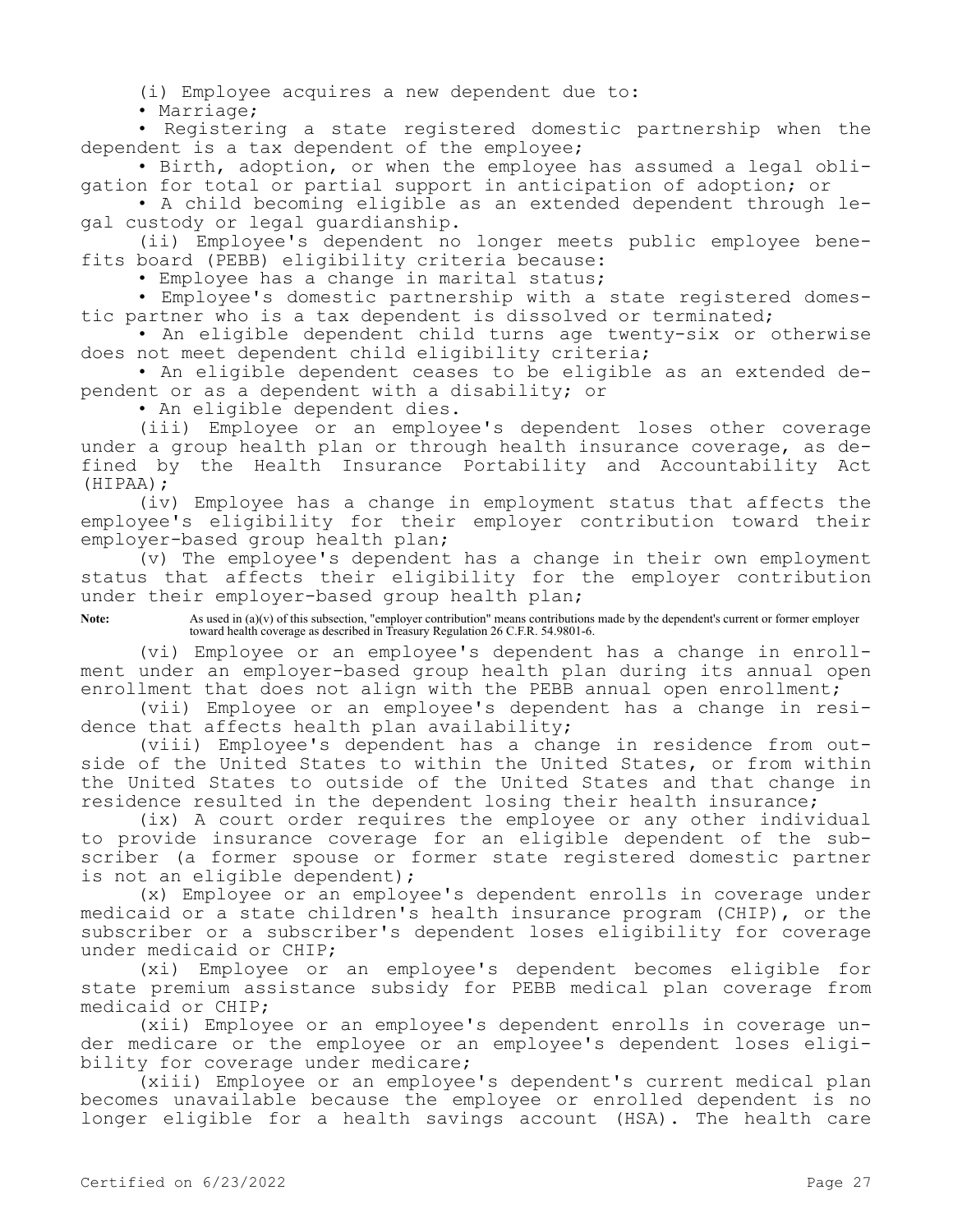authority (HCA) requires evidence that the employee or employee's dependent is no longer eligible for an HSA;

(xiv) Employee or an employee's dependent experiences a disruption of care for active and ongoing treatment, that could function as a reduction in benefits for the employee or the employee's dependent. The employee may not change their health plan election if the employee's or dependent's physician stops participation with the employee's health plan unless the PEBB program determines that a continuity of care issue exists. The PEBB program will consider but not limit its consideration to the following:

• Active cancer treatment such as chemotherapy or radiation therapy;

• Treatment following a recent organ transplant;

• A scheduled surgery;

• Recent major surgery still within the postoperative period; or

• Treatment for a high-risk pregnancy.

(xv) Employee or employee's dependent becomes eligible and enrolls in a TRICARE plan, or loses eligibility for a TRICARE plan.

If the employee is having premiums taken from payroll on a pretax basis, a medical plan change will not be approved if it would conflict with provisions of the salary reduction plan authorized under RCW 41.05.300.

(b) **Medical FSA.** An employee may enroll or revoke their election and make a new election under the medical FSA when any one of the following special open enrollment events occur, if the requested change corresponds to and is consistent with the event. The enrollment or new election will be effective the first day of the month following the later of the event date or the date the required form and evidence of the event that created the special open enrollment is received by the employing agency. If that day is the first of the month, the enrollment or change in election begins on that day. If the special open enrollment is due to the birth, adoption, or assumption of legal obligation for total or partial support in anticipation of adoption of a child, the enrollment or change in election will begin the first of the month in which the event occurs.

(i) Employee acquires a new dependent due to:

• Marriage;

• Registering a state registered domestic partnership if the domestic partner qualifies as a tax dependent of the employee;

• Birth, adoption, or when the employee has assumed a legal obligation for total or partial support in anticipation of adoption; or

• A child becoming eligible as an extended dependent through legal custody or legal guardianship.

(ii) Employee's dependent no longer meets PEBB eligibility criteria because:

• Employee has a change in marital status;

• Employee's domestic partnership with a state registered domestic partner who qualifies as a tax dependent is dissolved or terminated;

• An eligible dependent child turns age twenty-six or otherwise does not meet dependent child eligibility criteria;

• An eligible dependent ceases to be eligible as an extended dependent or as a dependent with a disability; or

• An eligible dependent dies.

(iii) Employee or an employee's dependent loses other coverage under a group health plan or through health insurance coverage, as defined by the HIPAA;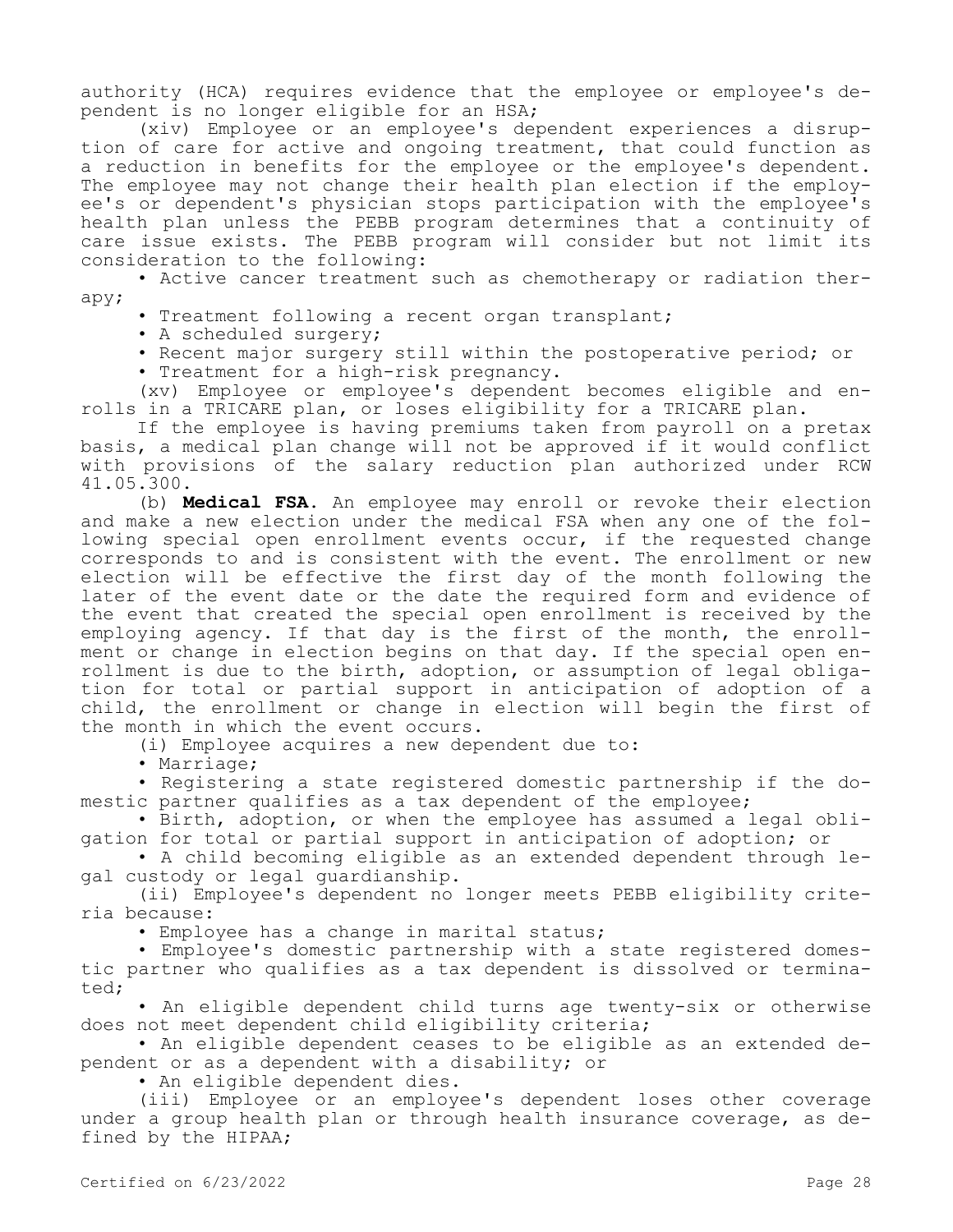(iv) Employee or an employee's dependent has a change in employment status that affects the employee's or a dependent's eligibility for the medical FSA;

(v) A court order requires the employee or any other individual to provide insurance coverage for an eligible dependent of the subscriber (a former spouse or former state registered domestic partner is not an eligible dependent);

(vi) Employee or an employee's dependent enrolls in coverage under medicaid or a state children's health insurance program (CHIP), or the employee or an employee's dependent loses eligibility for coverage under medicaid or CHIP;

(vii) Employee or an employee's dependent enrolls in coverage under medicare.

(c) **DCAP.** An employee may enroll or revoke their election and make a new election under the DCAP when any one of the following special open enrollment events occur, if the requested change corresponds to and is consistent with the event. The enrollment or new election will be effective the first day of the month following the later of the event date or the date the required form and evidence of the event that created the special open enrollment is received by the employing agency. If that day is the first of the month, the enrollment or change in election begins on that day. If the special open enrollment is due to the birth, adoption, or assumption of legal obligation for total or partial support in anticipation of adoption of a child, the enrollment or change in election will begin the first of the month in which the event occurs.

(i) Employee acquires a new dependent due to:

• Marriage;

• Registering a state registered domestic partnership if the domestic partner qualifies as a tax dependent of the employee;

• Birth, adoption, or when the subscriber has assumed a legal obligation for total or partial support in anticipation of adoption; or

• A child becoming eligible as an extended dependent through legal custody or legal guardianship.

(ii) Employee or an employee's dependent has a change in employment status that affects the employee's or a dependent's eligibility for DCAP;

(iii) Employee or an employee's dependent has a change in enrollment under an employer-based group health plan during its annual open enrollment that does not align with the PEBB annual open enrollment;

(iv) Employee changes dependent care provider; the change to the DCAP election amount can reflect the cost of the new provider;

(v) Employee or the employee's spouse experiences a change in the number of qualifying individuals as defined in IRC 26 U.S.C. Sec. 21 (b)  $(1);$ 

(vi) Employee's dependent care provider imposes a change in the cost of dependent care; employee may make a change in the DCAP election amount to reflect the new cost if the dependent care provider is not a qualifying relative of the employee as defined in IRC 26 U.S.C. Sec. 152.

[Statutory Authority: RCW 41.05.021 and 41.05.160. WSR 20-16-062 (Admin #2020-03), § 182-08-199, filed 7/28/20, effective 1/1/21. Statutory Authority: RCW 41.05.021, 41.05.160, and PEBB policy resolutions. WSR 19-17-073 (Admin #2019-01), § 182-08-199, filed 8/20/19, effective 1/1/20; WSR 18-20-117 (Admin #2018-02), § 182-08-199, filed 10/3/18, effective 1/1/19; WSR 17-19-077 (Order 2017-01), § 182-08-199, filed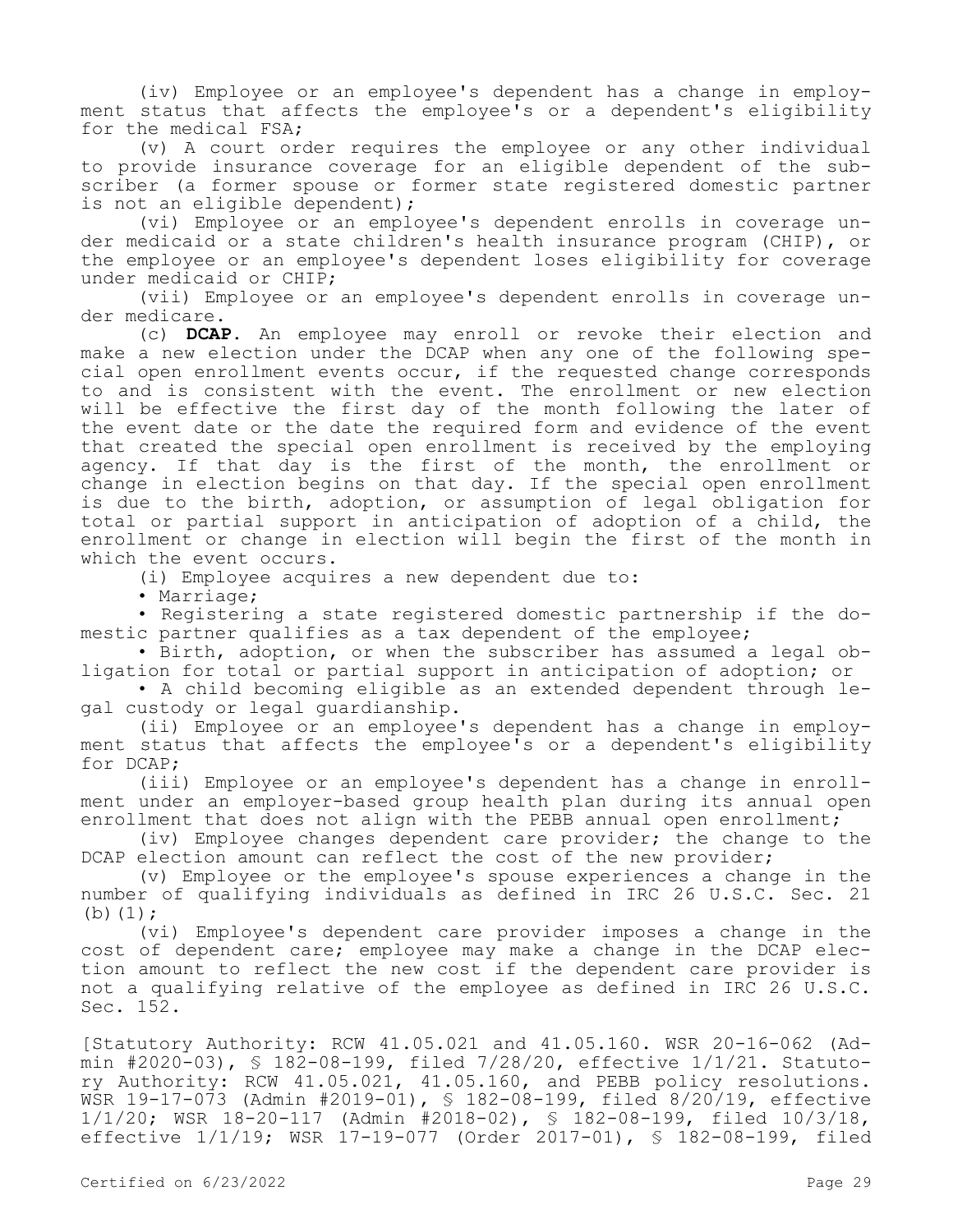9/15/17, effective 1/1/18. Statutory Authority: RCW 41.05.021, 41.05.160, 2016 c 67, and PEBB policy resolutions. WSR 16-20-080, § 182-08-199, filed 10/4/16, effective 1/1/17. Statutory Authority: RCW 41.05.160, 2015 c 116, and PEBB policy resolutions. WSR 15-22-099 (PEBB Admin # 2015-01 Rev 1), § 182-08-199, filed 11/4/15, effective 1/1/16. Statutory Authority: RCW 41.05.160 and 2013 2nd sp.s. c 4. WSR 14-20-058 (PEBB Admin 2014-02), § 182-08-199, filed 9/25/14, effective 1/1/15. Statutory Authority: RCW 41.05.160, 2013 2nd sp.s. c 4 and PEBB policy resolutions. WSR 14-08-040, § 182-08-199, filed 3/26/14, effective 4/26/14. Statutory Authority: RCW 41.05.160 and 2012 2nd sp.s. c 3. WSR 13-22-019 (Admin. 2013-01), § 182-08-199, filed 10/28/13, effective 1/1/14. Statutory Authority: RCW 41.05.160. WSR 12-20-022 (Order 2012-01), § 182-08-199, filed 9/25/12, effective Statutory Authority: RCW 41.05.160 and 2011 c 8. WSR 11-22-036 (Order 11-02), § 182-08-199, filed 10/26/11, effective 1/1/12. Statutory Authority: RCW 41.05.160. WSR 10-20-147 (Order 10-02), § 182-08-199, filed 10/6/10, effective 1/1/11; WSR 09-23-102 (Order 09-02), § 182-08-199, filed 11/17/09, effective 1/1/10; WSR 08-20-128 (Order 08-03), § 182-08-199, filed 10/1/08, effective 1/1/09.]

**WAC 182-08-200 Which employing agency is responsible to pay the employer contribution for eligible employees changing agency employment or for faculty employed by more than one institution of higher education?** Employing agencies responsible for paying the employer contribution:

(1) **For eligible employees changing agencies:** When an eligible employee's employment relationship terminates with an employing agency at any time during the month for which a premium contribution is due and that employee transfers to another agency, the agency losing the employee is responsible for the payment of the employer contribution for the employee for that month. The receiving agency is liable for any employer contribution for the eligible employee beginning the first day of the month following the transfer.

(2) **For eligible faculty employed by more than one institution of higher education:**

(a) When a faculty is eligible for the employer contribution during an anticipated work period (quarter, semester or instructional year), under WAC 182-12-131(3), one institution will pay the entire cost of the employer contribution if the employee is eligible by virtue of employment at that single institution. Otherwise:

(i) Each institution contributes based on its percentage of the employee's total work at all institutions during the anticipated work period.

(ii) The institution with the greatest percentage coordinates with the other institutions and is responsible for sending the total premium payment to the health care authority (HCA).

(b) When a faculty is eligible for the employer contribution during the summer or off-quarter/semester, under WAC  $182-12-131$  (3)(c), one institution will pay the entire cost of the employer contribution if the employee is eligible by virtue of employment at that single institution. Otherwise:

(i) Each institution contributes based on its percentage of the employee's total work at all institutions throughout the instructional year or equivalent nine-month period.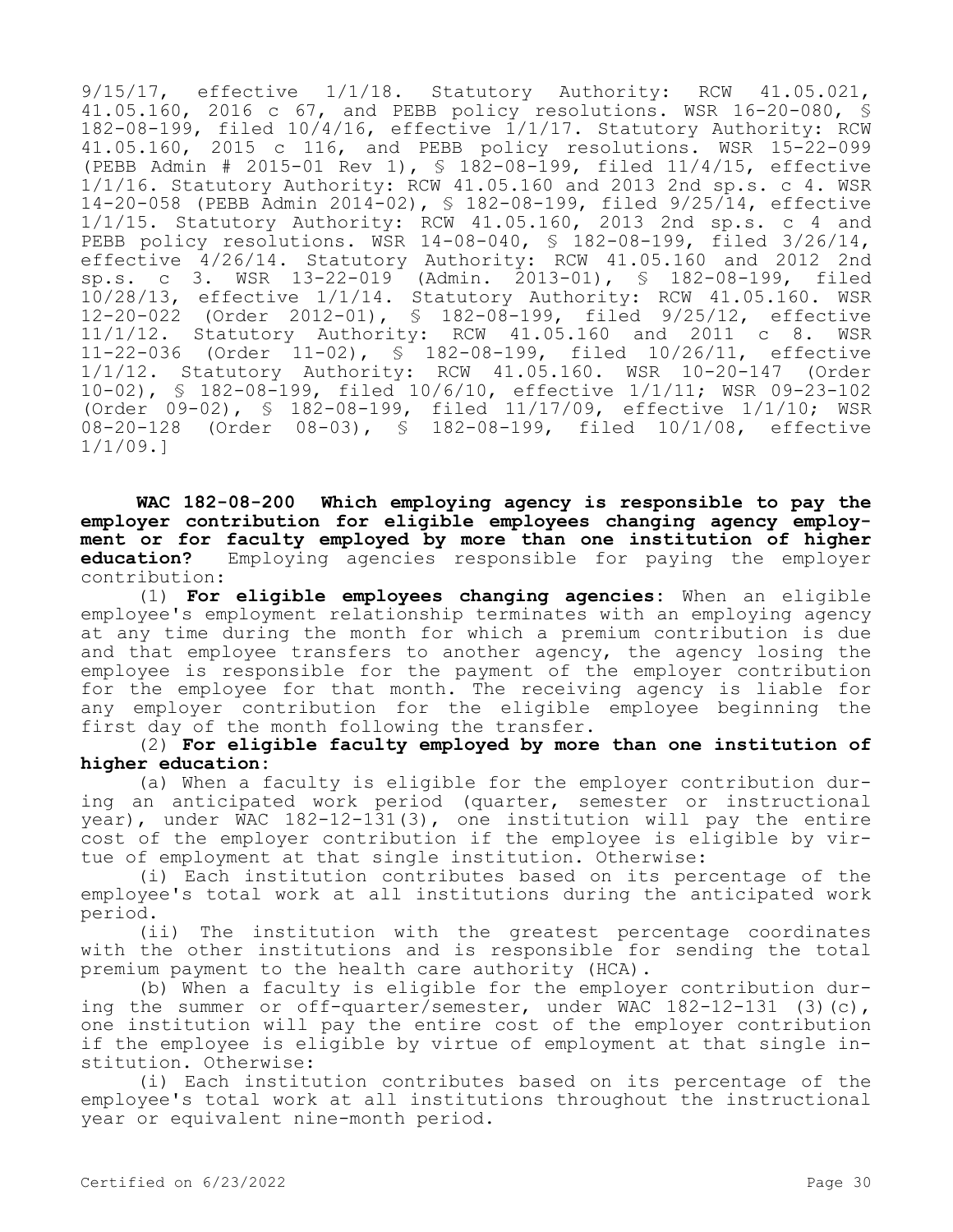(ii) The institution with the greatest percentage coordinates with the other institutions and is responsible for sending the total premium payment to HCA.

(c) When a faculty is eligible through two-year averaging under WAC 182-12-131 (3)(d) for the employer contribution, one institution will pay the entire cost of the employer contribution if the employee is eligible by virtue of employment at that single institution. Otherwise:

(i) Each institution contributes to coverage based on its percentage of the employee's total work at all institutions throughout the preceding two academic years. This division of the employer contribution begins the summer quarter or semester following the second academic year and continues through that academic year or until eligibility under two-year averaging ceases.

**Note:** "Academic year" means summer, fall, winter, and spring quarters or summer, fall, and spring semesters, in that order.

(ii) The institution with the greatest percentage coordinates with the other institutions and is responsible for sending the total premium payment to HCA.

[Statutory Authority: RCW 41.05.021, 41.05.160, and PEBB policy resolutions. WSR 19-17-073 (Admin #2019-01), § 182-08-200, filed 8/20/19, effective 1/1/20; WSR 18-20-117 (Admin #2018-02), § 182-08-200, filed 10/3/18, effective 1/1/19. Statutory Authority: RCW 41.05.160 and 2013 2nd sp.s. c 4. WSR 14-20-058 (PEBB Admin 2014-02), § 182-08-200, filed 9/25/14, effective 1/1/15. Statutory Authority: RCW 41.05.160. WSR 09-23-102 (Order 09-02), § 182-08-200, filed 11/17/09, effective 1/1/10; WSR 07-20-129 (Order 07-01), § 182-08-200, filed 10/3/07, effective 11/3/07. Statutory Authority: RCW 41.05.160 and 41.05.165. WSR 04-18-039, § 182-08-200, filed 8/26/04, effective 1/1/05. Statutory Authority: Chapter 41.05 RCW. WSR 96-08-042, § 182-08-200, filed 3/29/96, effective 4/29/96; Order 3-77, § 182-08-200, filed 11/17/77.]

**WAC 182-08-220 Advertising or promotion of public employees benefits board (PEBB) benefit plans.** (1) In order to assure equal and unbiased representation of public employees benefits board (PEBB) benefits, contracted vendors must comply with all of the following:

(a) All materials describing PEBB benefits must be prepared by or approved by the health care authority (HCA) before use.

(b) Distribution or mailing of all benefit descriptions must be performed by or under the direction of the HCA.

(c) All media announcements or advertising by a contracted vendor which includes any mention of the "public employees benefits board," "PEBB," "health care authority," "HCA," any reference to benefits for "state employees," or "retirees," or any group of enrollees covered by PEBB benefits, must receive the advance written approval of the HCA.

(2) Failure to comply with any or all of these requirements by a PEBB contracted vendor or subcontractor may result in contract termination by the HCA, refusal to continue or renew a contract with the noncomplying party, or both.

[Statutory Authority: RCW 41.05.021, 41.05.160, 2016 c 67, and PEBB policy resolutions. WSR 16-20-080, § 182-08-220, filed 10/4/16, effective 1/1/17. Statutory Authority: RCW 41.05.160, 2015 c 116, and PEBB policy resolutions. WSR 15-22-099 (PEBB Admin # 2015-01 Rev 1), § 182-08-220, filed 11/4/15, effective 1/1/16. Statutory Authority: RCW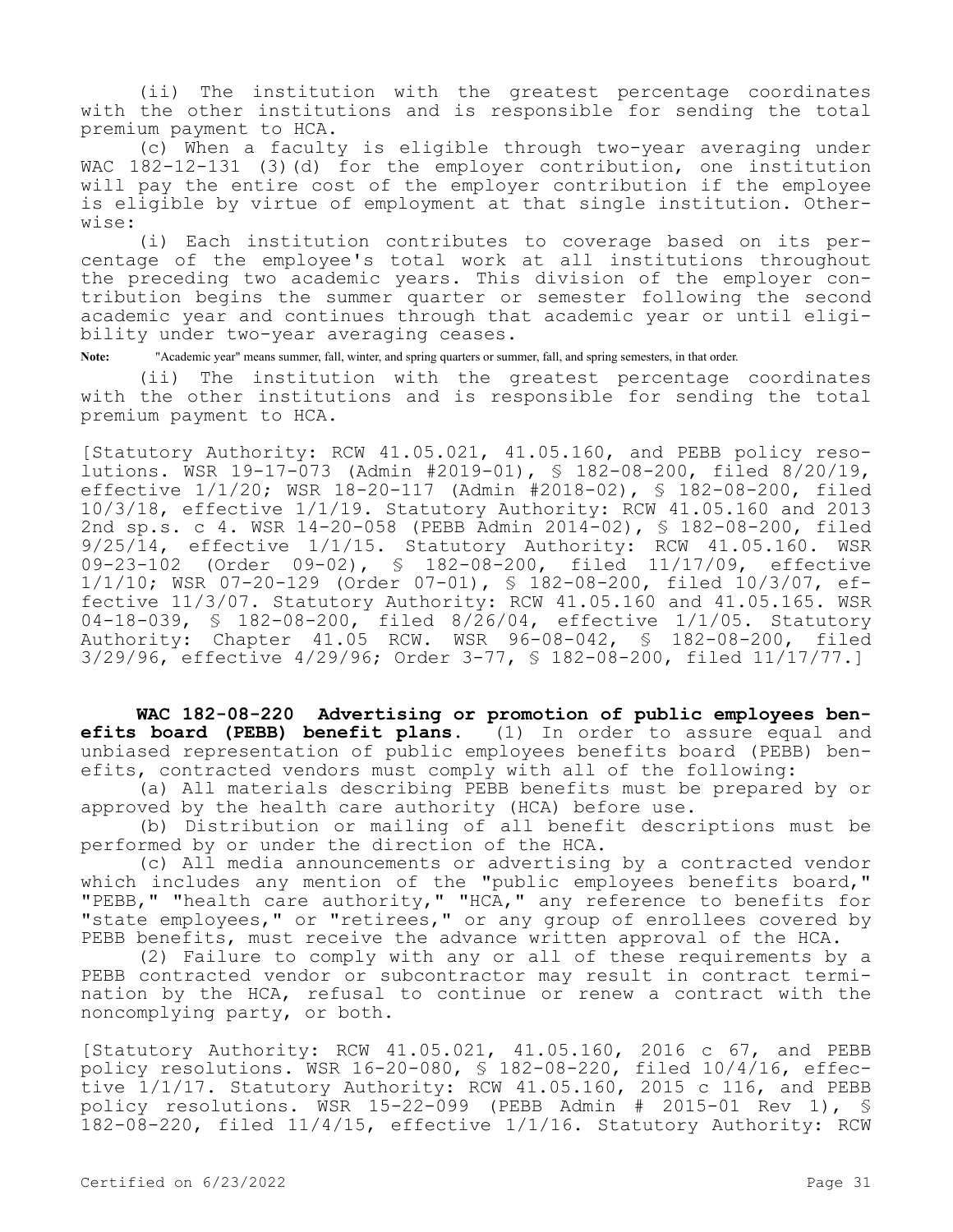41.05.160. WSR 07-20-129 (Order 07-01), § 182-08-220, filed 10/3/07, effective 11/3/07. Statutory Authority: RCW 41.05.160 and 41.05.165. WSR 03-17-031 (Order 02-07), § 182-08-220, filed 8/14/03, effective 9/14/03. Statutory Authority: Chapter 41.05 RCW. WSR 96-08-042, \$<br>182-08-220, filed 3/29/96, effective 4/29/96; WSR 91-20-163, \$ 182-08-220, filed 3/29/96, effective 4/29/96; WSR 91-20-163, 182-08-220, filed 10/2/91, effective 11/2/91; WSR 86-16-061 (Resolution No. 86-3), § 182-08-220, filed 8/5/86.]

**WAC 182-08-235 Employer group and board of directors for school districts and educational service districts application process.** This section applies to employer groups as defined in WAC 182-08-015 and board members of school districts and educational service districts. An employer group or board member of a school district or an educational service district may apply to obtain public employees benefits board (PEBB) insurance coverage through a contract with the health care authority (HCA).

(1) Employer groups and board members of school districts and educational service districts with less than five hundred employees must apply at least sixty days before the requested coverage effective date. Employer groups with five hundred or more employees but with less than five thousand employees must apply at least ninety days before the requested effective date.

Employer groups with five thousand or more employees must apply at least one hundred twenty days before the requested coverage effective date. To apply, employer groups must submit the documents and information described in subsection (2) of this section to the PEBB program as follows:

(a) Board members of school districts and educational service districts and educational service districts applying for their nonrepresented employees are required to provide the documents described in subsection (2)(a) through (c) of this section;

**Exception:** Educational service districts required by the superintendent of public instruction to purchase PEBB insurance coverage provided by the authority are required to submit documents and information described in subsection (2)(a)(iii), (b), and (c) of this section.

(b) Counties, municipalities, political subdivisions, and tribal governments with fewer than five thousand employees are required to provide the documents and information described in subsection (2)(a) through (f) of this section;

(c) Counties, municipalities, political subdivisions, and tribal governments with five thousand or more employees will have their application approved or denied through the evaluation criteria described in WAC 182-08-240 and are required to provide the documents and information described in subsection (2)(a) through (d),  $(f)$ , and (q) of this section; and

(d) All employee organizations representing state civil services employees and the Washington health benefit exchange, regardless of the number of employees, will have their application approved or denied through the evaluation criteria described in WAC 182-08-240 and are required to provide the documents and information described in subsection (2)(a) through (d), (f), and (g) of this section.

(2) Documents and information required with application:

(a) A letter of application that includes the information described in (a)(i) through (iv) of this subsection:

(i) A reference to the group's authorizing statute;

(ii) A description of the organizational structure of the group and a description of the employee bargaining unit or group of nonrepresented employees for which the group is applying;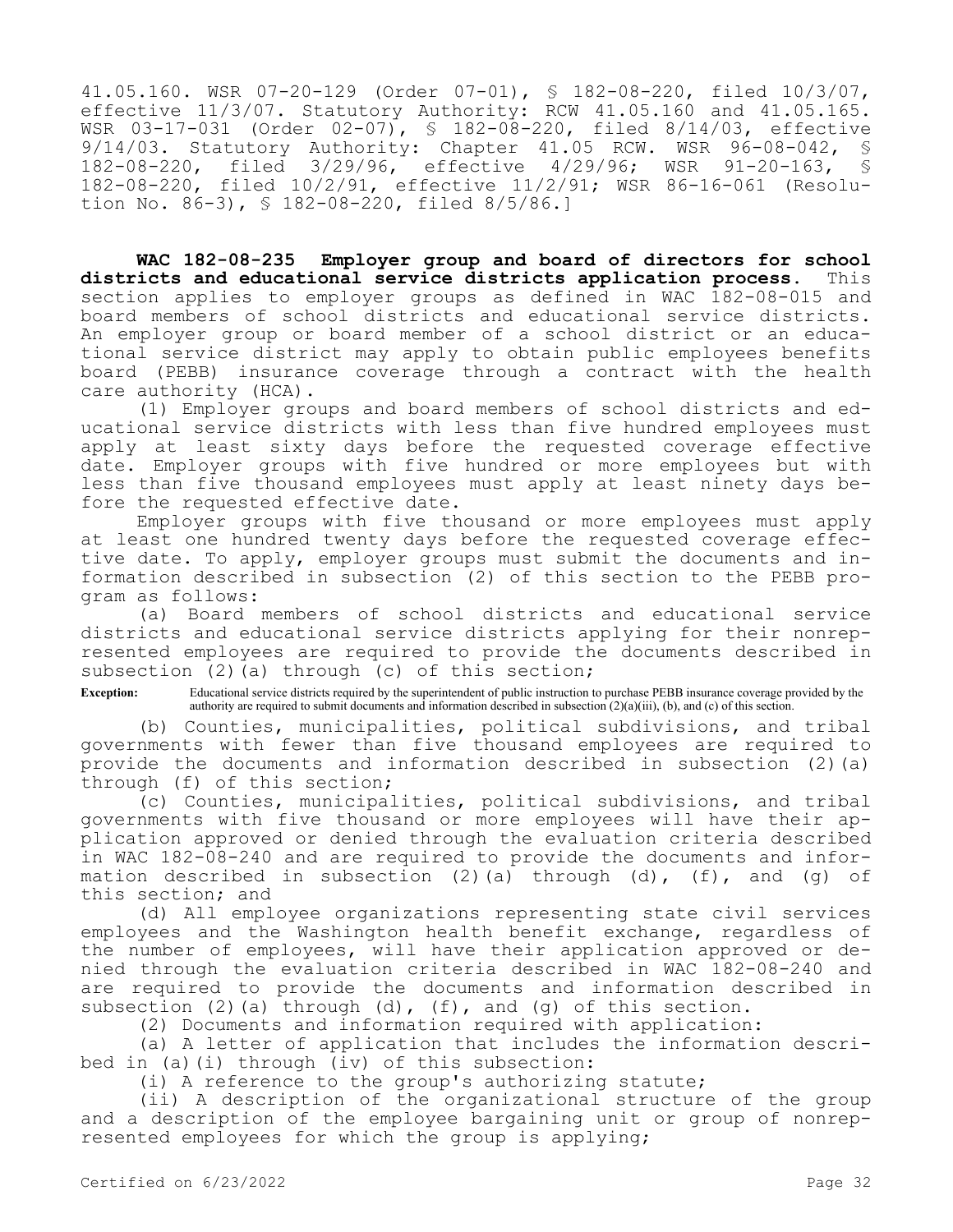(iii) Employer group or board members of school district or educational service district tax ID number (TIN); and

(iv) A statement of whether the group is applying to obtain only medical or all available PEBB insurance coverages. Educational service districts applying for its nonrepresented employees must purchase medical, dental, life, and long-term disability insurance. Board members of school districts or educational service districts must provide a statement of whether the group is applying to obtain medical, dental, and life insurance.

(b) A resolution from the group's governing body authorizing the purchase of PEBB insurance coverage.

(c) A signed governmental function attestation document that attests to the fact that employees for whom the group is applying are governmental employees whose services are substantially all in the performance of essential governmental functions.

(d) A member level census file for all of the employees for whom the group is applying. The file must be provided in the format required by the authority and contain the following demographic data, by member, with each member classified as employee, spouse or state registered domestic partner, or child:

(i) Employee ID (any identifier which uniquely identifies the employee; for dependents the employee's unique identifier must be used); (ii) Age;

(iii) Birth sex;

(iv) First three digits of the member's zip code based on residence;

(v) Indicator of whether the employee is active or retired, if the group is requesting to include retirees; and

(vi) Indicator of whether the member is enrolled in coverage.

(e) Historical claims and cost information that include the following:

(i) Large claims history for twenty-four months by quarter that excludes the most recent three months;

(ii) Ongoing large claims management report for the most recent quarter provided in the large claims history;

(iii) Summary of historical plan costs; and

(iv) The director or the director's designee may make an exception to the claims and cost information requirements based on the size of the group, except that the current health plan does not have a case management program, then the primary diagnosis code designated by the authority must be reported for each large claimant. If the code indicates a condition which is expected to continue into the next quarter, the claim is counted as an ongoing large claim. If historical claims and cost information as described in (e)(i) through (iii) of this subsection are unavailable, the director or the director's designee may make an exception to allow all of the following alternative requirements:

• A letter from their carrier indicating they will not or cannot provide claims data.

• Provide information about the health plan most employees are enrolled in by completing the actuarial calculator authorized by the PEBB program.

• Current premiums for the health plan.

(f) If the application is for a subset of the group's employees (e.g., bargaining unit), the group must provide a member level census file of all employees eligible under their current health plan who are not included on the member level census file in (d) of this subsec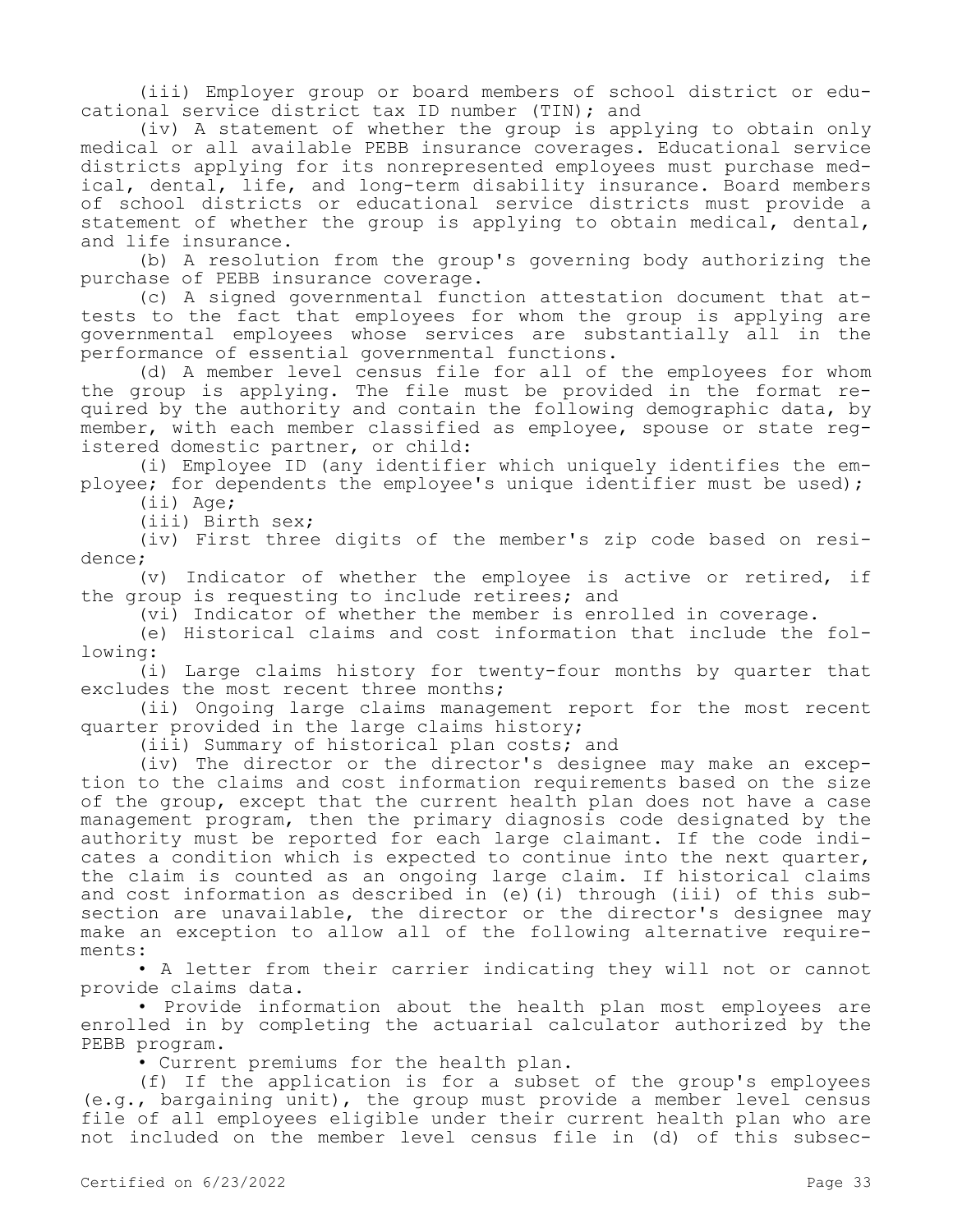tion. This includes retired employees participating under the group's current health plan. The file must include the same demographic data by member.

(g) Employer groups described in subsection (1)(c) and (d) of this section must submit to an actuarial evaluation of the group provided by an actuary designated by the PEBB program. The group must pay for the cost of the evaluation. This cost is nonrefundable. A group that is approved will not have to pay for an additional actuarial evaluation if it applies to add another bargaining unit within two years of the evaluation. Employer groups of this size must provide the following:

(i) Large claims history for twenty-four months, by quarter that excludes the most recent three months;

(ii) Ongoing large claims management report for the most recent quarter provided in the large claims history;

(iii) Executive summary of benefits;

(iv) Summary of benefits and certificate of coverage; and

(v) Summary of historical plan costs.

**Exception:** If the current health plan does not have a case management program then the primary diagnosis code designated by the authority must be reported for each large claimant. If the code indicates a condition which is expected to continue into the next quarter, the claim is counted as an ongoing large claim.

(3) The authority may automatically deny a group application if the group fails to provide the required information and documents described in this section.

[Statutory Authority: RCW 41.05.021 and 41.05.160. WSR 20-16-062 (Admin #2020-03), § 182-08-235, filed 7/28/20, effective 1/1/21. Statutory Authority: RCW 41.05.021, 41.05.160, and PEBB policy resolutions. WSR 19-17-073 (Admin #2019-01), § 182-08-235, filed 8/20/19, effective 1/1/20; WSR 18-20-117 (Admin #2018-02), § 182-08-235, filed 10/3/18, effective 1/1/19; WSR 17-19-077 (Order 2017-01), § 182-08-235, filed 9/15/17, effective 1/1/18. Statutory Authority: RCW 41.05.021, 41.05.160, 2016 c 67, and PEBB policy resolutions. WSR 16-20-080, § 182-08-235, filed 10/4/16, effective 1/1/17. Statutory Authority: RCW 41.05.160, 2015 c 116, and PEBB policy resolutions. WSR 15-22-099 (PEBB Admin # 2015-01 Rev 1), § 182-08-235, filed 11/4/15, effective 1/1/16. Statutory Authority: RCW 41.05.160 and 2013 2nd sp.s. c 4. WSR 14-20-058 (PEBB Admin 2014-02), § 182-08-235, filed 9/25/14, effective 1/1/15. Statutory Authority: RCW 41.05.160 and 2012 2nd sp.s. c 3. WSR 13-22-019 (Admin. 2013-01), § 182-08-235, filed 10/28/13, effective 1/1/14. Statutory Authority: RCW 41.05.160. WSR 12-20-022 (Order 2012-01), § 182-08-235, filed 9/25/12, effective 11/1/12.]

**WAC 182-08-237 May a local government entity or tribal government entity applying for participation in public employees benefits board (PEBB) insurance coverage include their retirees?** A local government or tribal government that applies for participation in public employees benefits board (PEBB) insurance coverage under WAC 182-08-235 will have a one-time opportunity to request inclusion of retired employees who are covered under its retiree health plan at the time of application.

(1) The authority will use the following criteria to approve or deny a request to include retirees:

(a) The local government or tribal government retiree health plan must have existed at least three years before the date of the employer group application;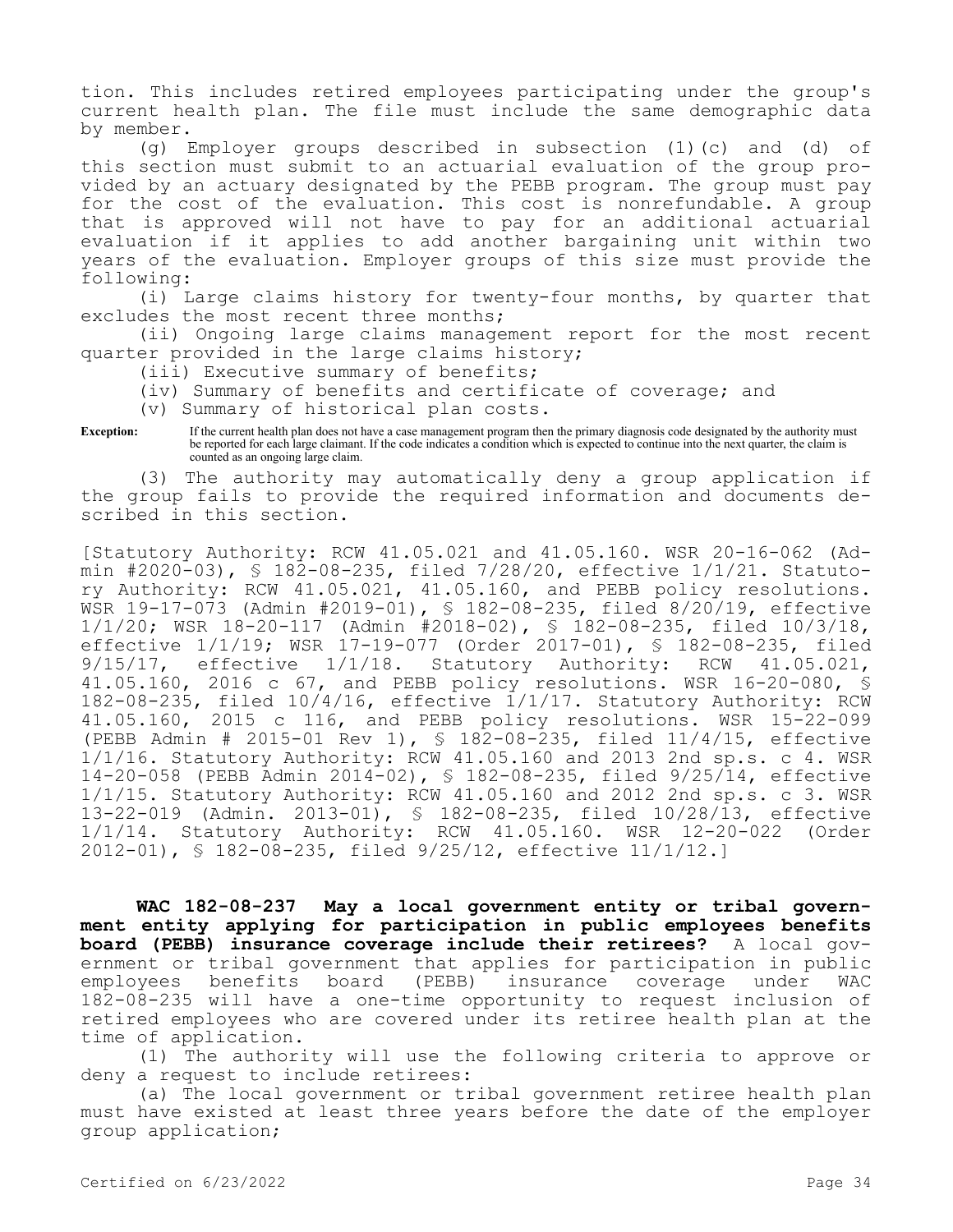(b) Eligibility for coverage under the local government's or tribal government's retiree health plan must have required immediate enrollment in retiree health plan coverage upon termination of employee coverage; and

(c) The retirees must have maintained continuous enrollment in the local government or tribal government retiree health plan.

(2) If the local government's or tribal government's application is for a subset of their employees (e.g., bargaining unit) only retirees previously within the bargaining unit may be included in the transfer.

(3) Retirees and dependents included in the transfer unit are subject to the enrollment and eligibility rules outlined in chapters 182-08, 182-12 and 182-16 WAC.

(4) Employees eligible for retirement subsequent to the local government or tribal government transferring to PEBB health plan coverage must meet retiree eligibility as outlined in chapter 182-12 WAC.

(5) To protect the integrity of the risk pool, if total local government or tribal government retiree enrollment exceeds ten percent of the total PEBB retiree population, the PEBB program may:

(a) Stop approving inclusion of retirees with local government or tribal government unit transfers; or

(b) Adopt a new rating methodology reflective of the cost of covering local government or tribal government retirees.

[Statutory Authority: RCW 41.05.021, 41.05.160, 2016 c 67, and PEBB policy resolutions. WSR 16-20-080, § 182-08-237, filed 10/4/16, effective 1/1/17. Statutory Authority: RCW 41.05.160. WSR 12-20-022 (Order 2012-01), § 182-08-237, filed 9/25/12, effective 11/1/12.]

**WAC 182-08-240 How will the health care authority (HCA) decide to approve or deny a group application?** This section applies to counties, municipalities, political subdivisions, and tribal governments with five thousand or more employees. This section also applies to employee organizations representing state civil service employees and the Washington health benefit exchange, regardless of the number of employees. Group applications for participation in public employees benefits board (PEBB) insurance coverage provided through the PEBB program are approved or denied by the health care authority (HCA) based upon the information and documents submitted by the group and the employer group evaluation (EGE) criteria described in this rule.

(1) Groups are evaluated as a single unit. To support this requirement the group must provide a census file, as described in WAC  $182-08-235$  (2)(d), and additional information as described in WAC 182-08-235 (2)(g) for all employees eligible to participate under the group's current health plan. If the group's application is for both employees and retirees, the census file data and additional information for retired employees participating under the group's current health plan must also be included.

(a) If the group's application is only for participation of its employees, the PEBB enrollment data used to evaluate the group will be state agency employee data.

(b) If a group's application is for participation of both its employees and retirees, the PEBB enrollment data used to evaluate the group will include data from the PEBB nonmedicare risk pool limited to state retiree enrollment data and state agency employee data.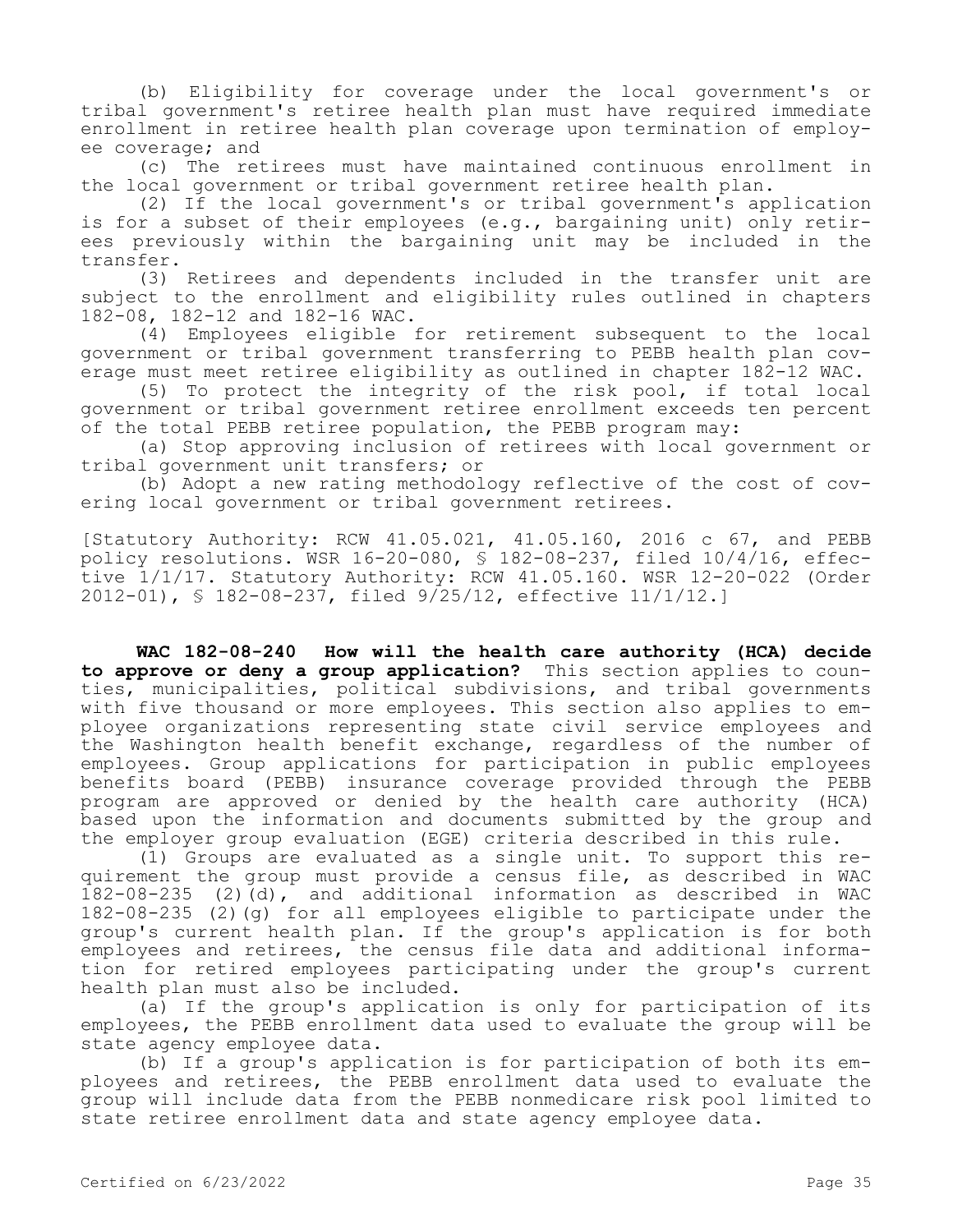(2) A group must pass the EGE criteria or the actuarial evaluation required in subsection (3) of this section as a single unit before the application can be approved. For purposes of this section a single unit includes all employees eligible under the group's current health plan. If the application is only for a bargaining unit, then the bargaining unit must be evaluated using the EGE criteria in addition to all eligible employees of the group as a single unit. If the group passes the EGE criteria as a single unit, but an individual bargaining unit does not, the group may only participate if all eligible employees of the entity participate.

(3) The authority will use the following criteria to evaluate the group.

(a) The member level census file demographic data must indicate a relative underwriting factor that is equal to or better than the relative underwriting factor as determined by the authority for the like population within the nonmedicare PEBB risk pool as described in subsection (1) of this section;

(b) One of the following two conditions must be met:

(i) The frequency of large claims must be less than or equal to the PEBB historical benchmark frequency for the PEBB like population within the nonmedicare population as described in subsection (1) of this section;

(ii) The ongoing large claims management report must demonstrate that the frequency of ongoing large claims is less than or equal to the recurring benchmark frequency for the PEBB like population within the nonmedicare population as described in subsection (1) of this section.

- (c) Provide an executive summary of benefits;
- (d) Provide a summary of benefits and certificate of coverage;
- (e) Provide a summary of historical plan costs; and

(f) The evaluation of criteria in (c), (d), and (e) of this subsection must indicate that the historical cost of benefits for the group is equal to or less than the historical cost of the PEBB like population within the nonmedicare population as described in subsection (1) of this section for a comparable plan design.

(4) An approved group application is valid for three hundred sixty-five calendar days after the date the application is approved by the authority. If a group applies to add additional bargaining units after the three hundred sixty-five calendar day period has ended, the group must be reevaluated.

(5) An entity whose group application is denied may appeal the authority's decision to the PEBB appeals unit through the process described in WAC 182-16-2060.

(6) An entity whose group application is approved may purchase insurance for its employees under the participation requirements described in WAC 182-08-245.

[Statutory Authority: RCW 41.05.021, 41.05.160 and PEBB policy resolutions. WSR 18-20-117 (Admin #2018-02), § 182-08-240, filed 10/3/18, effective 1/1/19. Statutory Authority: RCW 41.05.021, 41.05.160, 2016 c 67, and PEBB policy resolutions. WSR 16-20-080, § 182-08-240, filed 10/4/16, effective 1/1/17. Statutory Authority: RCW 41.05.160, 2015 c 116, and PEBB policy resolutions. WSR 15-22-099 (PEBB Admin # 2015-01 Rev 1), § 182-08-240, filed 11/4/15, effective 1/1/16. Statutory Authority: RCW 41.05.160 and 2012 2nd sp.s. c 3. WSR 13-22-019 (Admin. 2013-01), § 182-08-240, filed 10/28/13, effective 1/1/14. Statutory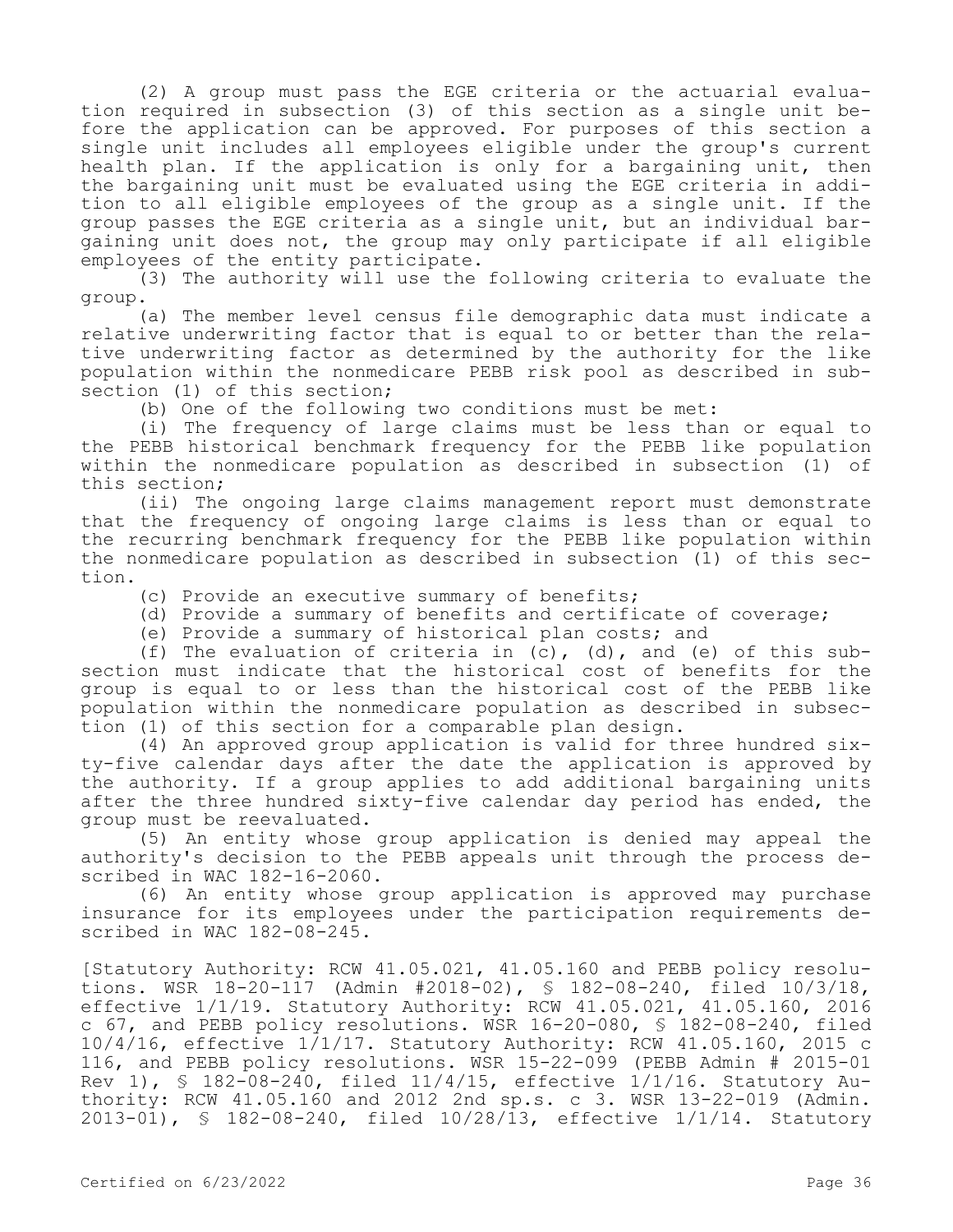Authority: RCW 41.05.160. WSR 12-20-022 (Order 2012-01), § 182-08-240, filed 9/25/12, effective 11/1/12.]

**WAC 182-08-245 Employer group and board members of school districts and educational service districts participation requirements.**  This section applies to an employer group as defined in WAC 182-08-015 or board members of school districts or educational service districts that is approved to purchase insurance for its employees through a contract with the health care authority (HCA).

(1) Prior to enrollment of employees in public employees benefits board (PEBB) insurance coverage, the employer group or board members of school districts or educational service districts must:

(a) Remit to the authority the required start-up fee in the amount publicized by the PEBB program;

(b) Sign a contract with the authority;

(c) Determine employee and dependent eligibility and terms of enrollment for PEBB insurance coverage by the criteria outlined in this chapter and chapter 182-12 WAC unless otherwise approved by the authority in the employer group's contract with the authority;

(d) Determine eligibility in order to ensure the PEBB program's continued status as a governmental plan under Section 3(32) of the Employee Retirement Income Security Act of 1974 (ERISA) as amended. This means the employer group may only consider employees whose services are substantially all in the performance of essential governmental functions, but not in the performance of commercial activities, whether or not those activities qualify as essential governmental functions to be eligible; and

(e) Ensure PEBB insurance coverage is the only employer-sponsored coverage available to groups of employees eligible for PEBB insurance coverage under the contract.

(2) Pay premiums under its contract with the authority based on the following premium structure:

(a) The premium rate structure for educational service districts purchasing PEBB insurance coverage for nonrepresented employees will be a composite rate equal to the rate charged to state agencies plus an amount equal to the employee premium based on health plan election and family enrollment. Educational service districts must collect an amount equal to the premium surcharges applied to an employee's account by the authority from their nonrepresented employees and include the funds in their payment to the authority.

**Exception:** The authority will allow educational service districts that enrolled prior to September 1, 2002, to continue participation based on a tiered rate structure. The authority may require the district to change to a composite rate structure with ninety days advance written notice.

(b) The premium rate structure for employer groups other than educational service districts described in (a) of this subsection and board members of school districts and educational service districts will be a tiered rate based on health plan election and family enrollment. Employer groups must collect an amount equal to the premium surcharges applied to an employee's account by the authority from their employees and include the funds in their payment to the authority.

**Exception:** The authority will allow employer groups that enrolled prior to January 1, 1996, to continue to participate based on a composite rate structure. The authority may require the employer group to change to a tiered rate structure with ninety days advance written notice.

(3) Counties, municipalities, political subdivisions, and tribal governments must pay the monthly employer group rate surcharge in the amount invoiced by the authority.